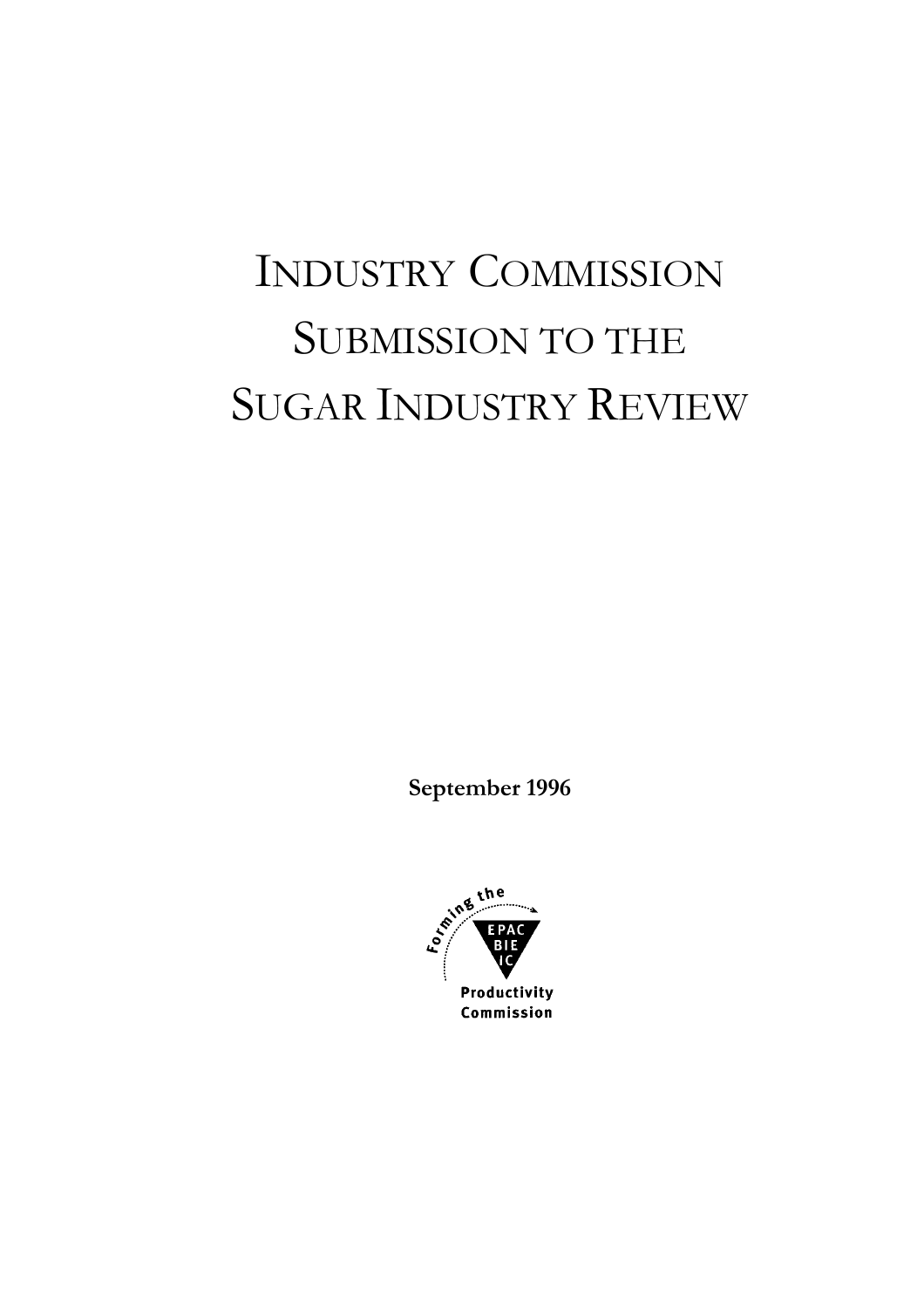#### © Commonwealth of Australia 1996

This work is copyright. Apart from any use as permitted under the *Copyright Act 1968*, this work may be reproduced in whole or in part for study or training purposes, subject to the inclusion of an acknowledgment of the source. Reproduction for commercial usage or sale requires prior written permission from the Australian Government Publishing Service. Requests and inquiries concerning reproduction and rights should be addressed to the Manager, Commonwealth Information Services, Australian Government Publishing Service, GPO Box 84, Canberra, ACT, 2601.

ISBN: 0 642 25911 9

Industry Commission Level 28, Collins Tower 35 Collinns Street Melbourne VIC 3000

Copies of this submission are available from Ms Nucol Benson by telephone on 03 9653 2221 or fax 03 9653 2302.

#### **Forming the Productivity Commission**

The Industry Commission, the former Bureau of Industry Economics and the Economic Planning Advisory Commission have amalgamated on an administrative basis to prepare for the formation of the Productivity Commission. Legislation formally establishing the new Commission is before Parliament.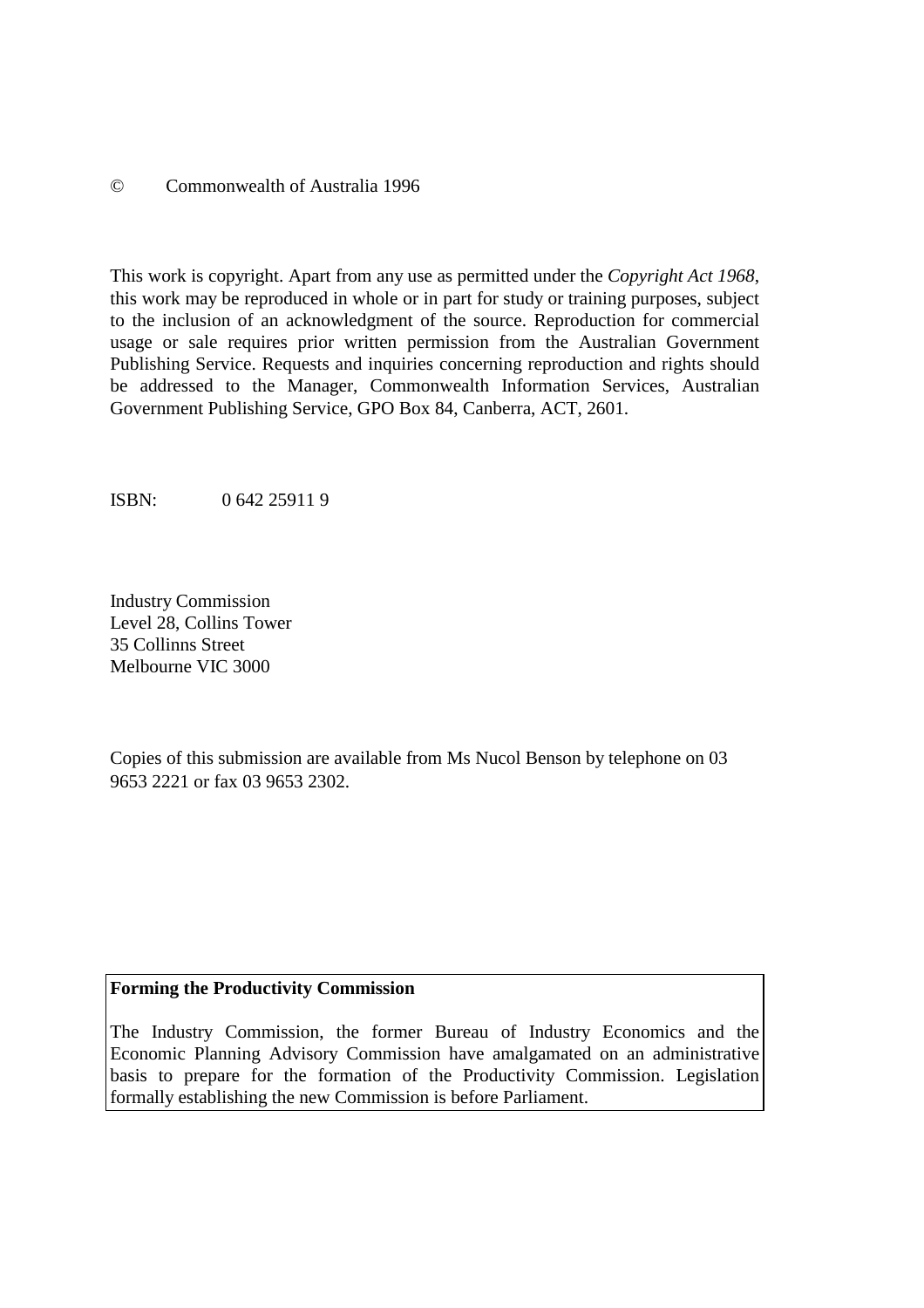# **CONTENTS**

|                |                                                                      | Page |
|----------------|----------------------------------------------------------------------|------|
|                | <b>EXECUTIVE SUMMARY</b>                                             | iii  |
| 1              | <b>INTRODUCTION</b>                                                  | 1    |
|                | <b>National Competition Policy principles</b><br>1.1                 | 1    |
|                | 1.2 Industry Commission inquiry into the Australian sugar industry 2 |      |
| $\overline{2}$ | THE AUSTRALIAN SUGAR INDUSTRY                                        | 5    |
|                | Sugar cane growing and milling in Queensland<br>2.1                  | 5    |
|                | Assignment system<br>2.1.1                                           | 8    |
|                | 2.1.2 Cane price formula                                             | 8    |
|                | 2.2 Tariffs                                                          | 9    |
|                | Statutory marketing of Queensland sugar<br>2.3                       | 10   |
|                | 2.3.1 Two pool pricing system                                        | 11   |
|                | 2.3.2 Rebates and domestic sales                                     | 11   |
|                | 2.3.3 Bulk terminals                                                 | 12   |
|                | 2.4<br>New South Wales industry                                      | 12   |
|                | 2.5 Refining                                                         | 12   |
| 3              | THE COMMISSION'S 1992 REPORT                                         | 15   |
|                | Findings on production controls<br>3.1                               | 15   |
|                | 3.2 Findings on tariffs                                              | 17   |
|                | 3.3 Findings on statutory marketing                                  | 17   |
|                | 3.4 Recommendations                                                  | 19   |
|                | 3.5 Impact of reforms on growers and millers                         | 20   |
| 4              | SIGNIFICANT DEVELOPMENTS SINCE THE COMMISSION'S<br><b>REPORT</b>     | 23   |
|                | The Government's 1993 package<br>4.1                                 | 23   |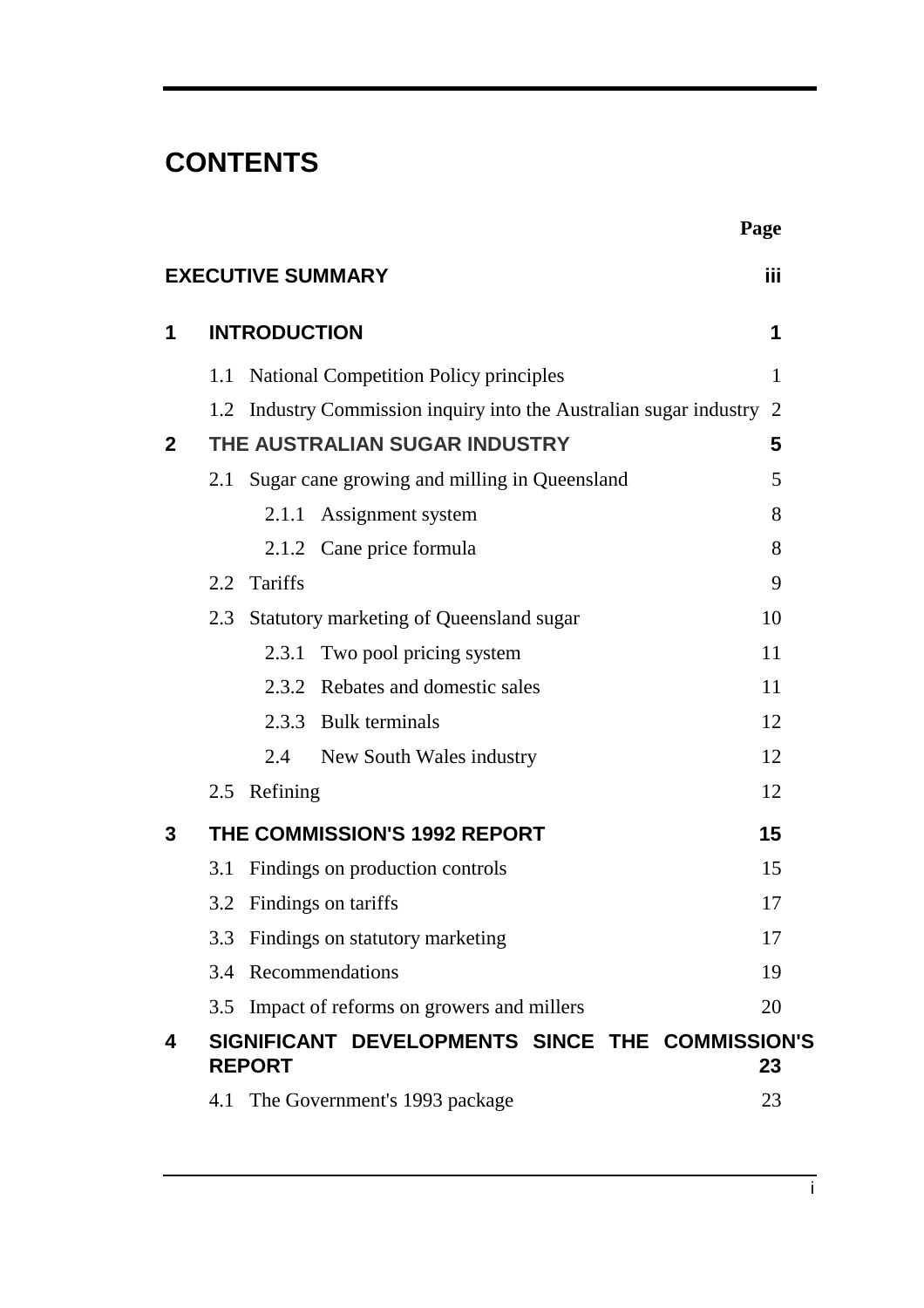|   |     | 4.2 Increases in assignment                  |                                                   |    |  |
|---|-----|----------------------------------------------|---------------------------------------------------|----|--|
|   |     | 4.3 Shortages in milling capacity            |                                                   |    |  |
| 5 |     |                                              | <b>EFFECTS OF RECENT DEVELOPMENTS</b>             | 27 |  |
|   | 5.1 | Developments relevant to production controls | 27                                                |    |  |
|   |     |                                              | 5.1.1 Industry growth                             | 27 |  |
|   |     |                                              | 5.1.2 Economies of scale and cost efficiencies    | 29 |  |
|   |     |                                              | 5.1.3 Responsiveness to change                    | 29 |  |
|   |     |                                              | 5.1.4 Economic power of mills versus growers      | 30 |  |
|   |     |                                              | 5.2 Developments relevant to tariffs              | 35 |  |
|   |     |                                              | 5.3 Developments relevant to statutory marketing  | 36 |  |
|   |     | 5.3.1                                        | The Corporation's price setting power             | 36 |  |
|   |     |                                              | 5.3.2 Economies of scale in marketing             | 38 |  |
|   |     | 5.3.3                                        | Effect of statutory marketing on competition      |    |  |
|   |     |                                              | and innoovation in milling                        | 38 |  |
|   |     |                                              | 5.3.4 Effect of statutory marketing on innovation | 40 |  |
|   |     |                                              | 5.3.5 Effect of statutory marketing on refining   | 41 |  |
|   |     | 5.3.6                                        | Bulk sugar terminals                              | 42 |  |
|   |     | <b>REFERENCES</b>                            |                                                   | 45 |  |

# **LIST OF TABLES, BOXES AND FIGURES**

| Table 1  | Raw and refined sugar exports: Australia and other    |    |  |  |
|----------|-------------------------------------------------------|----|--|--|
|          | leading exporters, 1994-95                            | 5. |  |  |
| Figure 1 | Destinaton of Australian raw sugar exports, 1994-95   | 6  |  |  |
| Figure 2 | Location of the Queensland sugar industry             | 7  |  |  |
| Figure 3 | World sugar prices, 1980-81 to 1994-95                | 10 |  |  |
| Figure 4 | Case assignment by mill area, 1991-95                 | 25 |  |  |
| Box 1    | The effect of increased competition in sugar refining | 40 |  |  |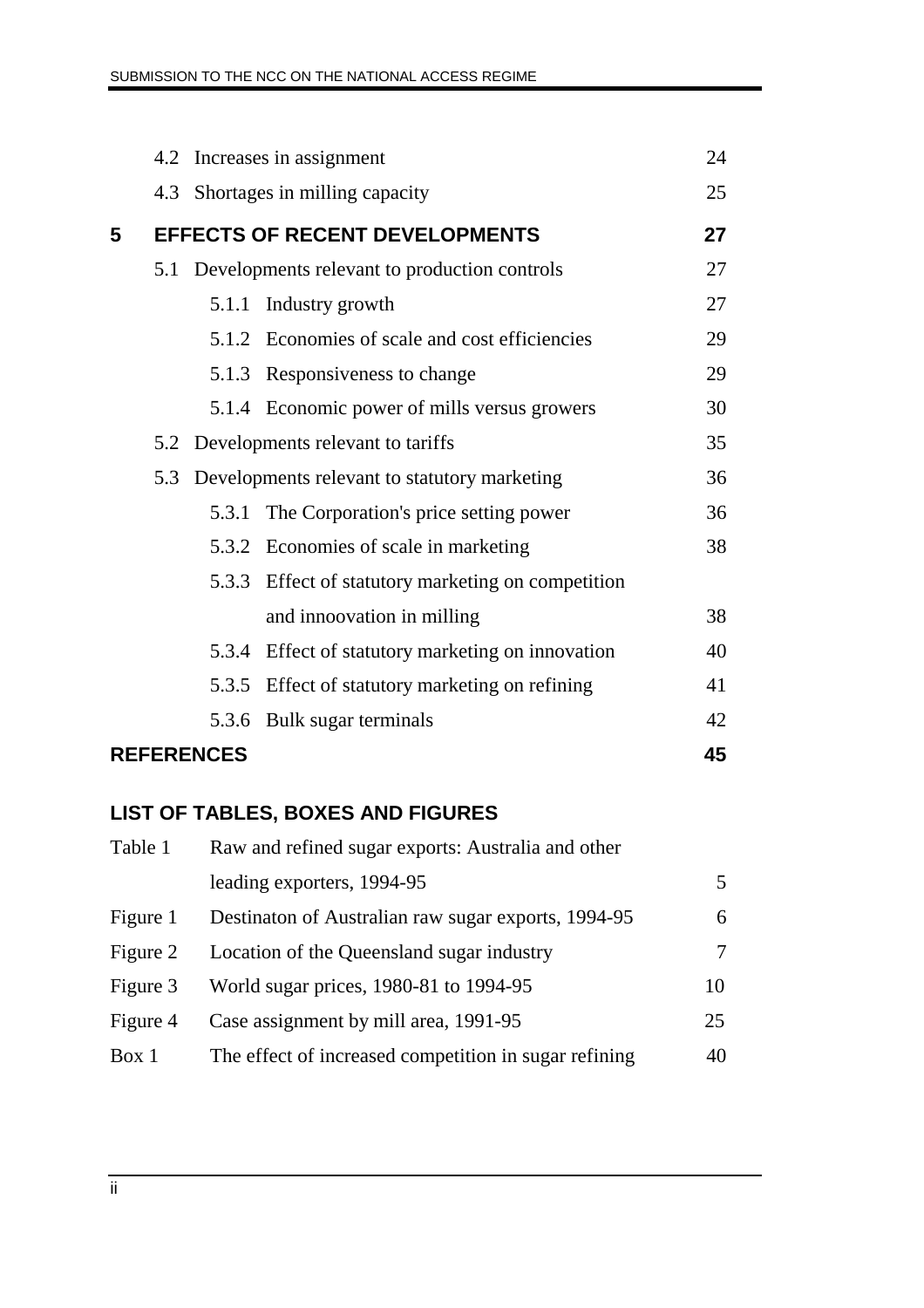# **EXECUTIVE SUMMARY**

The Industry Commission calls for:

- the repeal of the land assignment system in Queensland for sugar growing;
- the introduction of competition in the marketing of Queensland sugar; and;
- the removal of tariffs on raw and refined sugar.

#### *Assignment system*

The land assignment system for sugar growing is too cumbersome and inflexible to accommodate a fast growing industry like sugar. This has been demonstrated by the shortages in milling capacity in recent years when cane growing expanded in response to the liberalisation of the assignment system. Mill shortages now threaten the industry's continued expansion.

Shortages of milling capacity are now so severe that in June the Queensland Government postponed indefinitely land sales in the Burdekin, Queensland's premier sugar growing region. This shows the costs created by the assignment system - new farmers are prevented from buying land and making a living out of cane, new investment in milling is stifled and local communities suffer as a result.

To grow sustainably and efficiently, regulations specific to sugar production must be repealed to allow the market to work. Growers and millers should be allowed to negotiate prices and supply arrangements individually and mills should be able to compete to attract cane supply. In short, the sugar industry should be allowed to operate like other Australian industries.

#### *Statutory marketing*

Currently Queensland growers and millers have no choice but tomarket their sugar through the Queensland Sugar Corporation. The Commission considers the Corporation should continue to market sugar but it should do so in competition with other marketers. Growers and millers should be free to market sugar themselves or to use the Corporation or any other marketer.

Competition would give marketers the incentive to seek the highest return for Queensland's sugar and to minimise costs. It would provide the impetus for achieving lasting efficiencies and cost savings - the key to the industry's long term future. This has been the experience in the sugar refining industry since deregulation.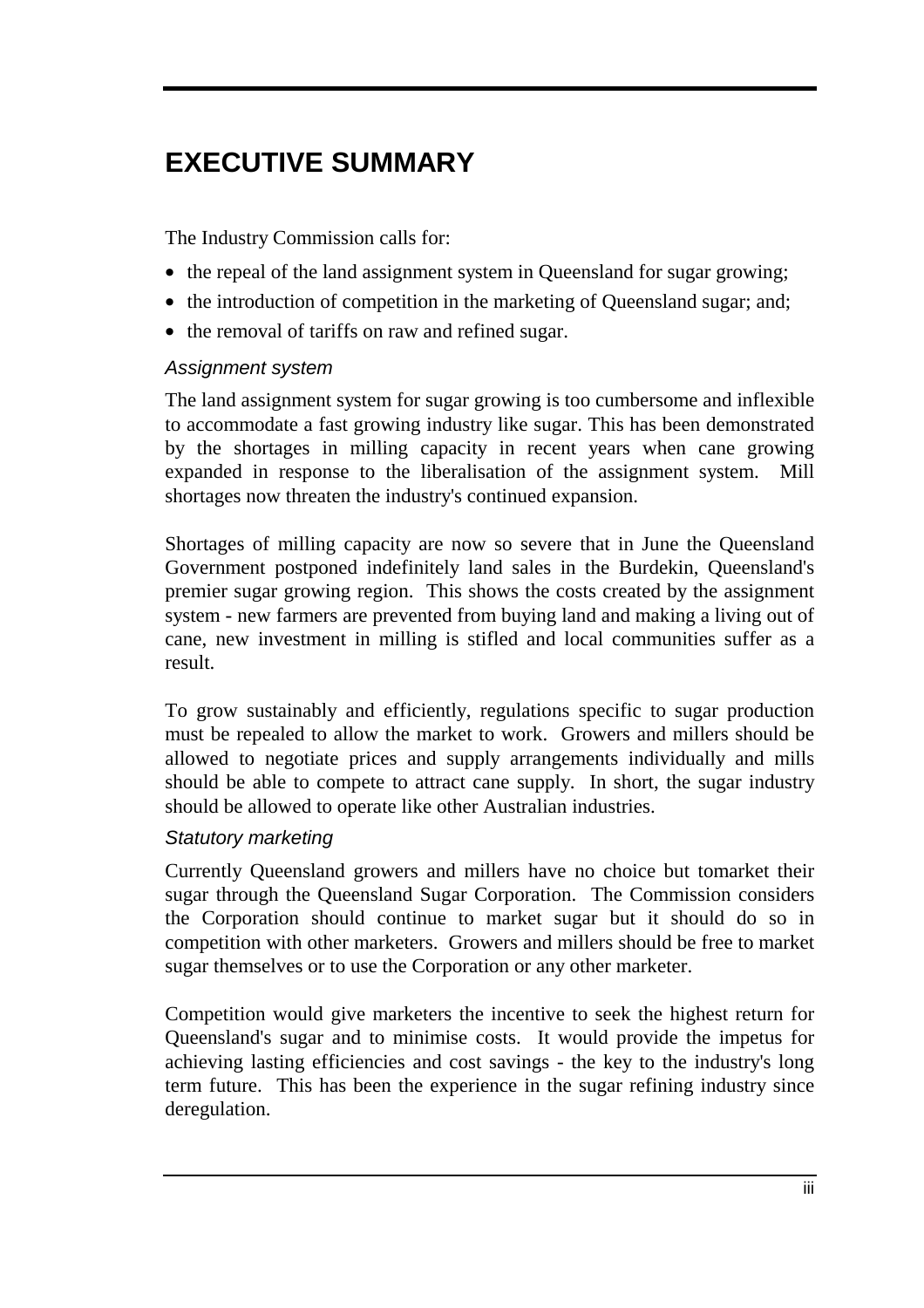The Commission also calls for the abolition of statutory marketing because it:

- inflates domestic prices;
- suppresses competition in milling; and
- retards the development of an export-oriented refining industry.

Some argue that statutory marketing enables Australia to capture a 'Far East Premium' increasing returns to sugar producers. However, the existence of a premium dependent on statutory marketing has not been established conclusively. If it does exist, it could encourage higher production generally in the region, potentially reducing Australia's market share or returns in the longer term. Given the disadvantages of statutory marketing, the Commission considers it would be unwise to structure marketing arrangements around an assumed price premium.

#### *Tariffs*

The Australian sugar industry is protected by a \$55 per tonne import tariff. The industry is internationally competitive. Consequently, the case for assistance for the small and declining proportion of Australian sugar sold on the domestic market is weak.

In conjunction with statutory marketing, tariffs increase domestic sugar prices. This is tantamount to taxing consumers and downstream manufacturers to increase the income of sugar producers. The Commonwealth Government should remove the tariff on imported sugar.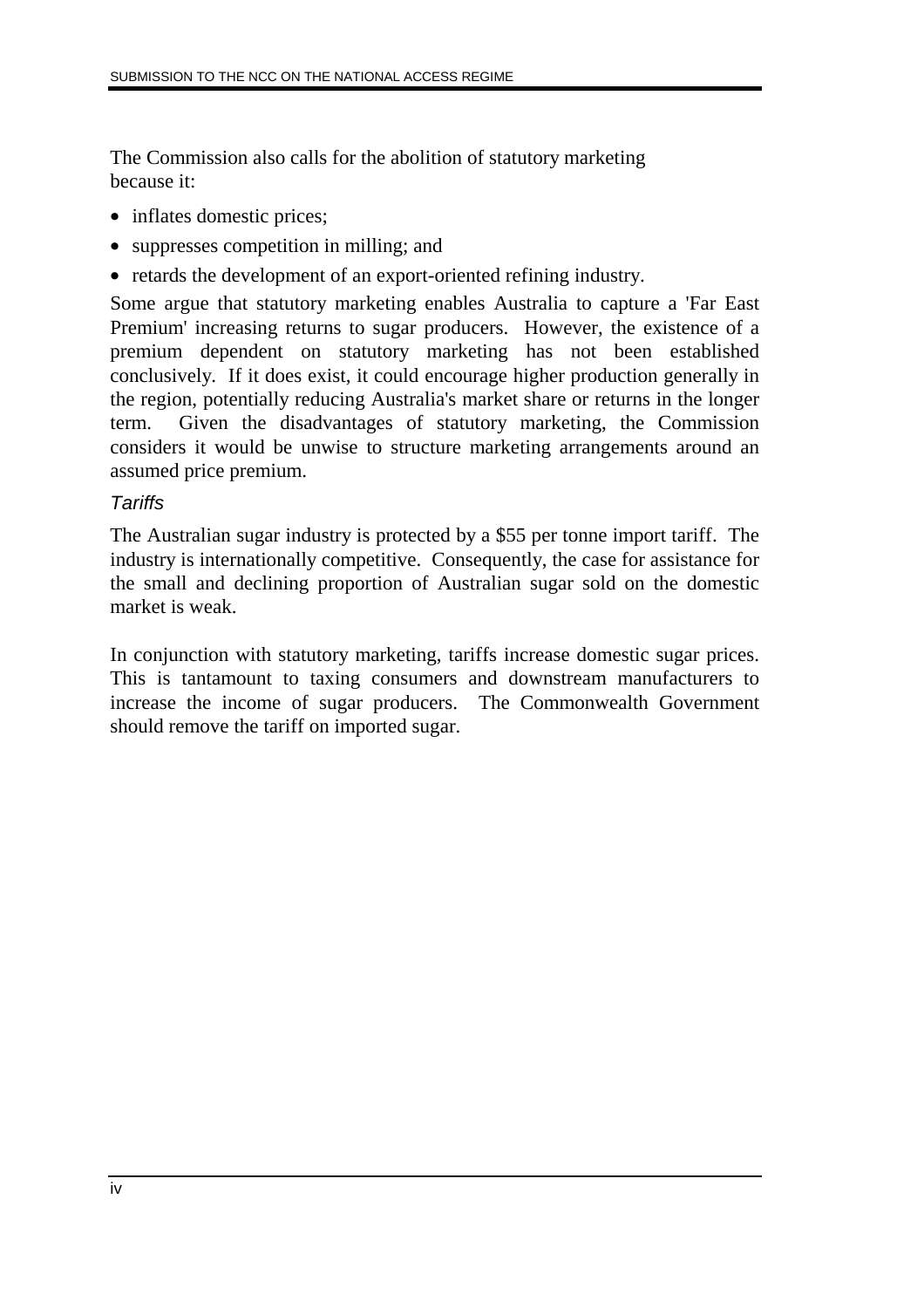# **1 INTRODUCTION**

This is a submission to the review of Queensland's sugar industry regulatory arrangements and the sugar tariff. The review was commissioned by the Queensland and Commonwealth governments in 1995, and is being undertaken by the Sugar Industry Review Working Party. It comprises representatives of industry, sugar users and government. The Working Party has appointed Boston Consulting Group to assist with the analysis of the issues subject to review. The Working Party is due to report to the two governments by 29 November 1996, with changes, if any, to the existing arrangements applying from 1 July 1997.

The review's terms of reference are to:

- review the need for a tariff on raw and refined sugar;
- review current legislative arrangements for the promotion and regulation of the sugar industry in Queensland; and
- investigate alternative arrangements.

### **1.1 National Competition Policy principles**

The terms of reference state that the review will be undertaken within the context of the National Competition Policy principles. These principles were agreed to by all Australian governments in April 1995, and commit governments to a program of legislative review and reform. The guiding principle is that legislation (including regulations) should not restrict competition unless it can be demonstrated that:

- the benefits of the restriction to the community as a whole outweigh the costs; and
- the objectives of the legislation can only be achieved by restricting competition.

Governments have committed to reforming anti-competitive legislation that can not be justified on public interest grounds by the year 2000.

The Competition Principles Agreement indicates that, where relevant, the following shall be taken into account when balancing the benefits and costs: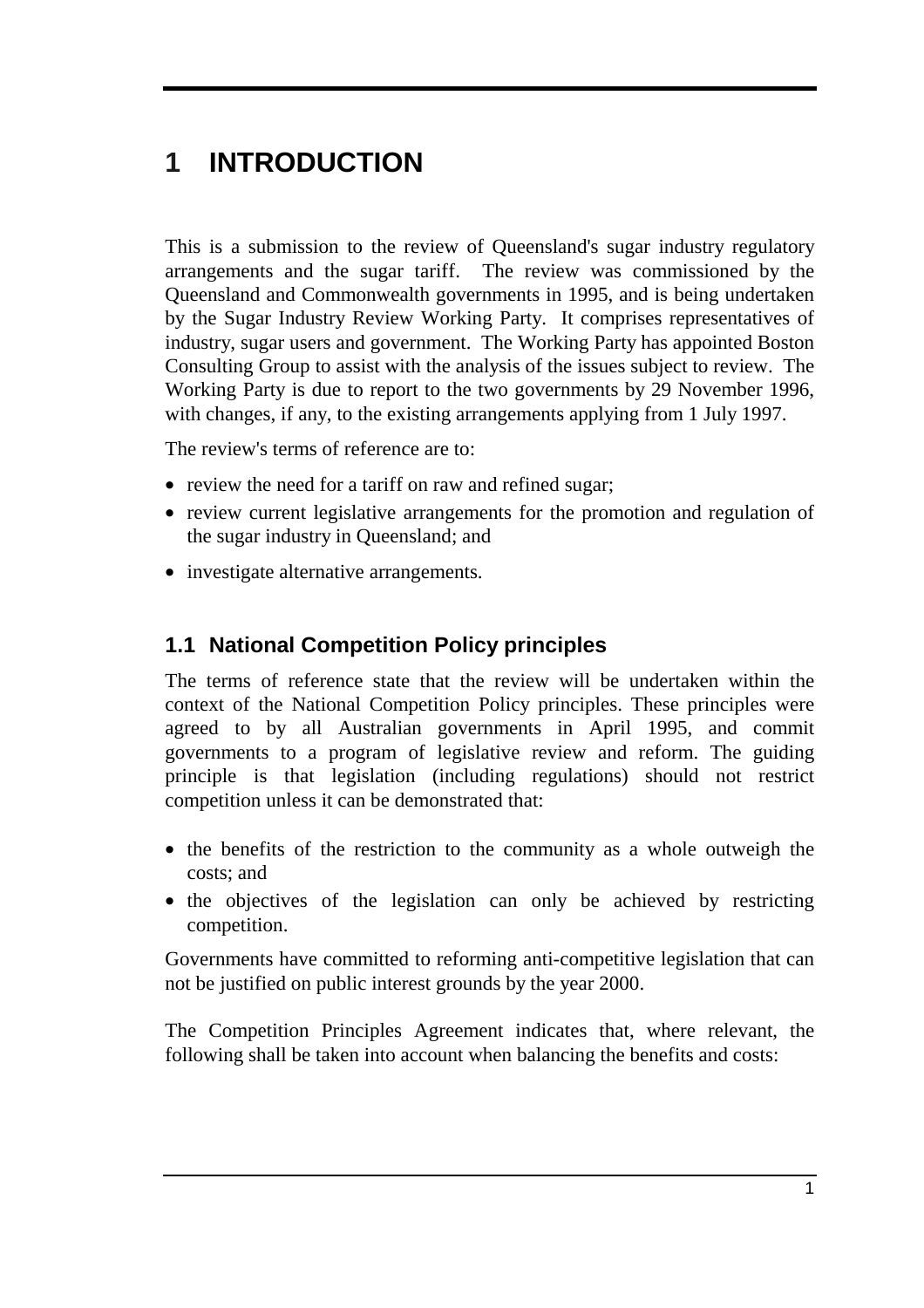- government legislation and policies relating to ecologicallysustainable development;
- social welfare and equity considerations, including community service obligations;
- government legislation and policies relating to matters such as occupational health and safety, industrial relations and access and equity;
- economic and regional development, including employment and investment growth;
- the interests of consumers generally or of a class of consumers;
- the competitiveness of Australian businesses; and
- the efficient allocation of resources.

Thus, non-economic and social objectives must be taken into account when assessing whether particular regulatory action is in the public interest.

With the implementation of the Competition Principles Agreement, the Commonwealth has agreed to make additional general purpose payments (called Competition Payments) to the States and Territories. These substantial payments are conditional on each government meeting certain obligations, including meeting the deadlines for regulatory review and reform. The National Competition Council will advise the Commonwealth on whether the conditions for payment have been met by each State or Territory.

### **1.2 Industry Commission inquiry into the Australian sugar industry**

The Industry Commission completed a major public review of the Australian sugar industry in 1992. The review assessed production and regulatory arrangements subject to influence by governments, particularly the marketing arrangements in Queensland and NSW, and tariffs on imported sugar, from the perspective of overall Australian welfare.

In its 1992 report, the Commission found that the most significant factor impeding the achievement of higher levels of efficiency in the Australian sugar industry was state regulation governing the Queensland industry.

The three main areas where the Commission called for reform were:

• changes to the regulations in Queensland controlling production in that State;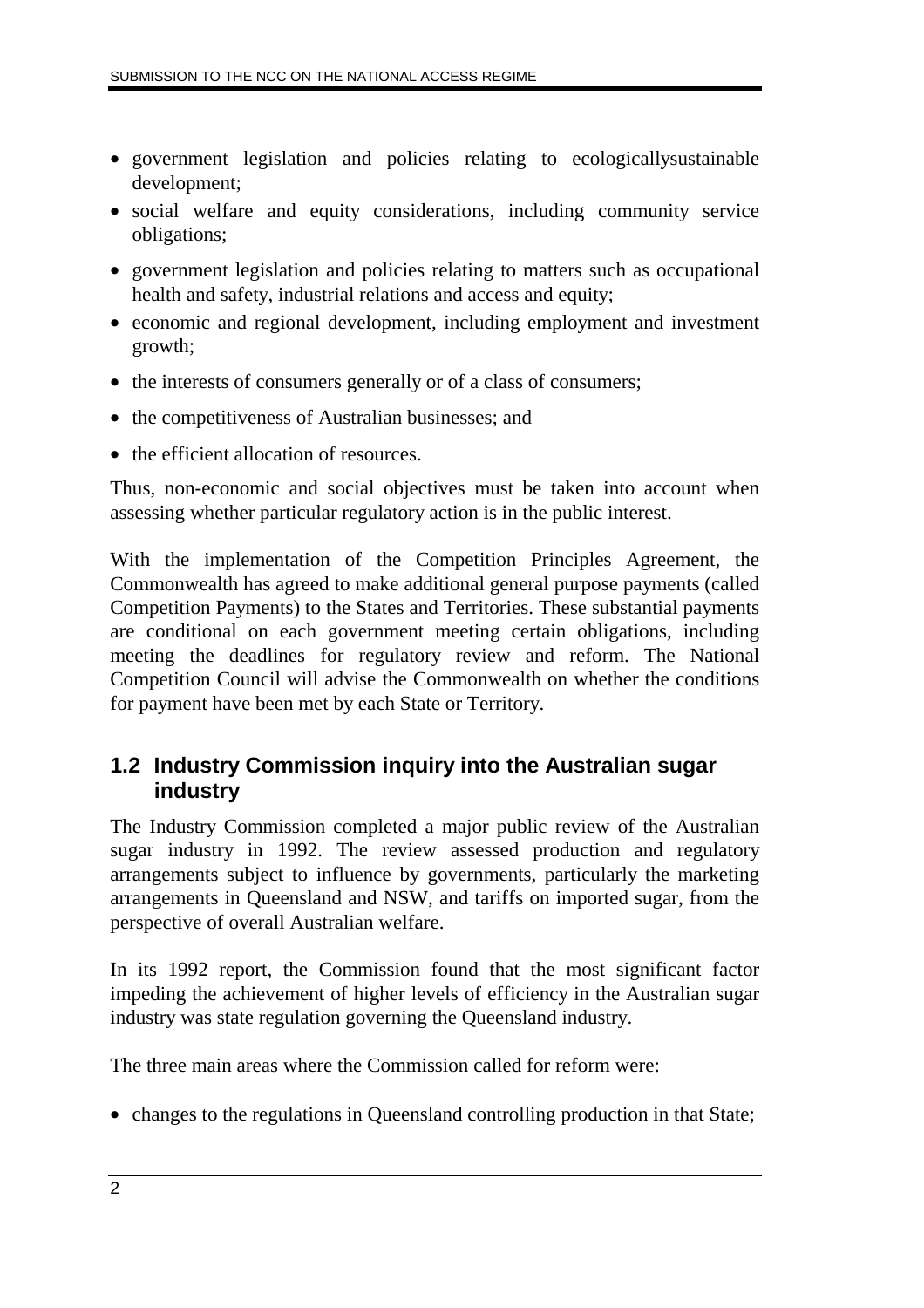- statutory marketing of Queensland sugar;
- and tariffs on sugar.

This submission:

- provides an overview of the Australian sugar industry focusing on the arrangements applying in Queensland (Section 2);
- outlines the findings and recommendations of the Commission's 1992 report in the three main areas of production controls, statutory marketing and tariffs (Section 2);
- reviews significant developments since the Commission's 1992 report, including the 1993 sugar industry package (Section 4); and
- analyses developments since the Commission's 1992 report (Section 5).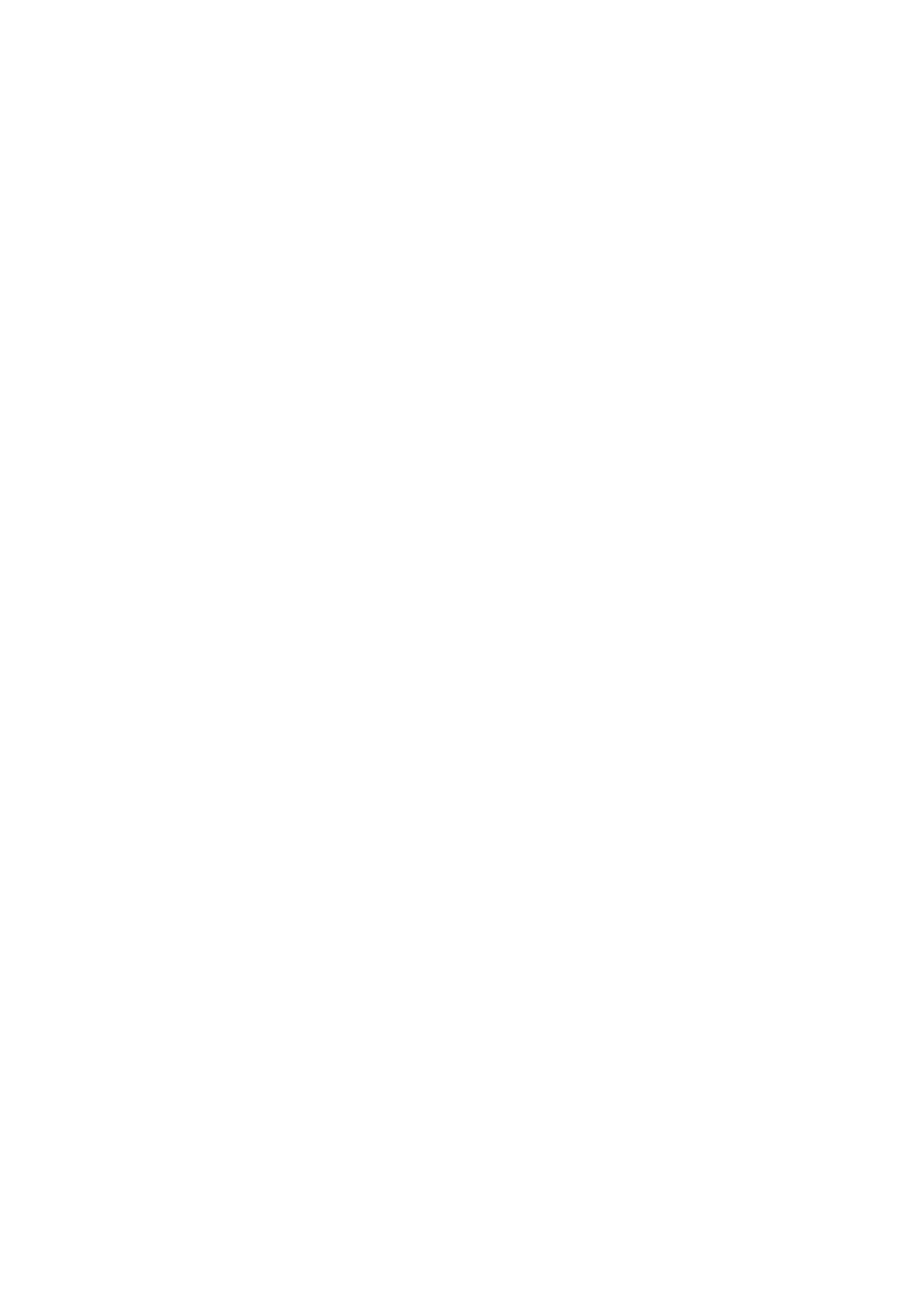# **2 THE AUSTRALIAN SUGAR INDUSTRY**

The sugar industry consists of three sectors:

- the growing of sugar cane;
- the milling of cane to produce raw sugar; and
- the refining of raw sugar.

In 1994-95, Australia produced 5.1 million tonnes (Mt) of raw sugar worth \$1 944 million. About 70 per cent of this production was exported, and the rest was refined, principally for domestic consumption.

While Australia is the largest exporter of raw sugar in the world, it is not a significant exporter of refined sugar (see Table 1. Exports of sugar products and honey account for about 2 per cent of the total value of Australian exports, and are about half as large as meat exports (by value). The destination of Australia's raw sugar exports is shown in Figure 1.

| Net raw sugar exports |               | Net refined sugar export |                 |
|-----------------------|---------------|--------------------------|-----------------|
| Country               | Quantity (Mt) | Country                  | Quantity $(Mt)$ |
| Australia             | 3.98          | European Union           | 5.40            |
| Cuba                  | 3.84          | <b>Brazil</b>            | 3.88            |
| Thailand              | 2.61          | Ukraine                  | 1.64            |
| <b>Brazil</b>         | 1.1           | Australia                | 0.07            |
| Preliminary<br>a      |               |                          |                 |

### **Table 1 Raw and refined sugar exports: Australia and other**  leading exporters, 1994-95<sup>a</sup>

*Source*: ABARE 1995, p.214, 218-9.

The Australian sugar industry has been growing strongly, especially this decade. Raw sugar production has doubled since the early 1970s, and increased by 45 per cent between 1990-91 and 1994-95.

Queensland is Australia's main sugar growing region, and the source of all raw sugar exports. It produces around 4.7 million tonnes of raw sugar annually, equivalent to about 95 per cent of Australia's raw sugar output. The other major sugar producing area is northern NSW. The NSW industry only supplies the domestic market, and has about one-quarter of this market.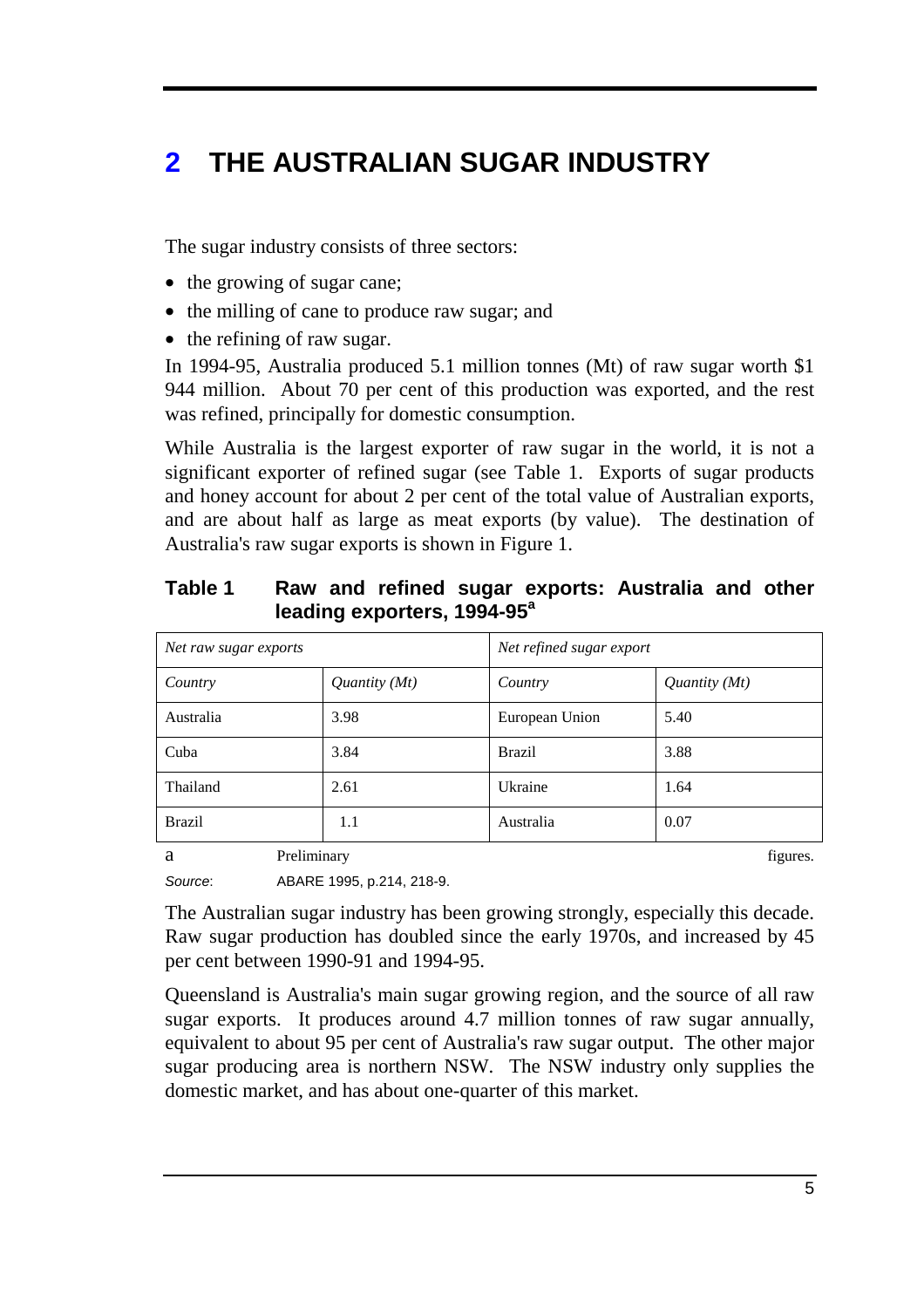A small mill has been built in the Ord River region of WA which is expected to produce about 70 000 tonnes of raw sugar once full production commences.



# **2.1 Sugar cane growing and milling in Queensland**

Sugar cane is grown along most of the Queensland coast (see Figure  $2\lt/|A\rangle$ ). The growing and milling sectors of the industry are characterised by a large number of growers (over 6 000) and a smaller number of millers. The major millers are CSR Ltd, Bundaberg Sugar Ltd and Mackay Sugar Co-operative Association. Together these three millers own 17 of Queensland's 25 mills. Most other mills are owned by growers' co-operatives (see Figure 2).

The major millers tend to be geographically concentrated. For example, CSR owns the four mills in the Burdekin region south of Townsville. Bundaberg Sugar Ltd owns three of the four mills around Bundaberg, and the Mackay Sugar Co-operative owns four of the five mills around Mackay.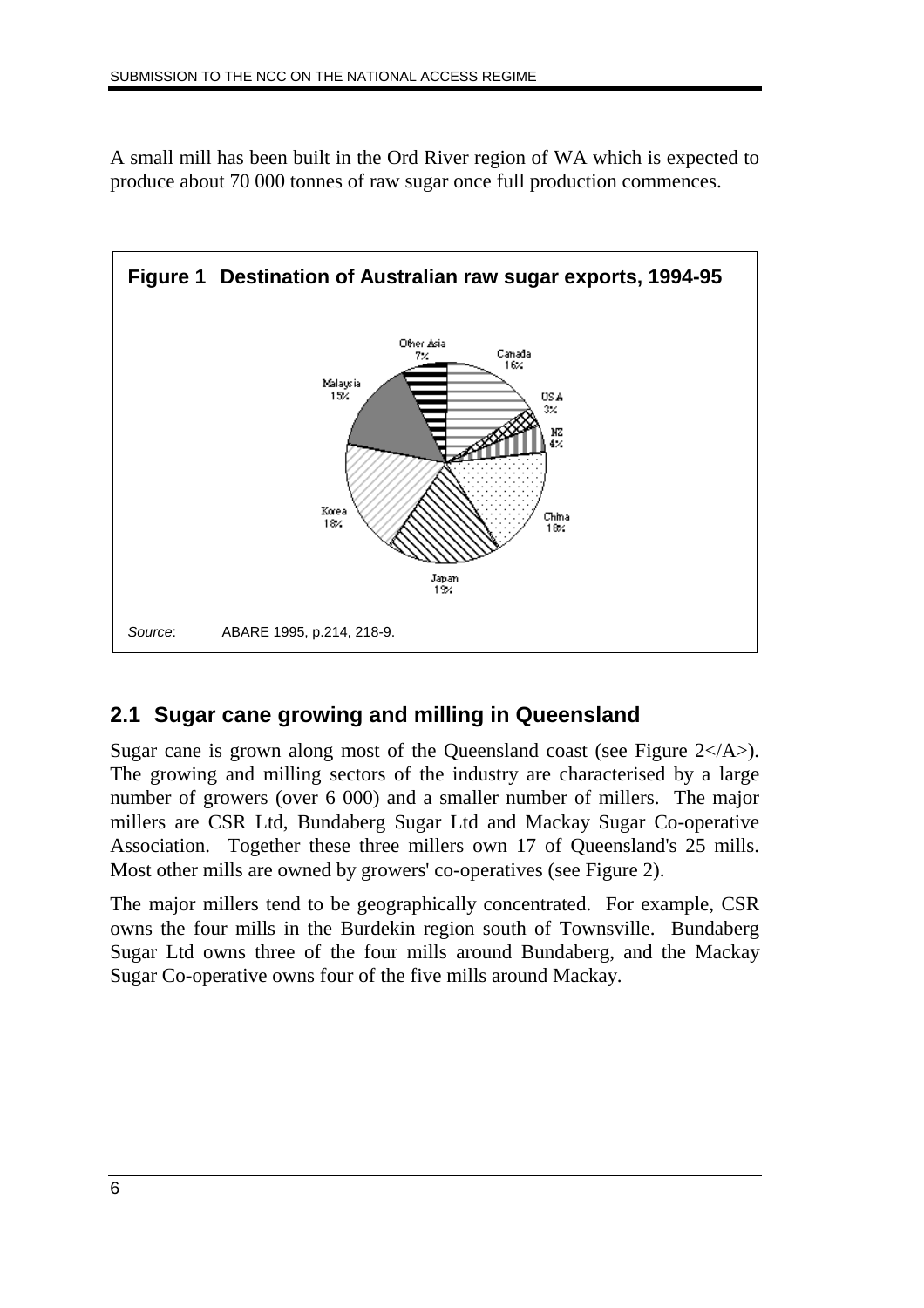

### **Figure 2 Location of Queensland Sugar Industry**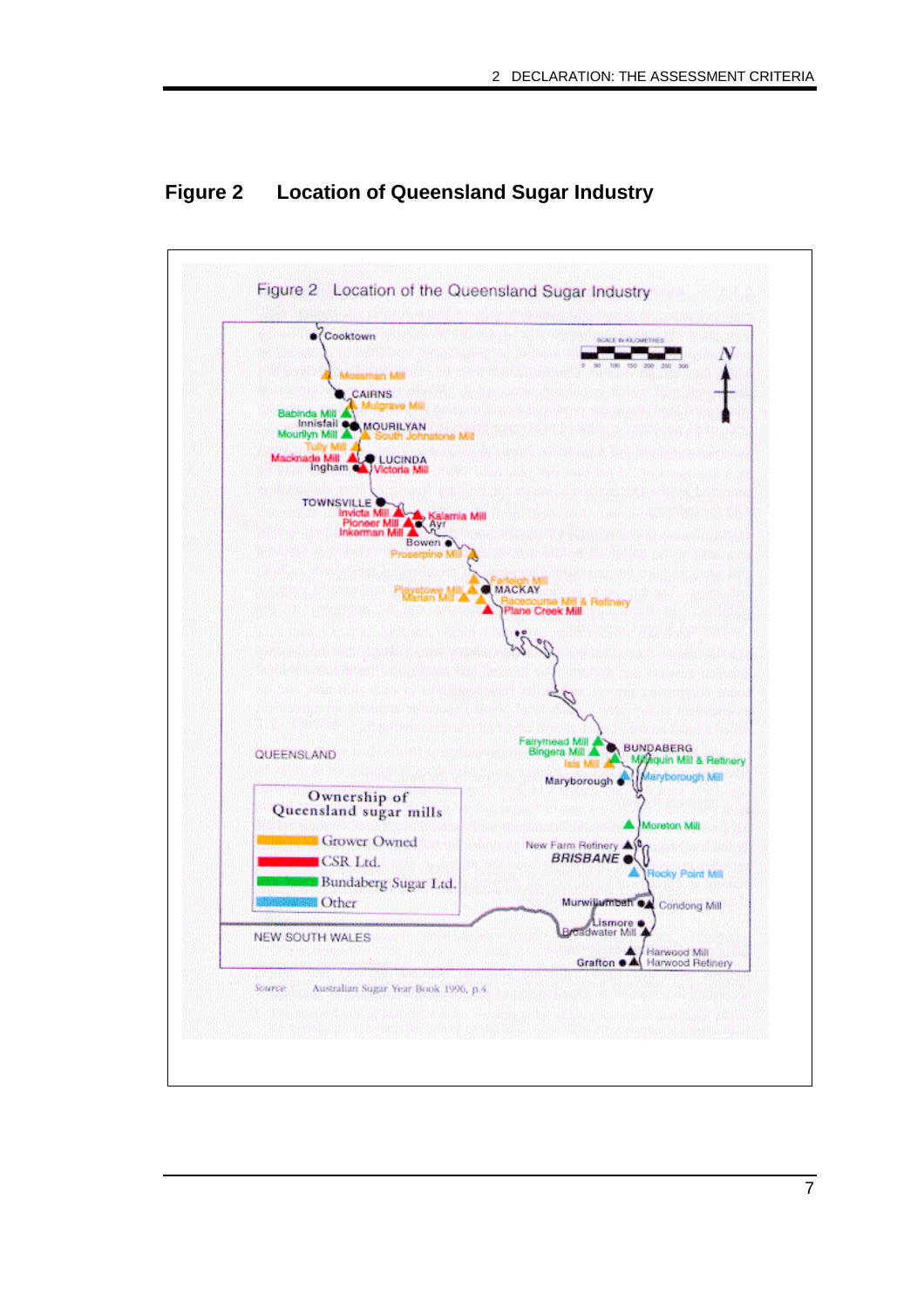### **2.1.1 Assignment system**

The Queensland sugar industry is highly regulated by Queensland State legislation. The level and location of sugar cane production is controlled by the assignment system. Growers possess an assignment, specified in hectares, on which they can grow cane. Cane produced from that land must be delivered to a designated mill which is obliged to accept it. While cane can be grown on unassigned land, the sugar produced from this cane generally receives a penalty price of \$1 per tonne compared to average prices in excess of \$300 per tonne.

The Queensland *Sugar Industry Act 1991* requires that assignment be expanded by a minimum of 2.5 per cent per year until 1995. Larger expansions may be approved by the Queensland Minister for Primary Industries after consultation with the industry.

The Act restricts the transfer of assignment. Transfers or sales within a mill area have to be approved by the local board (see below). Transfers between mill areas require the unanimous approval of members of the boards of both mill areas. The exception is where a grower is switching mill area to improve viability. In these circumstances, the transfer can be approved by the Queensland Sugar Corporation.

The legislation specifies the broad parameters which shape the relationship between growers and millers. The institutional mechanism for this is the local board comprising grower and miller representatives in each mill area and an independent chairperson. Each local board negotiates annually an agreement called a local award. Local awards cover all matters relating to:

- harvesting and delivery of cane to the mill;
- transport, handling and crushing of cane by the mill; and
- payment for cane.

All growers are bound by the conditions in the award negotiated on their behalf by the local board. Although the Act provides for the negotiation of agreements between growers and the mill outside the award, it also includes a provision making an agreement binding on all growers if it has the support of 85 per cent of assignment holders in that mill area.

### **2.1.2 Cane price formula**

Returns from raw sugar sales are allocated between growers and millers according to a state-wide cane payment formula introduced in 1916. Under the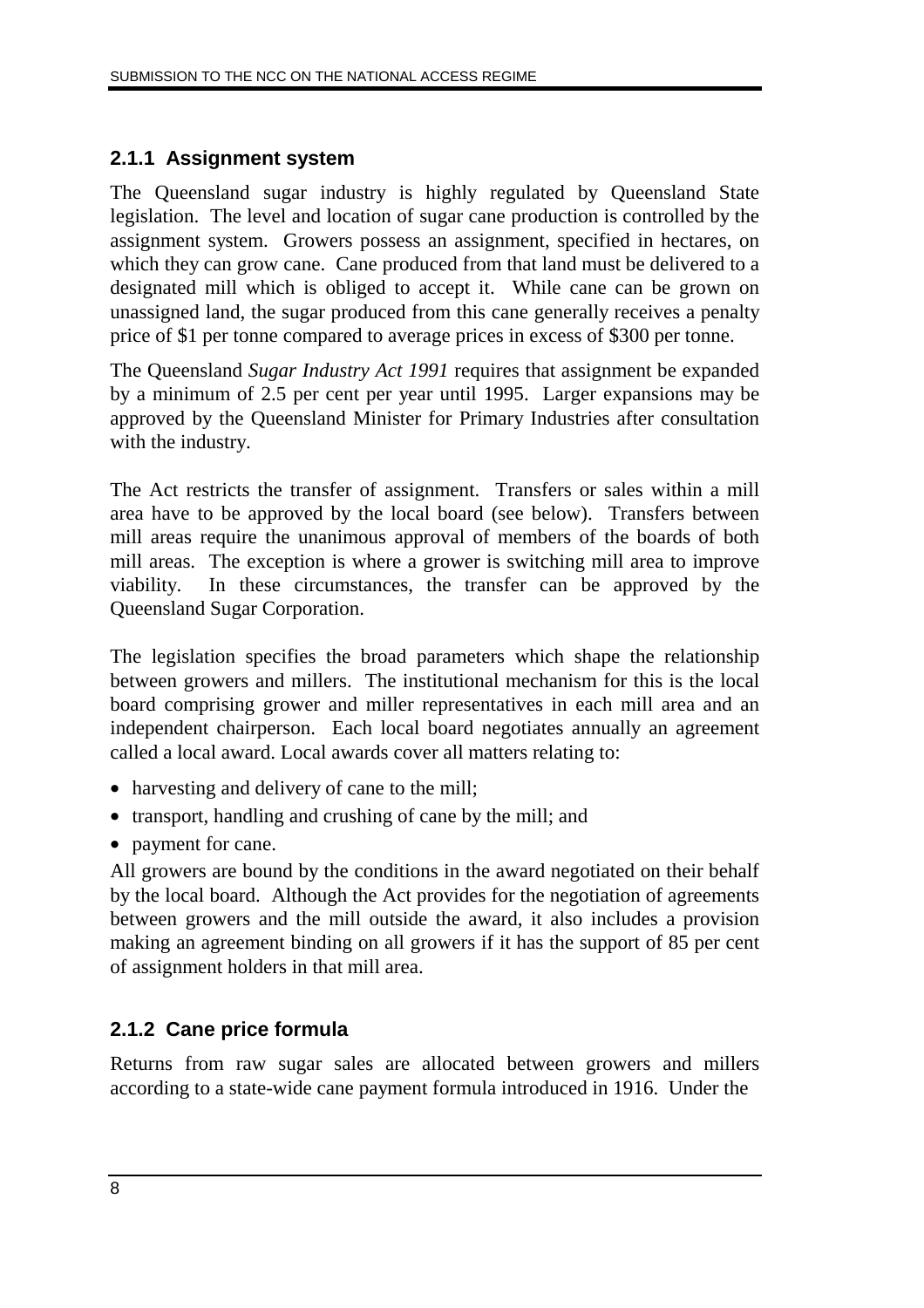formula, the price of cane is expressed as a percentage of the raw sugar price 1. This spreads the risk of world price movements between growers and millers. The formula has not been changed since 1916, apart from variations in the level of the constant which guarantee growers a basic return irrespective of the sugar price. In 1994, the constant was changed for the first time in 45 years.

When introduced, the formula distributed the revenue from raw sugar sales between growers and millers in the ratio of 2:1. However, over time, the capacity of mills to extract sugar has increased at a greater rate than the sucrose content in cane. Consequently, mills' share of revenue has increased to nearly 40 per cent.

In 1994, the Government announced that local boards would be free to determine their own pricing formula from 1996, or to remain with the existing state-wide formula. The Queensland Parliament recently passed amendments to give effect to this decision and to provide for dispute resolution procedures.

However, local negotiations on price will still have to conform to the requirements of the Act. The Act requires that the basis for determining the price of cane is the same for every assignment holder within each mill area. This means that all growers within a mill area must receive the same price for cane of the same quality (measured as commercial cane sugar), irrespective of their distance from the mill or when they deliver their cane. 2

### **2.2 Tariffs**

Imports of raw and refined sugar attract a tariff of \$55 per tonne, less 5 per cent ad valorem for imports from developing countries. In 1993, the Commonwealth Government announced that the tariff would be frozen until 30 June 1997, and would be reviewed in 1995-96 having regard to any successful outcomes from the Uruguay Round negotiations. The sugar tariff has been phased down from \$115 per tonne in 1989, before which there was an embargo on sugar imports.

<sup>&</sup>lt;sup>1</sup> The cane price formula is: Price of cane =  $0.009 *$  Price of sugar  $*(CCS - 4) + 0.578$ . CCC (commercial cane sugar) is an estimate of pure sugar recoverable from cane expressed as a percentage.

<sup>2</sup> Commercial cane sugar (ccs) is an estimate of the weight of raw sugar that can be obtained from cane. It is expressed as a percentage of a tonne of cane.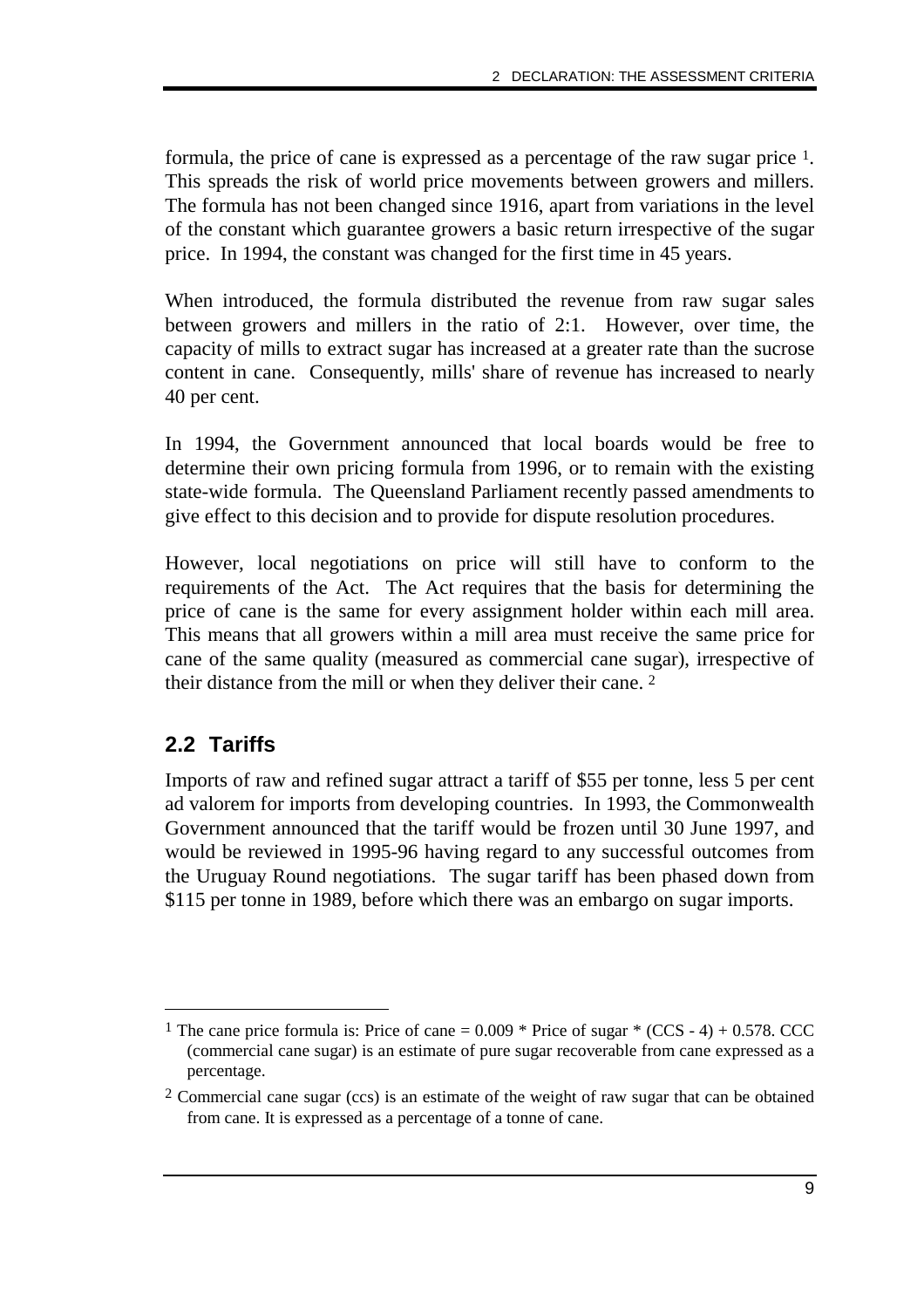Expressed as a percentage of sugar prices, the nominal rate of assistance on raw sugar was 5 per cent in 1993-94 and the effective rate was 15 per cent. 3

World sugar prices are highly volatile (see Figure 3). Consequently, the value of the tariff in percentage terms varies from year to year, and is greatest when world prices are low.

Under the Uruguay Round outcome, Australia is required to reduce tariffs on sugar to \$70 per tonne by the year 2000. Australia has already achieved this level. Australia is also committed to reducing its overall level of domestic support to the agricultural sector, on measures which distort agricultural trade, from a total of \$589 million to \$471 million by the year 2000. The base of \$589 million includes \$64 million in assistance to the sugar industry. 4



<sup>&</sup>lt;sup>3</sup> The nominal rate of assistance is the percentage by which government assistance allows the average gross returns per unit of output to increase. The effective rate is a measure of the net level of assistance provided to an industry. It takes account the taxing effect of assistance on inputs as well as the beneficial effects of assistance to outputs. More precisely, it is the percentage by which returns to value added factors (land, labour and capital) are increased relative to the situation of no assistance.

<sup>4</sup> Based on advice received from the Department of Foreign Affairs and Trade.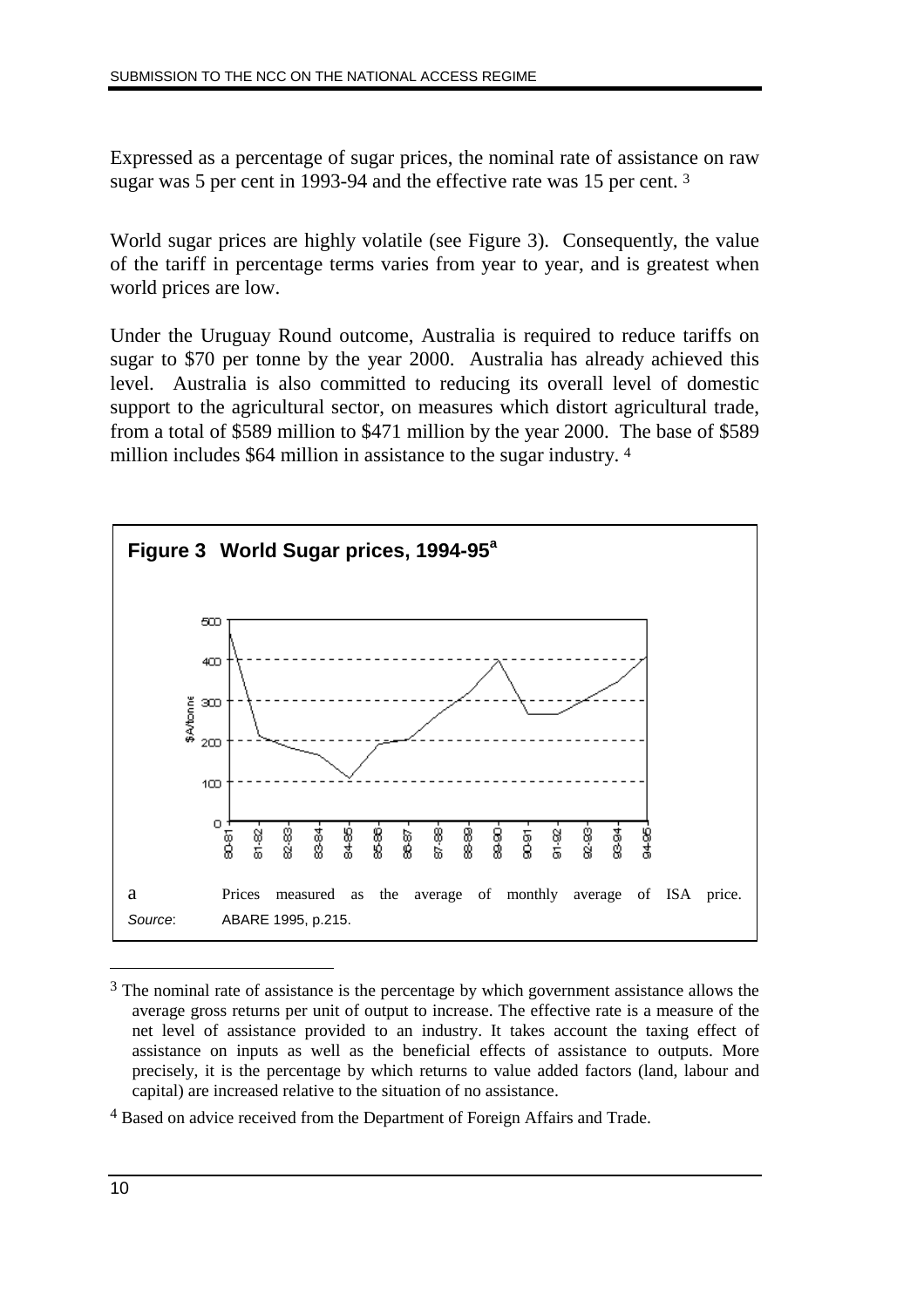### **2.3 Statutory marketing of Queensland sugar**

The marketing of all raw sugar produced in Queensland is the responsibility of the Queensland Sugar Corporation ('the Corporation'). The Corporation's role is underpinned by Queensland legislation giving it the power to acquire compulsorily all raw sugar produced in Queensland. The Corporation is responsible for export and domestic marketing. Its mission is to optimise returns to the Queensland raw sugar industry. As all of Australia's raw sugar exports emanate from Queensland, the Corporation controls effectively all Australian raw sugar exports.

Revenue from domestic and export sales is distributed to mills in Queensland after the costs associated with sales and the Corporation's expenses (such as bulk handling, shipping and waterfront costs) are deducted. This revenue is then distributed between growers and mills according to the cane payment formula.

### **2.3.1 Two pool pricing system**

The distribution of revenue among mills also reflects a two pool pricing system. Some production receives the higher Pool 1 price, while the rest receives the lower Pool 2 price. Growers are allocated a farm peak which specifies their entitlement to receive the Pool 1 price. Some small, older farms have peak entitlements equivalent to 100 per cent of production. Other farms have considerably less. As farm peaks have been frozen since 1982, new farms rely entirely on the lower Pool 2 price. As a result, the proportion of production receiving the Pool 2 price increased from 22 per cent in 1992 to 35 per cent in 1994.

At the time of the Commission's 1992 inquiry, the Pool 1 price was 12 per cent higher than the Pool 2 price. In 1993, the Queensland Government announced that this price difference would be phased down to 6 per cent by 1995. In 1994 (the latest year for which data are available) when the price differential was 8 per cent, returns to new growers were 5 per cent lower than if a single price prevailed. Returns to established growers were 3 per cent higher.

### **2.3.2 Rebates and domestic sales**

The Corporation prices domestic raw sugar sales at the duty paid import parity price. This is significantly higher than the price that would prevail if compulsory acquisition were abolished, in which case competition between mills would drive domestic prices down to export parity. While the Corporation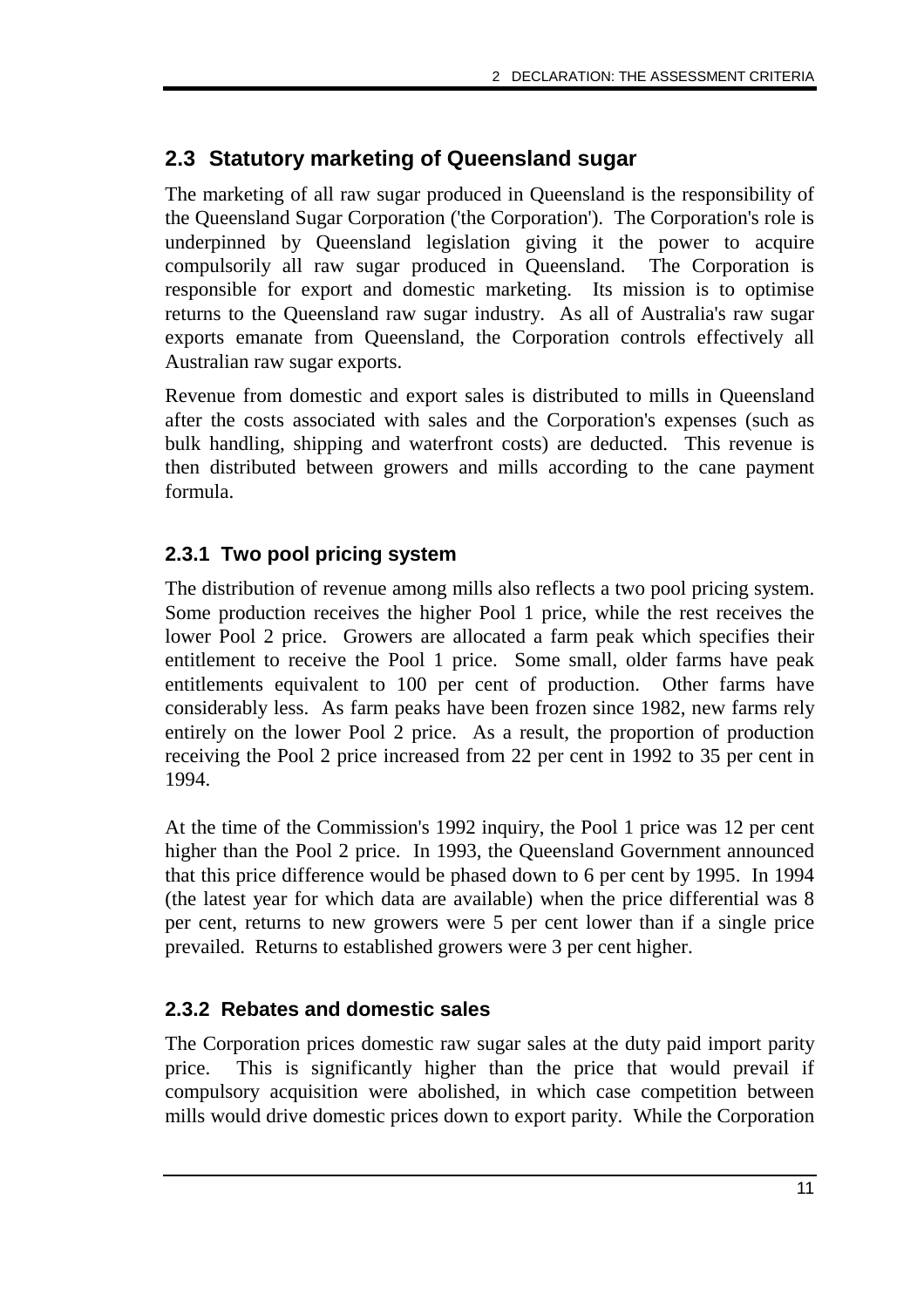could face competition from the NSW industry, in practice the NSW industry follows the Corporation's pricing lead.

The Corporation provides rebates for exporters of refined sugar and Australian manufacturers who export products containing sugar. The rebates are intended to offset the tariff component incorporated in the Corporation's domestic prices.

### **2.3.3 Rebates and domestic sales**

The Corporation is responsible for managing infrastructure such as the bulk sugar terminals. In 1992, the book value of the terminals was \$213 million, although their replacement cost was considerably greater.

At the time of the Commission's inquiry, the terminals were nominally owned by the Harbour Boards, although they were managed and financed by the Corporation from the proceeds of sugar sales. In 1993,

the Commonwealth and Queensland Governments agreed that ownership of bulk sugar terminals would be transferred to the industry and managed as a whole. The Queensland Minister for Primary Industries announced subsequently that ownership would be transferred to the Corporation by 1 July 1996.

### **2.3.4 New South Wales industry**

All sugar cane grown in NSW is milled by the NSW Sugar Milling Co-operative to which all NSW sugar cane growers belong. The Co-operative was formed in 1978 to purchase the three local sugar mills from CSR. In 1989, the Cooperative entered into a joint venture with the Manildra group of companies to build and operate a refinery at Harwood in northern NSW. Raw sugar produced by the Co-operative is now sold to Manildra Harwood Sugars.

In the past, the Queensland Government purchased all raw sugar produced in NSW and marketed it with that of the Queensland industry. However, in 1989 the NSW industry decided to take responsibility for its own marketing.

In contrast to Queensland, the NSW sugar industry's production and marketing arrangements are not underpinned by State government legislation. In fact, the major form of government intervention occurs at the Commonwealth level, in the form of tariff protection against imported sugar. This is because the NSW industry sells all of its output on the domestic market and therefore benefits from tariff assistance on all of its sales.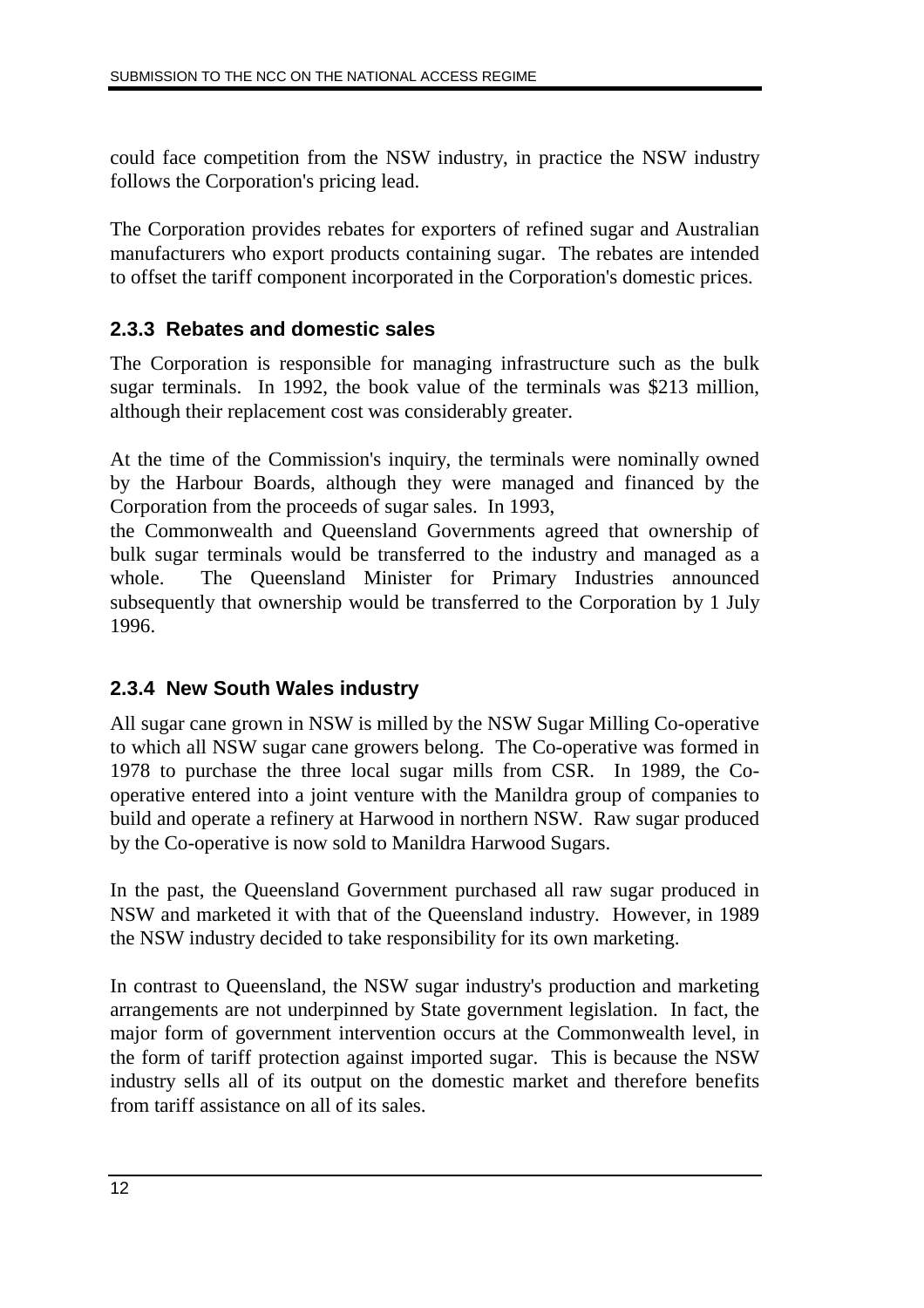### **2.3.5 Refining**

Four companies refine sugar in Australia. They are CSR, Mackay Refined Sugars, Manildra Harwood Sugars and Bundaberg Sugar Ltd (in order of size). The most recent entrant, Mackay Refined Sugars, commenced production in 1994.

While each of these companies has extensive milling interests, the effect of Queensland's statutory marketing arrangements is that the Corporation is interposed between the milling and refining interests of CSR, Mackay Refined Sugars and Bundaberg Sugar Ltd. For example, CSR is obliged to sell all of its raw sugar to the Corporation, and then to buy it back to supply its refineries at a price inflated by the Corporation's marketing costs.

Most of Australia's refined sugar is sold on the domestic market. The principal buyers are the manufacturers of non-alcoholic beverages, the retail industry and the confectionary industry.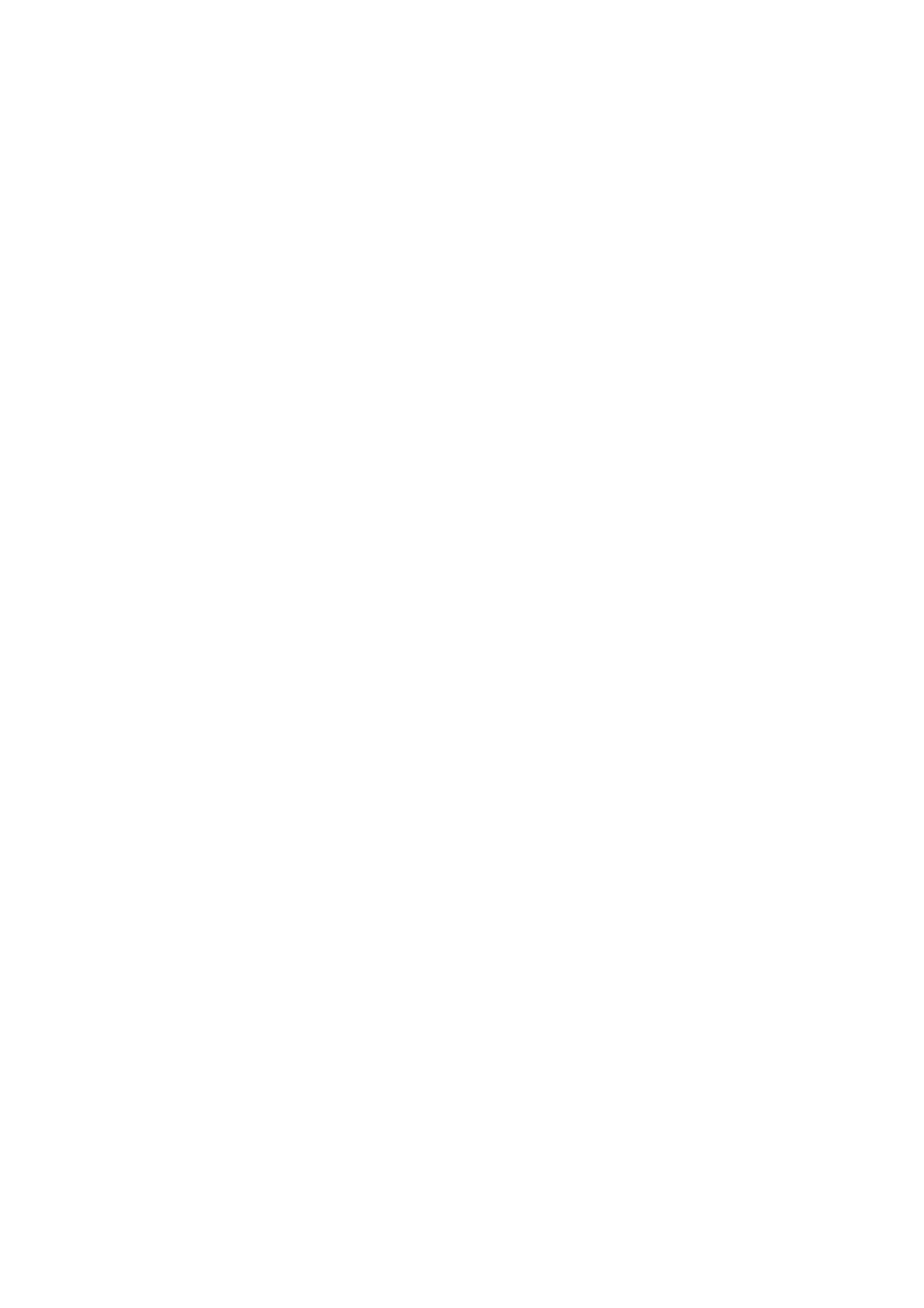# **3 THE COMMISSION'S 1992 REPORT**

The Commission's 1992 report made findings and recommendations in three main areas, namely production controls, tariffs and statutory marketing of raw sugar. This section presents the findings in each of these areas and the major recommendations.

### **3.1 Findings on production controls**

In its 1992 report, the Commission found that the assignment system had provided a degree of stability for both growers and millers as each group had been insulated from competitive pressures from the other. However, these benefits were not without cost to the industry, Queensland and the Australian economy.

The size of one of Australia's most internationally competitive industries had been administratively constrained by the assignment system. As a result, export opportunities for raw sugar, and possibly refined sugar, had been lost.

The Commission found that the two pool pricing system inhibited industry growth by reducing returns to new growers. The differential was tantamount to a tax on new growers and industry expansion.

The assignment system also reduced the industry's efficiency and increased its cost structure by:

• perpetuating small scale cane farming; and

• encouraging the use of marginal land at the expense of land in other areas better suited to cane growing.

Restrictions on the transfer of assignment had inhibited growers from creating larger farms by buying out other growers. Evidence presented to the Commission's 1992 inquiry indicated that unit cost savings of one-third were possible by increasing the size of cane farms from 65 to 300 hectares 1. In the Burdekin, production costs were lowest when farms were 700 hectares. Despite this, almost a half of all cane farms in Queensland were smaller than 50 hectares and 84 per cent were smaller than 100 hectares.

<sup>1</sup> This evidence was presented by Davco Farming (1992). These estimates were in line with the findings of O'Sullivan (1990).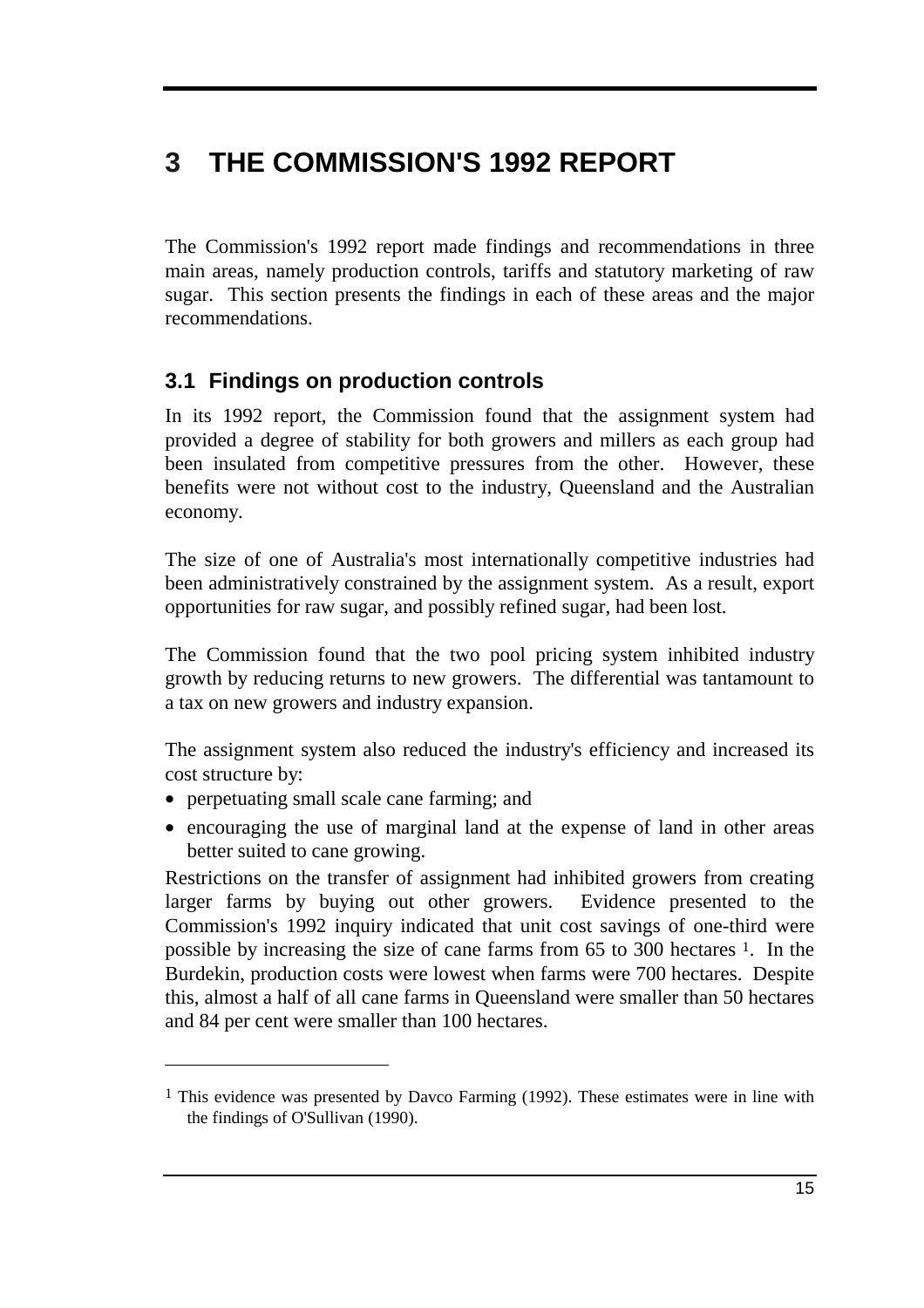The binding nature of awards negotiated by local boards eliminated competition between growers to supply mills. Furthermore, local boards' control of harvesting, delivery and pricing of cane, and their control over expansions in assignment, provided a mechanism for established growers to commercially disadvantage new, expanding or innovative growers.

The legislative requirement that growers receive the same price for cane of the same quality (measured as ccs) prevented mills from offering higher prices for cane delivered at the beginning and end of the season. This prevented mills from offering growers incentives to extend the length of the season which would increase mill utilisation and reduce milling costs. Instead growers had an incentive to pressure mills to expand capacity, so that cane could be harvested over a shorter period, maximising its sugar content and returns to growers.

The requirement that all growers receive the same price for cane did not allow differential transport costs to be reflected in the prices growers received. This failed to deter the establishment of farms in distant locations, lifting overall transport costs, and reducing industry efficiency.

The cane price formula provided inflexible incentives for cane growing and mill expansion. The Commission's 1992 report argued that if cane production were to increase significantly, the revenue sharing arrangements may not be sufficiently flexible to handle the pressures generated. In particular, mills may be reluctant to expand capacity, constraining industry growth.

Constraints on land use had discouraged growers from using best agronomic practices. It had also encouraged practices which may have adverse environmental consequences such as greater use of fertilisers and pesticides per hectare to raise yields.

Overall, the output of the Australian economy had been suppressed because the sugar industry had not been as efficient as it could have been. Significant employment opportunities had also been foregone. One study estimated that employment across the whole economy would increase by at least 3000 if the sugar industry was not constrained by Queensland regulation.

The Commission found that the stability and certainty provided by the assignment system could be provided by a system of contracts. Such an approach would provide the benefits of State regulation without the costs. This approach is used in a number of other rural industries which produce perishable products.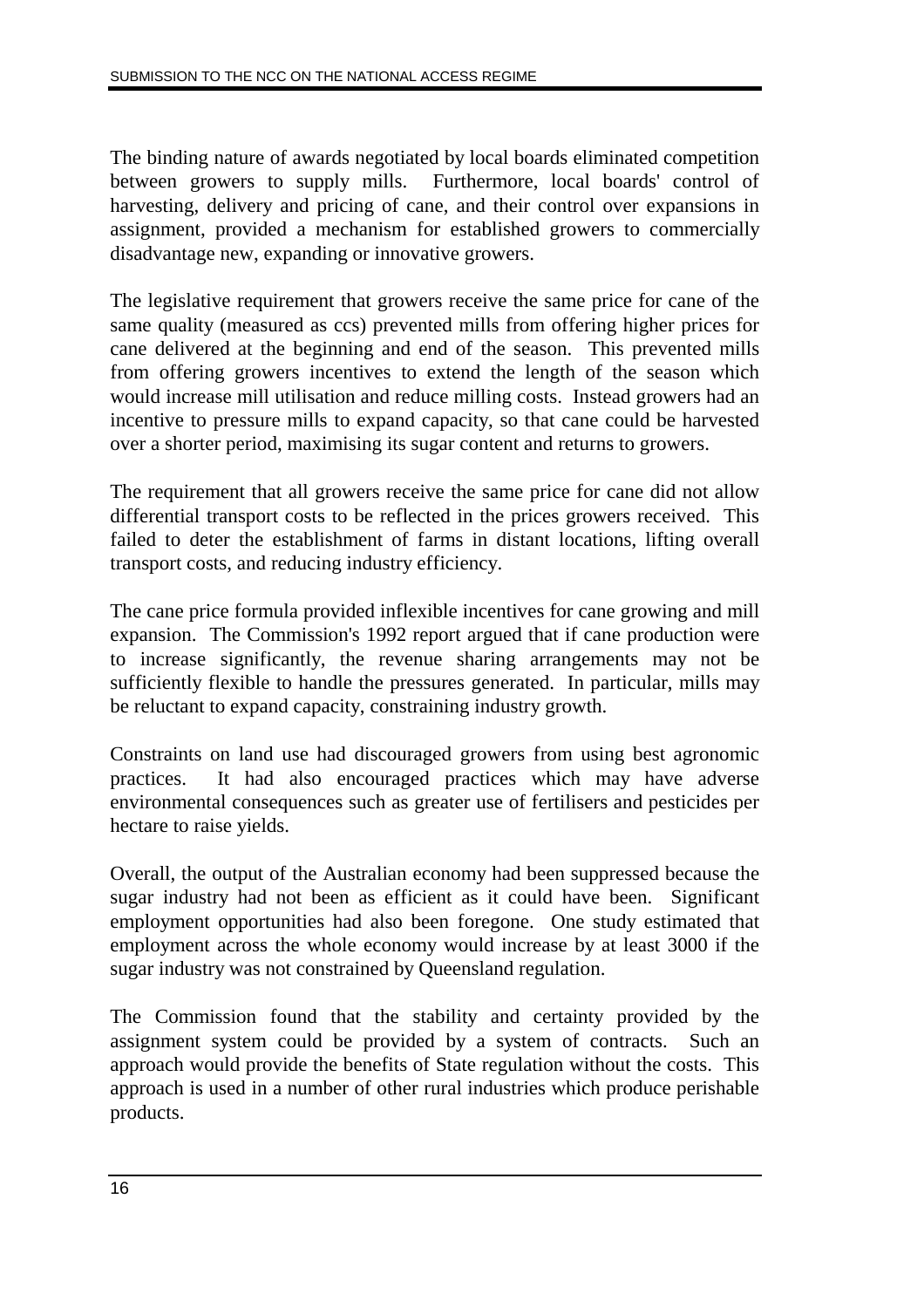The Commission considers that its findings about the negative and anticompetitive effects of the assignment system are as relevant today as they were in 1992. The following sections will demonstrate that the incremental reforms implemented by the Queensland Government, have not addressed the fundamental problems identified by the Commission.

### **3.2 Findings on tariffs**

In its 1992 report, the Commission found that the Australian sugar industry was competitive in export markets. Consequently, the case for assistance for the small and declining proportion of Australian sugar sold on the domestic market was weak.

The main arguments advanced in favour of the tariff were that it helped overcome the lack of micro-economic reform elsewhere in the Australian economy and that it counteracted corrupt world prices. However, the Commission found that tariffs were inappropriate for addressing these problems.

As a small country operating independently in the world market, Australia must operate within the prices that currently exist and adapt to those prices. If prices are low because of natural factors, or low because of massive subsidies, it makes little differences to the choices facing Australia. Australia is better off to adjust to these prices, rather than attempt to deny or compensate for them.

It is also not clear that trade reform would increase world sugar prices. In particular, if Brazil were to abandon its heavily subsidised ethanol program, the large increase in raw sugar on world markets would depress prices.

In its 1992 report, the Commission noted that the Commonwealth Government was committed to generally reducing assistance to industry. Indeed, most tariffs were being reduced to 5 per cent by 1996. Given these circumstances, the Commission was unable to identify any factors which would warrant special treatment being afforded to the Australian sugar industry.

Section 5 demonstrates that since 1992 nothing has changed to alter the Commission's findings on tariffs.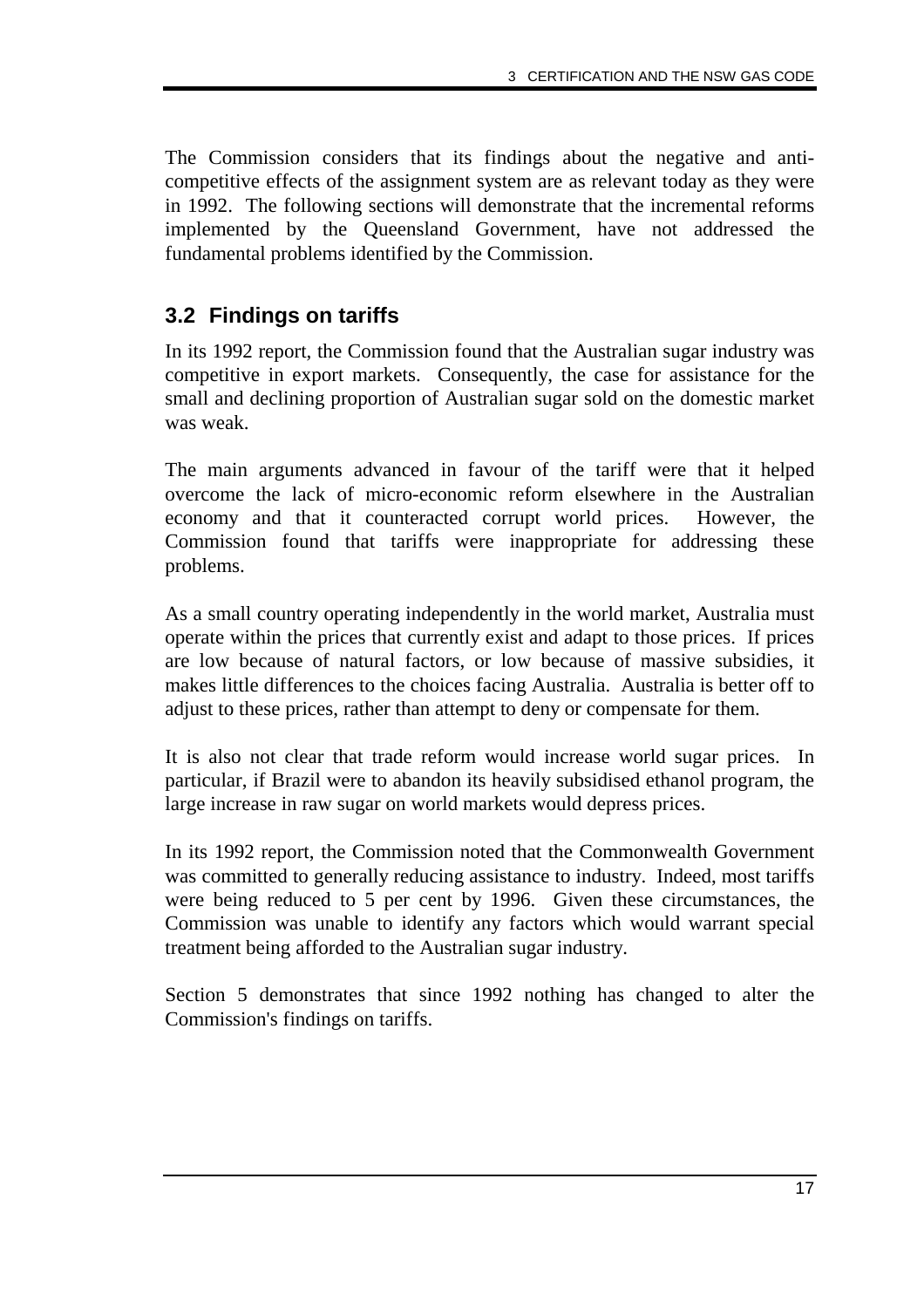### **3.3 Findings on statutory marketing of raw sugar**

The main benefit of statutory marketing is that it can potentially enable countries which dominate world supply of particular commodities to manipulate markets to their advantage. However, during the Commission's 1992 inquiry, the Queensland Sugar Corporation agreed that it had little influence over world prices. This was supported by empirical work by ABARE which found that a one per cent rise in Australia's exports would lead to an estimated decline in world prices of only 0.13-0.27 per cent in the long run.

In 1992, the Commission was unable to establish whether the Corporation's marketing services enabled it to attract a price premium, and if so, whether this was sufficient to compensate the industry for the costs it imposed. However, it was clear that the lack of competition in the marketing of Australian sugar reduced the discipline on the Corporation to seek the highest market return or to minimise costs.

In its 1992 report, the Commission found that the statutory marketing arrangements were not necessary to offset the countervailing market power of large international buyers. Sugar traders were well informed about prices throughout the world, reducing the likelihood that an Australian company would sell below the world price. Australian sugar was also unlikely to be marketed by a large number of 'vulnerable' companies. Over 70 per cent of Queensland's rawsugar was produced by three organisations, two of which (CSR and Tate and Lyle) were directly involved in the international marketing of sugar.

Major problems with the statutory marketing arrangements included:

- the pooling mechanism;
- the lack of flexibility inherent in the arrangements; and
- import parity pricing.

The pooling of revenue did not reward growers and mills for providing higher quality product (although higher ccs is rewarded). This removed incentives for growers and mills to improve their product. The pooling of terminal operating costs and freight did not reward the regions with the most efficient terminals or which were optimally located to supply particular markets. The Corporation's two pool pricing system effectively taxed industry expansion.

The statutory marketing arrangements locked all participants into a prescribed set of practices. For example, growers and millers were prevented from selling raw sugar or from negotiating with buyers.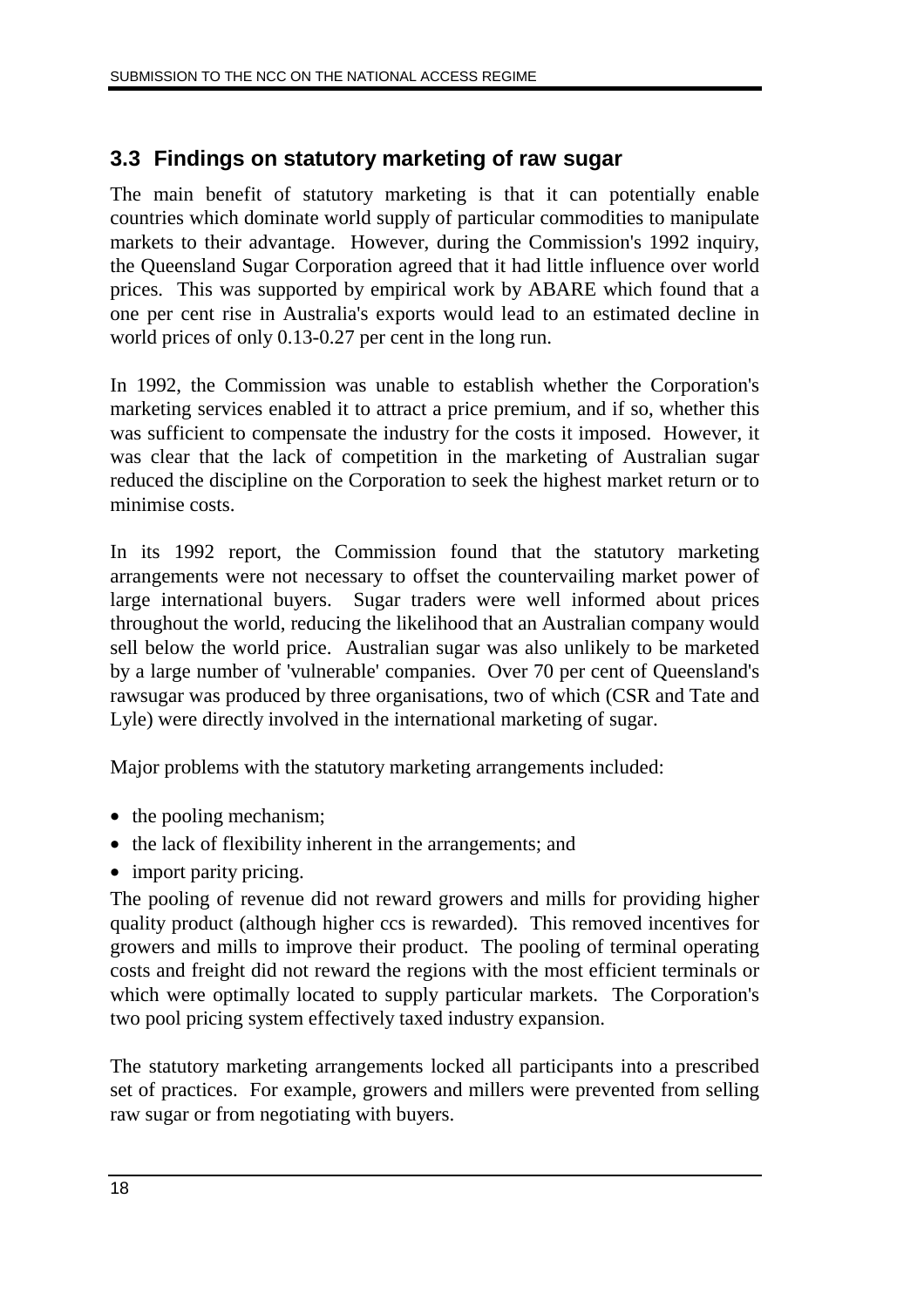The statutory marketing arrangements enabled the Corporation to inflate domestic prices above export prices. In 1990-1991, the domestic price of raw sugar was about 54 per cent higher than the export price. This imposed a cost on user industries and final consumers of about \$100 million a year.

The Commission's 1992 report also noted that inflated domestic raw sugar prices may have inhibited the development of an export oriented refining sector in Australia.

The Commission considers that these findings about the adverse effects of statutory marketing are as relevant today as they were in 1992. The question of whether the Corporation can now influence international prices is discussed in Section 5.

### **3.4 Recommendations**

The Commission's 1992 report recommended:

- staged removal of all production controls specifically targeted at the sugar industry;
- termination of tariffs on raw and refined sugar;
- removal of the Queensland Sugar Corporation's compulsory acquisition powers and sole marketer status; and
- modification of arrangements applying to bulk sugar terminals.

In relation to production controls, the Commission specifically recommended that:

- the *Sugar Industry Act 1991* be amended to abolish the assignment system. This would ensure that no constraints were placed on land that could be used to grow sugar cane or the mill to which cane was delivered, and mills would no longer be required to accept cane;
- delivery terms and conditions should be negotiated between growers and mills, rather than being set by local awards; and
- the returns to sugar sales should reflect actual prices and marketing costs, rather than a two pool pricing arrangement.

As a transitional measure, the Commission recommended that the Corporation should retain the right to compulsorily acquire sufficient sugar to fulfil all existing long-term contracts. However, compulsory acquisition should cease at the conclusion of these contracts.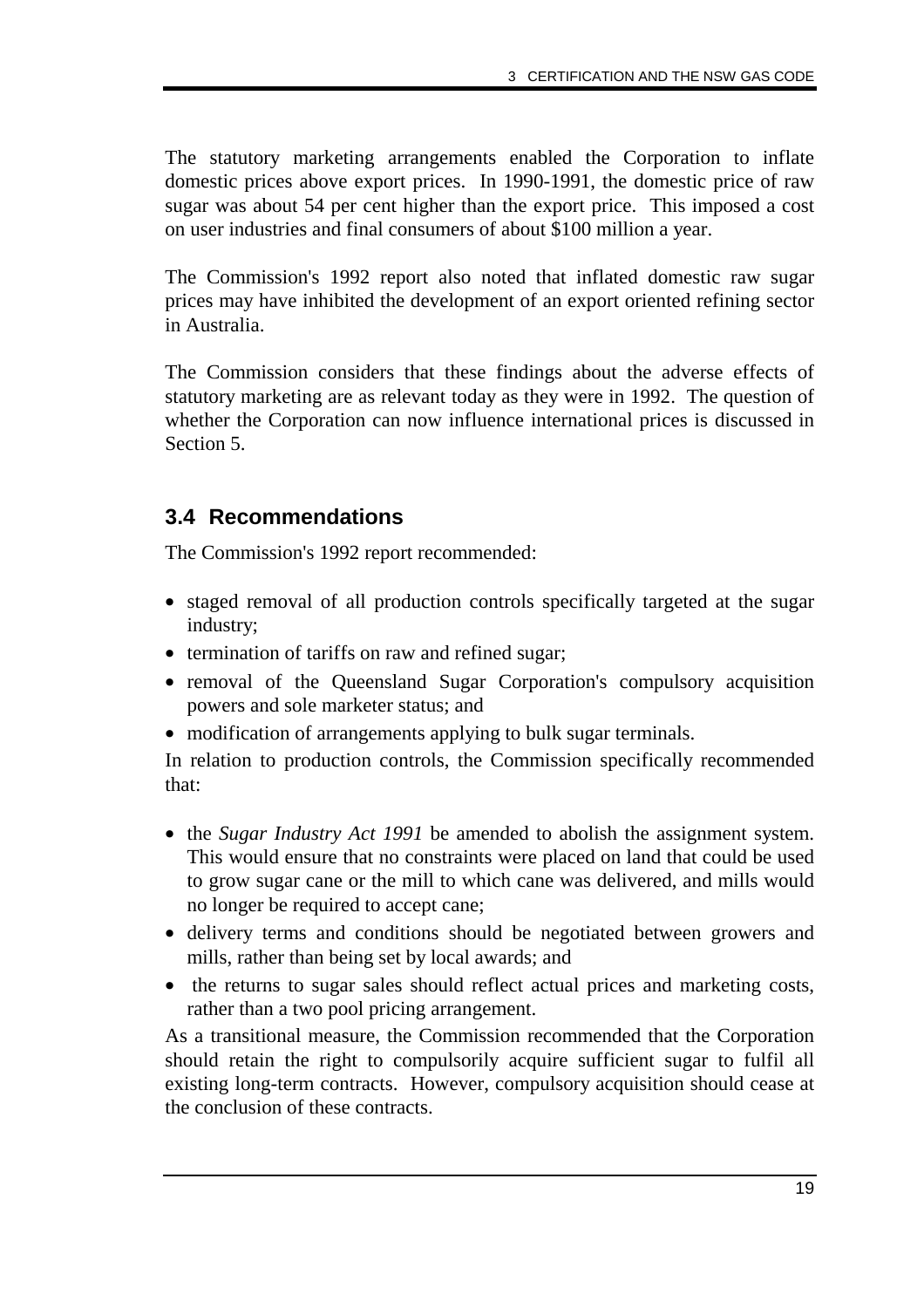To ease adjustment to zero tariffs, the Commission recommended that a single transitional payment be made to growers and millers. The payment would be made as soon as practicable after the ending of compulsory acquisition. Until compulsory acquisition ceased, the tariffs on raw and refined sugar should remain, but they should be reduced by 10 per cent per year to zero. Together, the reduction in tariffs and the cessation of statutory marketing would enable competition in the supply of raw sugar to the domestic market which would drive domestic prices down to export parity.

In relation to bulk terminals, the Commission recommended that:

- terminals be privately owned and operated on a commercial basis;
- equity in each terminal company reflect the contributions to infrastructure made by growers and millers; and
- each terminal provide non-discriminatory access to all parties.

This package of reforms would enable growers, millers and marketers to evaluate alternative strategies and enter into those arrangements which best suited their individual needs. Competitive pressures would provide a strong incentive to ensure that production and marketing activities were undertaken as efficiently as possible.

The staged removal of the regulations would not necessarily lead to the abandonment of many current practices. Experience in NSW demonstrates that millers and groups of growers can voluntarily maintain many features of the regulated system. Queensland growers and millers could, for instance, choose to continue many of the present harvesting and delivery arrangements, particularly in those areas where mills are co-operatively owned. The Corporation could remain as a marketer of sugar and continue to perform many of its current functions in competition with other sellers. Producers would be free to market their sugar as they wished, including the option of continuing to deliver to the Corporation.

### **3.5 Impact of reforms on growers and millers**

Producers as a whole would be better off as a result of the removal of statutory production and marketing controls, although some would be worse off.

Higher cost growers who faced competitive pressures from existing or new growers may elect to sell out to more efficient growers. While mills may not be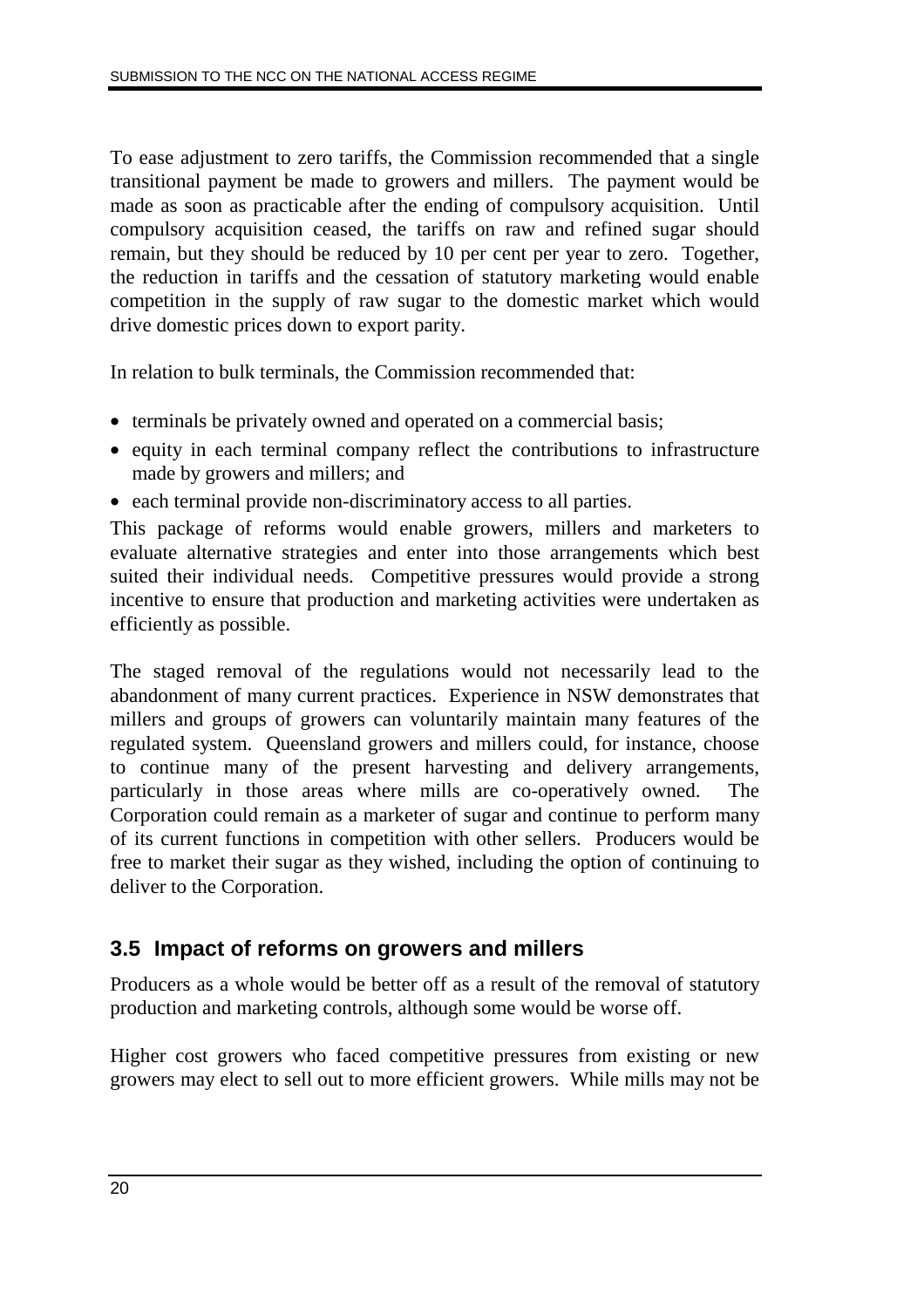subject to the same pressures as growers, some mills would in the longer term stand to lose throughput or face the risk of takeover.

The profitability of sugar production would generally not be diminished (and could be increased). Thus land and other assets devoted to sugar production should retain their value.

Returns to growers who hold peak entitlements would be reduced, although this would be offset by higher returns to growers who receive only Pool 2 prices.

The removal of the tariff and statutory marketing arrangements would drive domestic prices down to export parity. This would have a small impact on returns to Queensland growers and a larger impact on NSW growers. As tariff assistance has not been available to other rural producers in export oriented industries, the eventual removal of assistance would place sugar producers on a similar footing to other rural producers.

Growers and millers would benefit from the Commission's proposals to transfer ownership of bulk sugar terminals to the industry. The Commission estimated that the value of share entitlements for growers would be, on average, \$25,000. Mills' entitlement would range in value from around \$1 million to \$5 million (in 1992 dollars).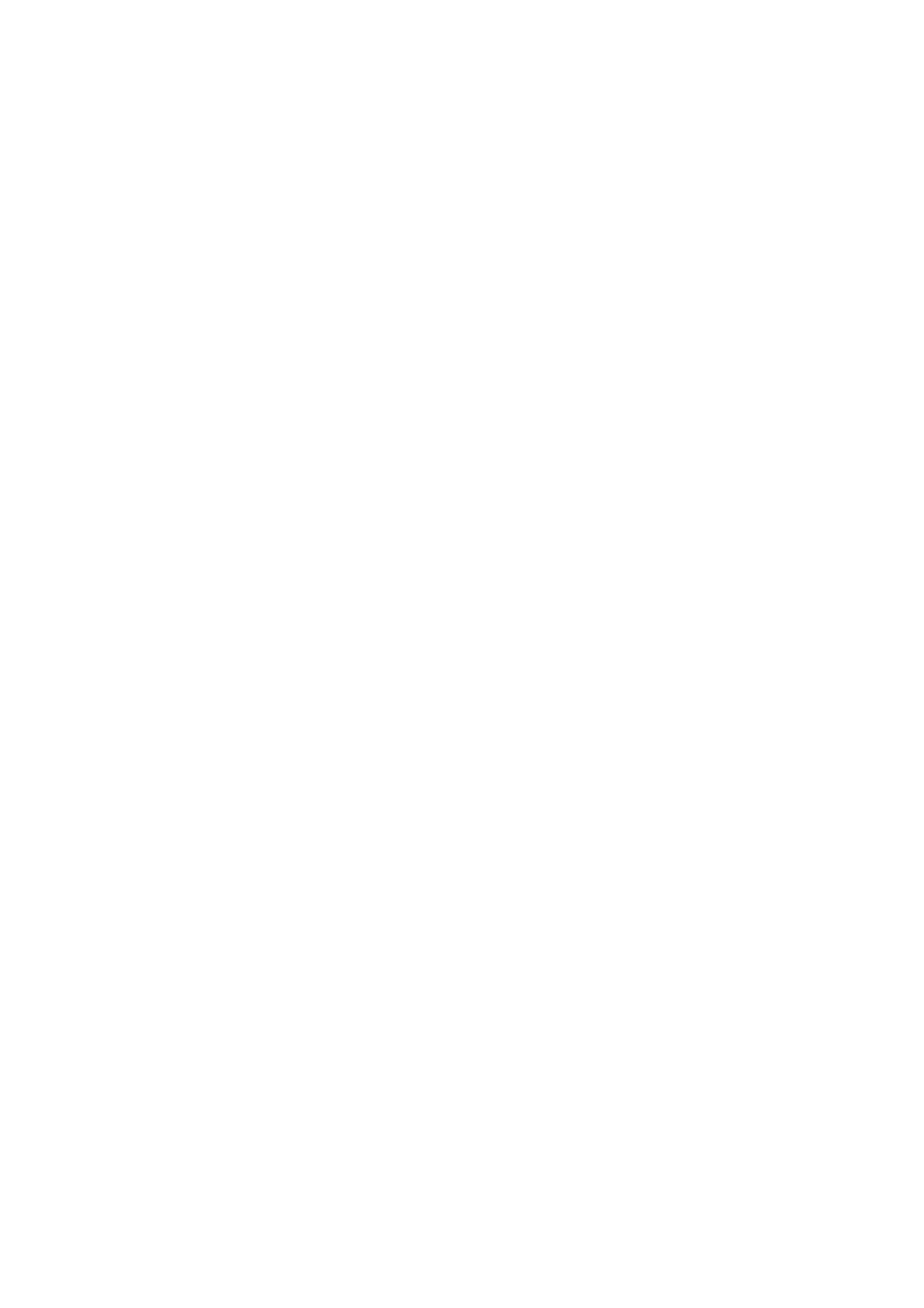# **4 SIGNIFICANT DEVELOPMENTS SINCE THE COMMISSION'S REPORT**

There have been a number of significant developments in the sugar industry since the Commission's 1992 report. Section 2 of this submission outlined a number of developments, such as:

- the entry of a new refiner, Mackay Refined Sugars, in 1994;
- a small change in the cane price formula in 1994; and
- the emergence of the Ord River as a sugar growing region.

This section describes a number of other significant developments since the Commission's 1992 report, namely:

- the Commonwealth Government's 1993 sugar industry package;
- an expansion in land under assignment; and
- the emergence of shortages in milling capacity.

### **4.1 The Government's 1993 package**

In February 1993, the Commonwealth Government announced a package of measures for the sugar industry. The package had the agreement of the Queensland Government. Key elements of the package included:

- retention of the sugar tariff at \$55 per tonne for a minimum of three seasons. A review of the tariff to commence in 1995-96, having regard to any successful outcomes from the Uruguay Round negotiations;
- continuation of the assignment system but with matters relating to expansion being largely determined at the local level. Agreed expansion plans to be negotiated between mills and growers in each area. These plans to be amalgamated and coordinated by the Queensland Sugar Corporation, and approved by the Queensland Minister, subject to there being sufficient infrastructure to accommodate expansion;the emergence of shortages in milling capacity.
- continuation of the statutory marketing arrangements for both domestic and export markets. These arrangements to be reviewed in 1996 as part of the Queensland Government's review of the *Sugar Industry Act 1991*
- phasing down of the difference between Pool 1 and Pool 2 prices from 12 per cent in 1992 to 6 per cent in 1995;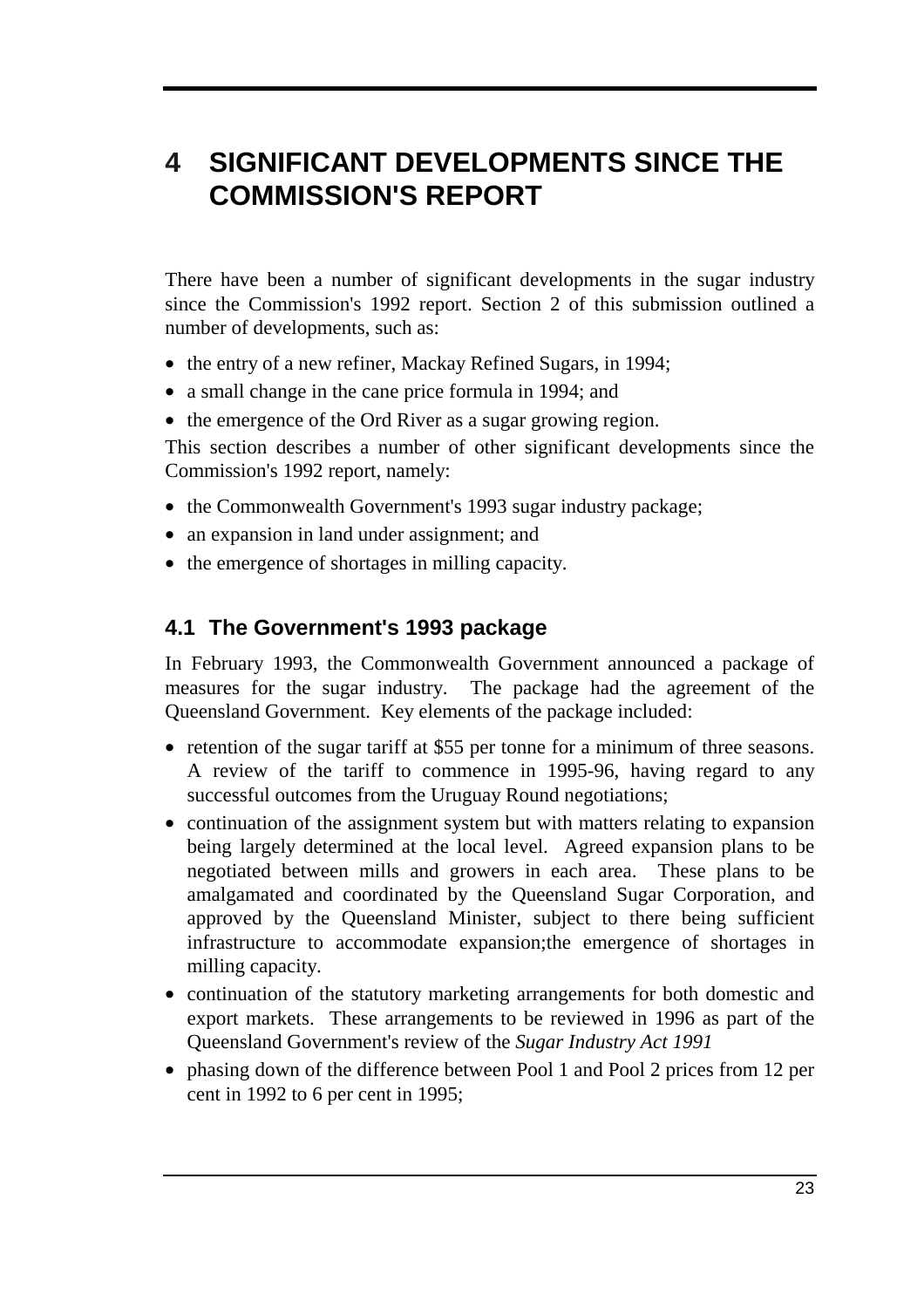- government funding of \$40 million over four years to support infrastructure projects associated with the further development of the sugar industry. This involves a Commonwealth contribution of \$20 million matched by the Queensland Government; and
- in-principle agreement between the Commonwealth and Queensland Governments that ownership of bulk terminals should be transferred to the industry and managed as a whole.

However, the package did not lead to any significant changes in the three main areas where the Commission called for reform:

- Queensland regulations controlling production were maintained, although their administration was made more flexible;
- statutory marketing of Queensland sugar was not changed, apart from the reduction in the differential between Pool 1 and 2 prices; and
- tariffs on sugar were frozen at existing levels.

### **4.2 Increases in assignment**

Increases in assignment since the Commission's 1992 report have contributed to strong growth in the Queensland sugar industry. Between 1991-92 and 1994- 95, the area under assignment increased by 22 per cent (see Figure 4). This is significantly greater than the 13 per cent minimum increase required under the *Sugar Industry Act 1991*. Queensland raw sugar production increased by 65 per cent between the 1991 and 1994 seasons. Raw sugar exports increased by 82 per cent between 1991-92 and 1994-95.

Increases in assignment have facilitated the entry of new growers. Over the period 1991-1995, the number of growers in the industry has increased by 10 per cent.

The more flexible administration of the assignment system has enabled Queensland's sugar producing regions to grow at different rates. For example, the Herbert/Burdekin region has grown by 49 per cent, but the Southern region has grown by only 8 per cent. This contrasts with previous years where assignment increases were allocated on a pro-rata basis to regions. Differences in the growth rate of regions may also reflect transfers of assignment between regions. In 1991-92, 1 650 such transfers were registered with the Corporation.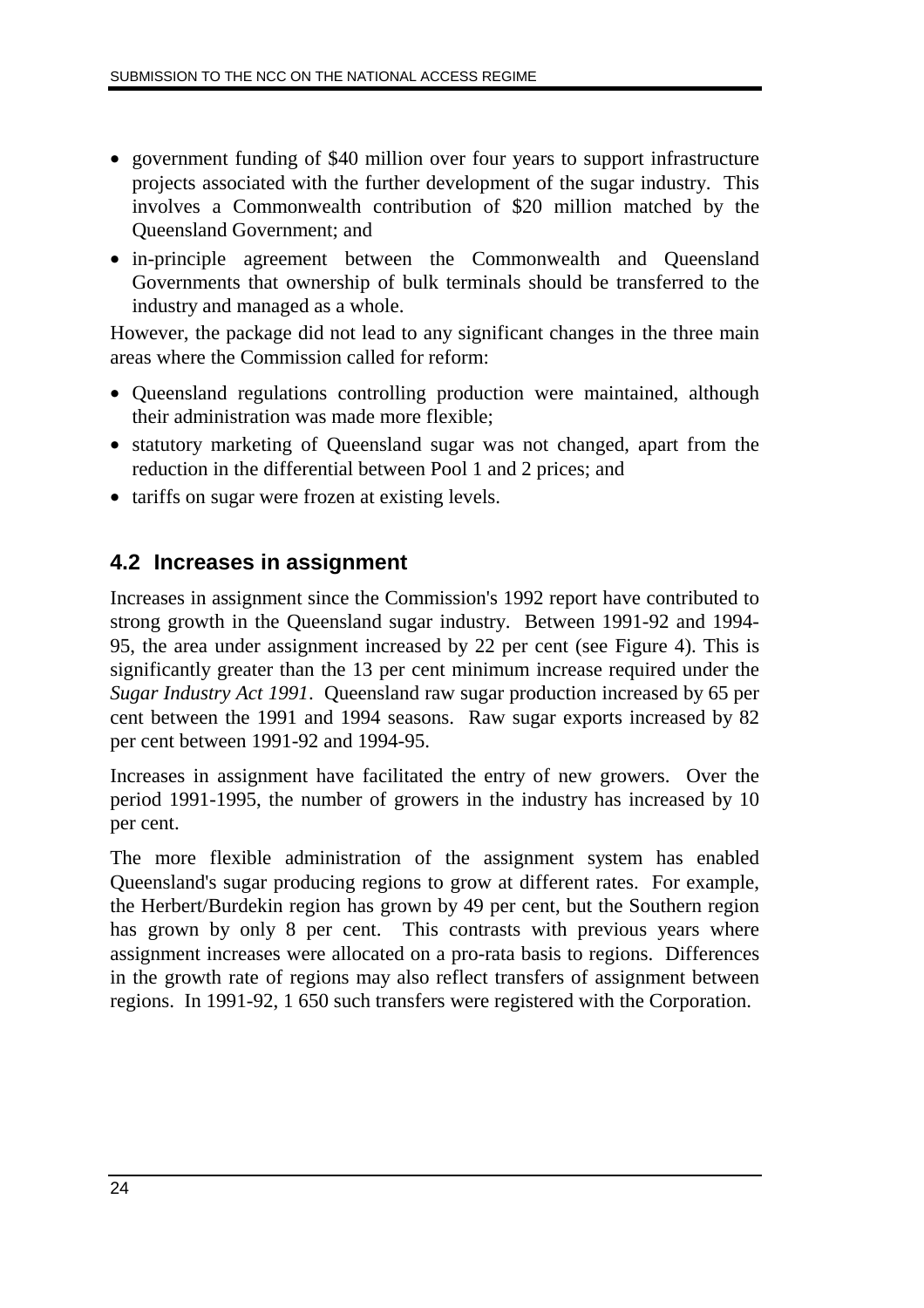

# **4.3 Shortages in milling capacity**

Mills have accommodated industry expansion by increasing capacity at existing sites and moving to continuous crushing. By 1995, 72 per cent of mills had moved to continuous crushing.

Introducing continuous crushing is a cheaper way of increasing throughput than increasing hourly crushing rates which requires new capital. However, the scope for this cheaper form of expansion has now largely been exhausted. Further expansion will require either a lengthening of the crushing season or the installation of new capacity which could only be justified by higher returns. The *Courier Mail* recently reported that in some mill areas, the season's starting date had been brought forward by one month (Collie 1996).

Since at least 1993, growers have been expressing concern that milling capacity has not kept pace with expansions in assignment and is impeding efficient industry growth (Australian Sugar Year Book 1994). In announcing an expansion in assignment in late 1992, the Queensland Primary Industries Minister recognised that some Queensland regions were close to exceeding their mill capacity.

The mismatch between sugar cane production and milling capacity had worsened by 1995. Some local boards have had to limit assignment increases because of a lack of milling capacity. The Canegrowers' Chairman is reported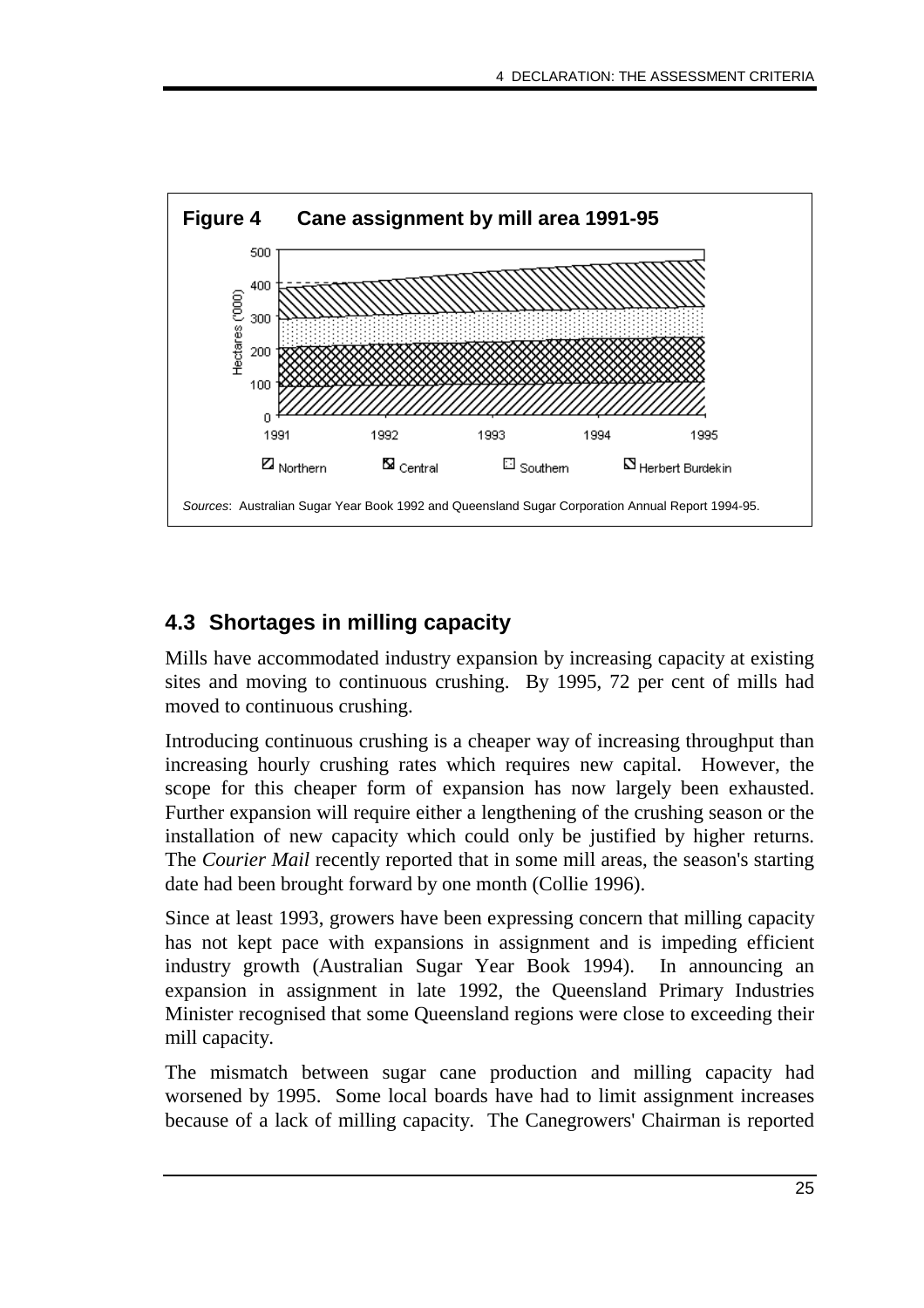to have said that it was disheartening for growers who had responded to government calls for an expanded and more competitive industry to discover their local mill was unable to handle their increased output. The Canegrowers' Chairman claimed that growers' capital investment into expansion was not being matched by the mills, and that in some areas growers were talking about reining in expansion until additional milling capacity was in place (Australian Sugar Year Book 1996.

In the Burdekin, there is plenty of suitable land to support future expansion in cane growing. However CSR, which controls the region's four mills, indicated that it will be out of capacity by 1998, despite having recently doubled capacity in one of its Burdekin mills at a cost of \$185 million (Australian Sugar Year Book 1996).

CSR is reported to have proposed a 2-3 week extension in the crushing season to overcome future shortages (Niesche 1996. However, this has been opposed by <I>Canegrowers Burdekin</I> who want CSR to expand the capacity of the mills. At the request of both parties, the Queensland Minister for Natural Resources has suspended further land sales in the region until the dispute is resolved.

New mills are difficult to accommodate within the current legislative environment. No new mill has been built in Queensland since 1925. This is because land is assigned to specific mills and sugar produced from unassigned land receives penalty prices. The Queensland Parliament has recently passed amendments to the *Sugar Industry Act 1991* to deal with the issues raised by the establishment of new mills. This follows Bundaberg Sugar's proposal to build a small satellite mill on the Atherton Tablelands which would undertake initial processing of sugar cane.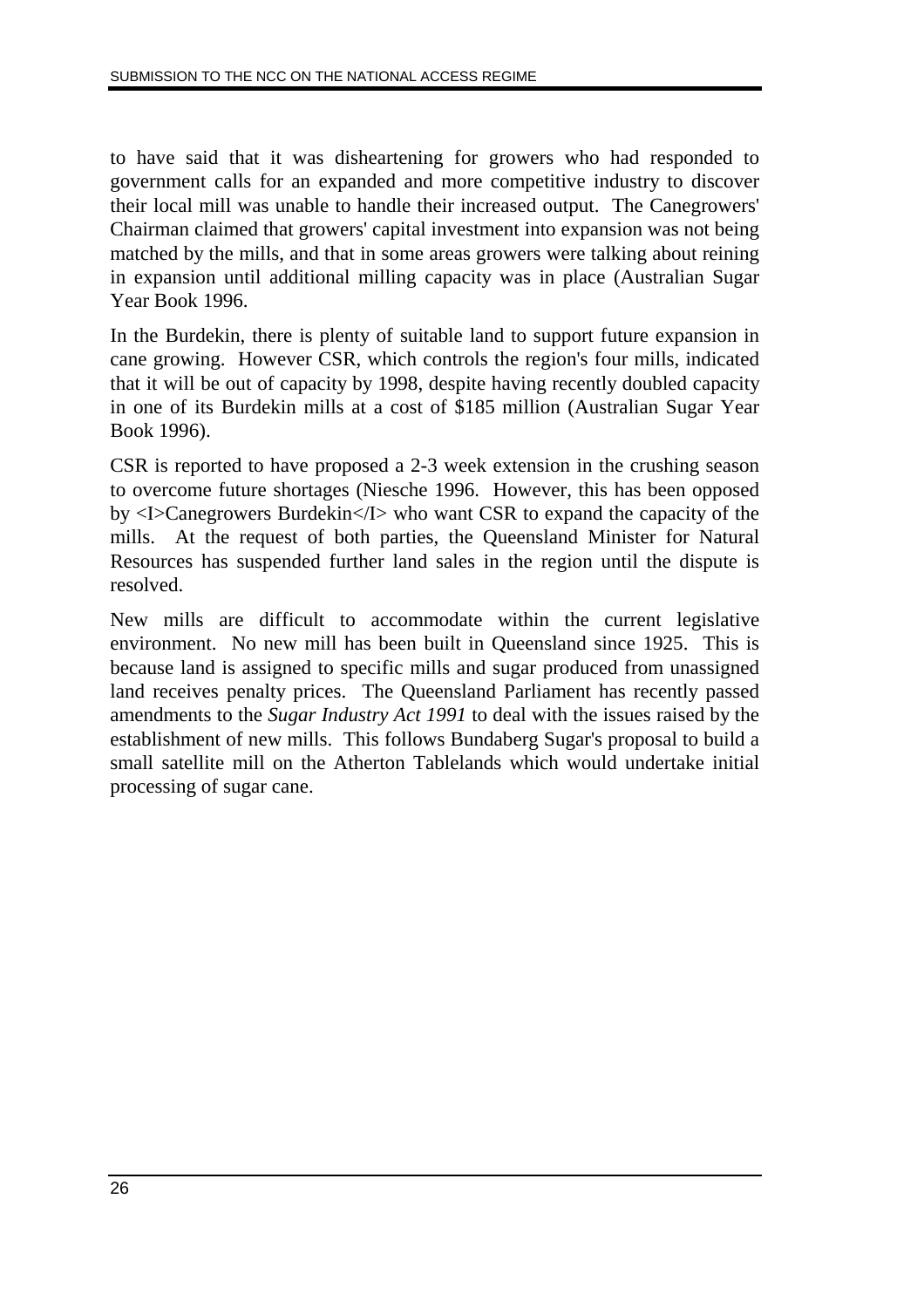# **5 EFFECTS OF RECENT DEVELOPMENTS**

This section analyses how developments since the Commission's 1992 report bear on the Commission's findings and recommendations on production controls, tariffs and statutory marketing.

### **5.1 Developments relevant to production controls**

### **5.1.1 Industry growth**

More liberal administration of the assignment system since the Commission's 1992 report has lessened the system's negative impact on industry growth. Area under assignment has increased significantly and different mill areas have grown at different rates.

The signinicant expansion in cane growing within the context of the retention of the assignment system has created shortages in milling capacity. Whereas in the past restrictions on assignment constrained industry growth, now shortages in milling capacity (or the length of the season) curtail industry growth.

In a competitive market, these shortages would lead either to entry by new mills, if returns were sufficient, or increases in returns to mills if this was necessary to encourage new investment. Increased returns could be in the form of millers getting a larger share of sugar monies or a longer season. Competition between mills and the threat of entry by new mills would constrain the extent to which mills could negotiate excessively high prices from growers.

However, Queensland regulation has impeded the entry of new mills and prevented prices from reflecting these changed demand and supply conditions. The cane price formula has remained largely unchanged since 1916. The Canegrowers information handbook describes the history of the formula as follows:

Cane payment in Queensland is based on a recovery formula originally designed to allocate the net proceeds from sugar sales between millers and growers so that profits were shared on roughly the ratio of their assets (Canegrowers 1996, p.41).

As the cost of building new mills has changed markedly since 1916, it would be an extraordinary coincidence if the formula still reflected the ratio of assets at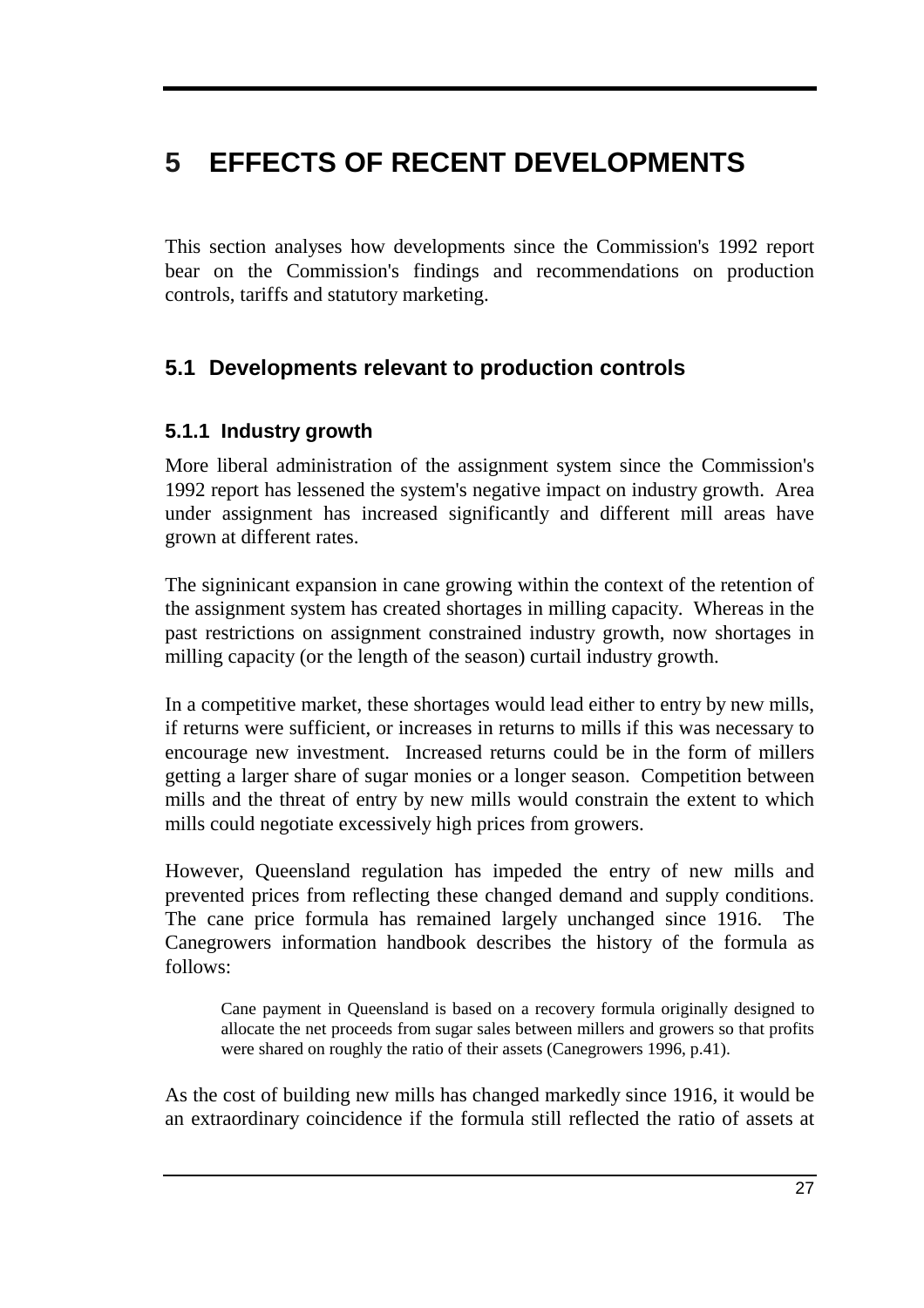replacement value - the relevant pricing signal for industry expansion. While improvements in sugar extraction rates have increased mills' share of returns, there is no reason why these returns should have matched those necessary to provide the right incentives for the industry's ongoing expansion.

The Queensland Minister's decision to allow local boards to negotiate their own cane payment formula from 1996 is a step in the right direction. However, the new arrangements could still stifle innovation by individual growers as the legislative provisions imposing local awards on all growers remain. Also, the varying interests of growers mean there are no guarantees that the arrangements will provide adequate incentives to sustain industry growth.

For example, while low cost, expanding growers may be willing to accept price cuts to secure additional milling capacity, high cost growers may not. These high cost growers could use their numbers to impose the award on low cost growers. This would prevent large growers from undertaking profitable expansion.

The assignment system impedes the establishment of new mills because new mills cannot get sufficient assignment to be viable, as all existing assignment is tied to specific mills.

In the case of the proposed new mill on the Atherton Tablelands, growers have supported the reassignment of land from existing mills to the proposed new mill. However, this has been opposed by the developer, Bundaberg Sugar Ltd, as inconsistent with a comprehensively regulated industry. It undermines security of cane supply and mill investment in an industry where commercial options for mills are heavily constrained. Provisions in the Act allowing transfers in assignment between mill areas have also reduced mills' security of raw material supply.

The shortage of milling capacity demonstrates the problems that arise when a fast growing industry is comprehensively regulated, and market signals are suppressed. More liberal administration of the assignment system has allowed cane growing to expand. However, rigid prices have not given mills the incentive to match this growth. Proposals for reassigning land to facilitate new investment in milling have the perverse effect of increasing therisk of milling investments, thereby discouraging investment.

In this way, reforms that have addressed some problems have created others. The net effect is that the industry's growth has been curtailed. This is already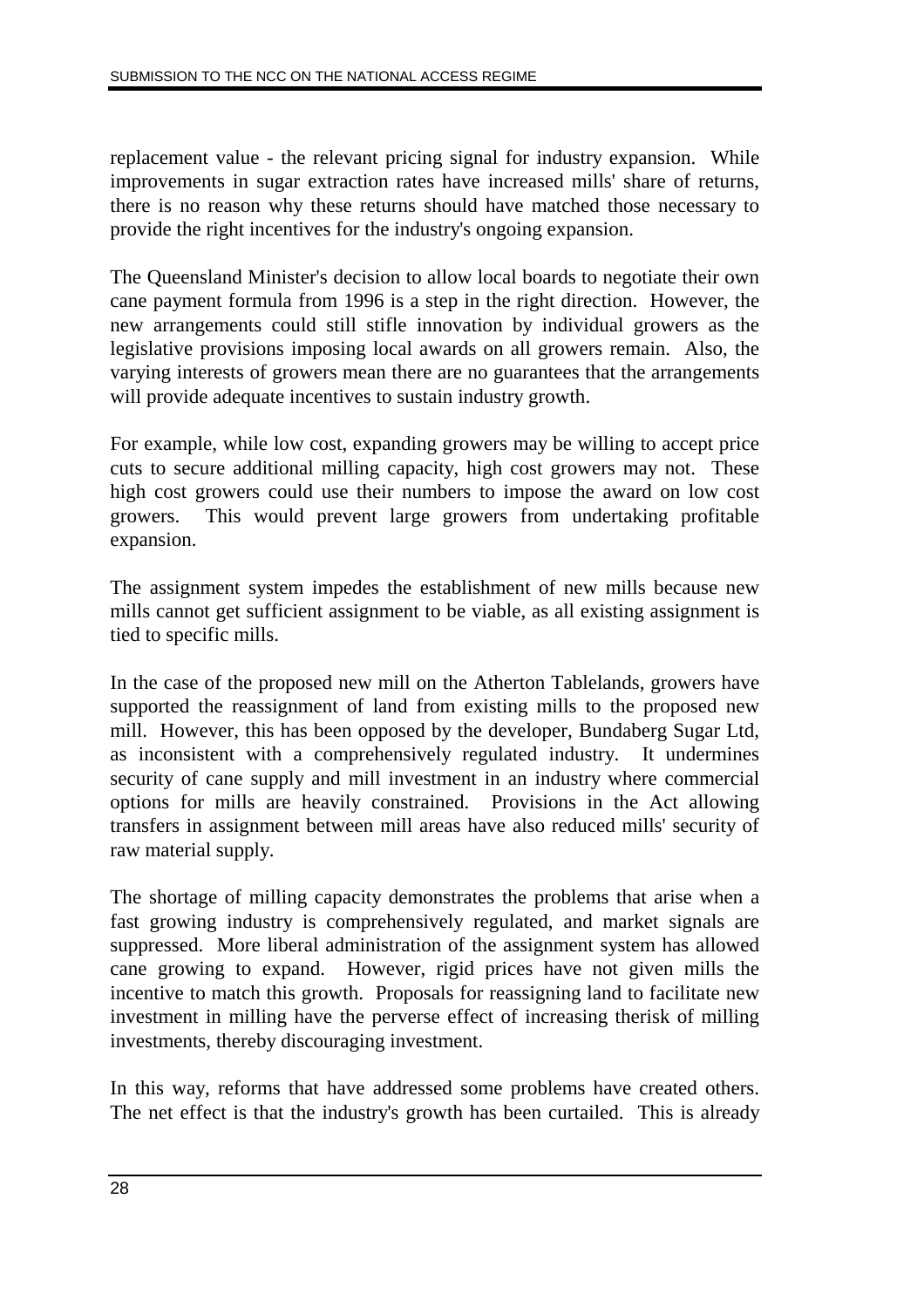evident in the Burdekin where the Minister has postponed indefinitely further expansion, until growers and mills have resolved their dispute over mill capacity. CSR argued:

The industry needs to develop new financial arrangements that provide attractive financial returns to sugar mills if further expansion can proceed. Less restrictive and fewer uneconomic controls are important priorities if the sugar industry is to reach its potential (CSR 1996, p.18).

### **5.1.2 Economies of scale and cost efficiencies**

Evidence on farm size indicates that the industry is still not taking advantage of the potential cost savings of larger scale operation. This reduces profitability which in turn curtails industry growth and export income. The average assignment per grower increased from 66 hectares to 75 hectares between 1991 and 1996. In the Herbert/Burdekin region, the average assignment is 89 hectares. This is well below the minimum efficient scale of cane farming of 300 hectares.

Anecdotal evidence continues to point to the potential for scale economies. The *Australian Sugar Year Book 1995* cites the case of a new owner of a 140 hectare Burdekin property, who has employed a local grower to manage his property. The local grower, who has his own assignment of 300 hectares, claims there is no additional cost in relation to machinery or manpower from managing the new property. He is using the same equipment on the combined 400 hectare farm as he would need on an 80 hectare farm (Australian Sugar Year Book 1995).

### **5.1.3 Responsiveness to change**

In rapidly changing world markets growth comes from responding quickly to market opportunities. Examples of responding to market opportunities include expanding production when world prices are high, increasing milling capacity when returns are attractive, and closing mills when technology is outdated and costs are high.

However, the web of State regulation governing the Queensland sugar industry prevents growers and millers from responding quickly to opportunities. For example, amendments to the *Sugar Industry Act 1991* were necessary to accommodate a proposal to build a new mill on the Atherton Tablelands. Similarly, the *Sugar Milling Rationalisation Act 1991* was necessary to accommodate closures of mills. This Act states that mill owners must apply in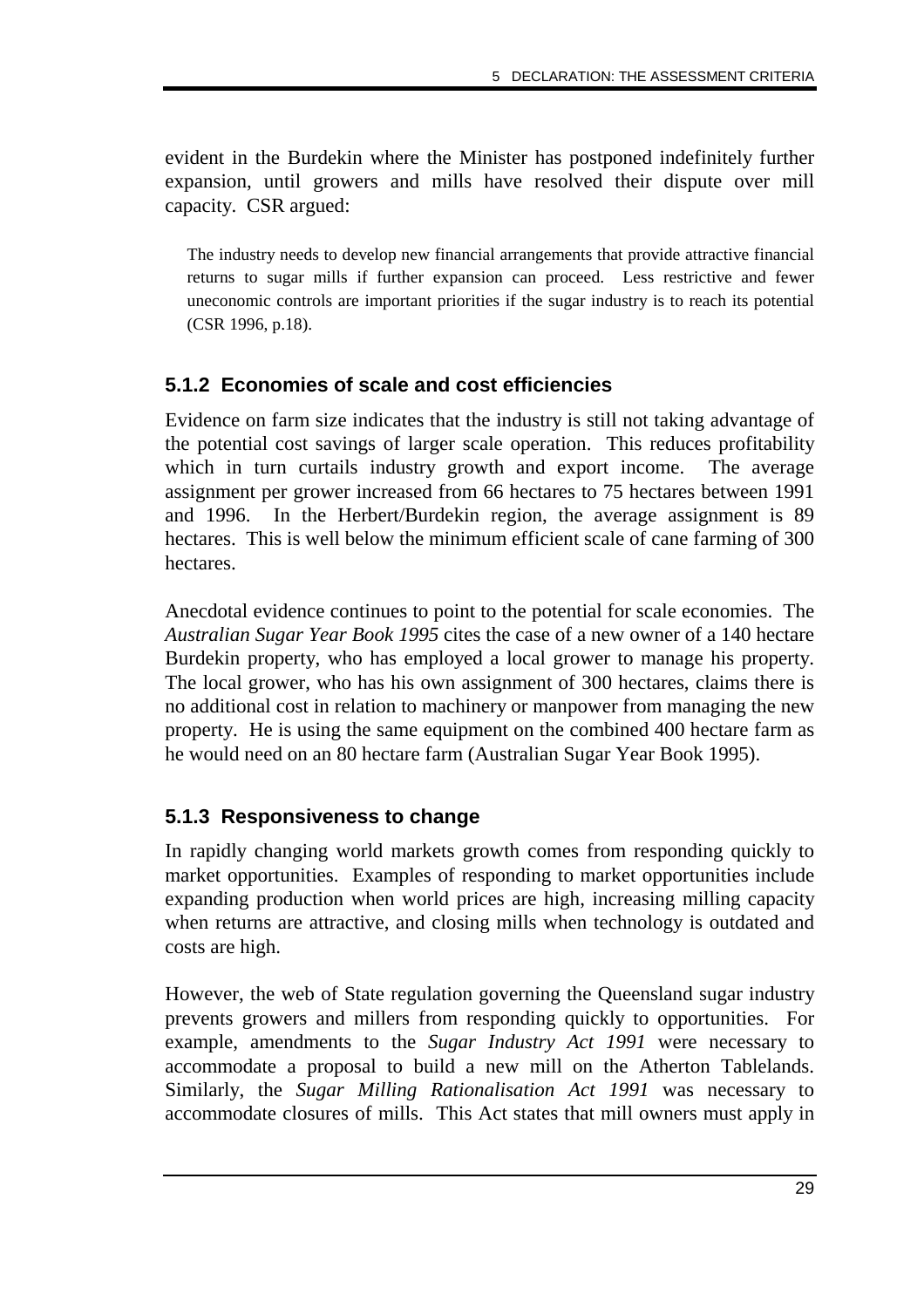writing to the Queensland Sugar Corporation seeking its consent to the closure of the mill.

As the drafting and passage of legislation necessarily takes time, this prevents the industry from responding quickly to opportunities. Elsewhere in the economy it is rare for investments to require specific legislation or for businesses to require the approval of government authorities prior to closing.

The protracted negotiations over the cane payment formula provide another example of the slowness of the industry's processes. The industry took two years to negotiate a one per cent change in the cane price. In other industries, price negotiations of this complexity would rarely take so long. The cost of drawing out these negotiations was that the industry lost time in securing additional milling capacity to meet future crushing requirements.

### **5.1.4 Economic power of mills versus growers**

During the Commission's 1992 inquiry, growers voiced concerns about the economic power of mills in the absence of the assignment system. Growers were concerned that mills would use their monopoly position to squeeze growers' margins.

The assignment system both counters and perpetuates the economic power of mills. The cane price formula and the requirement that mills must accept all cane grown on assigned land in their area counter the economic power of mills by preventing them from reducing prices to growers.

However, the assignment system entrenches mills' economic power by protecting them from competition from each other and new entrants. For example, mills can refuse to install extra crushing capacity because they know that growers do not have the option of having their cane crushed at another mill. This leaves growers with little option other than to capitulate to an extension in the season.

If a number of different companies owned mills in an area, then growers would be less concerned about mills' power. But in many areas this is not the case. This problem has largely been created by the assignment system. By preventing the entry of new mills, the assignment system has ensured that additional crushing capacity can only be met by expansions at existing mills, entrenching the position of incumbents. For example, CSR has duplicated its mill at Invicta to meet increased demand for crushing capacity in the Burdekin. Until the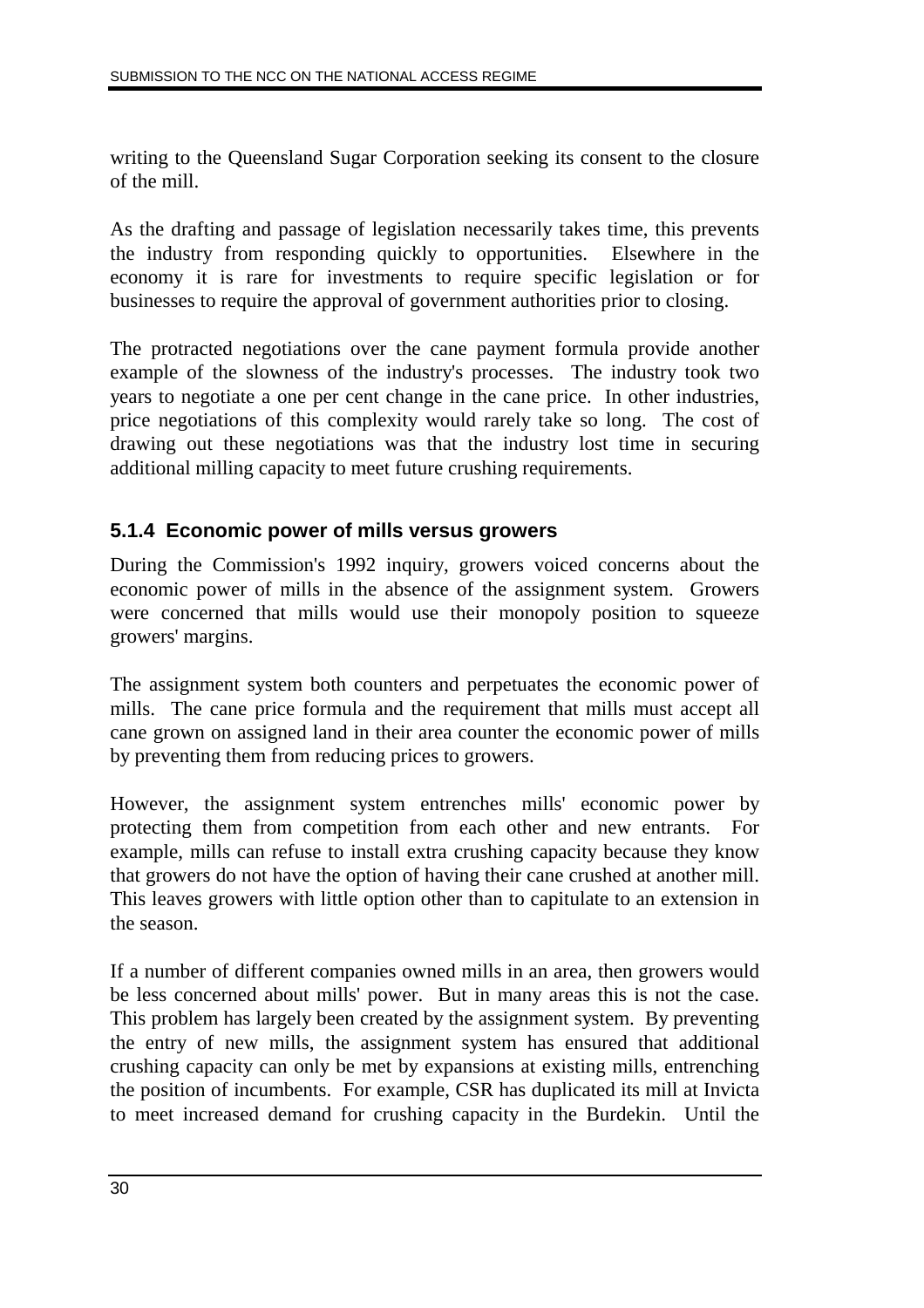assignment system is abolished, the geographic concentration of mills will remain.

#### *Supply contracts between growers and mills*

In the absence of the assignment system, the grower-miller relationship could be governed by a system of contracts. This is the practice in NSW where arrangements for harvesting and crushing are specified in a five year contract between mill owners and individual cane growers. It is also the practice in other agricultural industries such as the wine industry where over one-third of grapes grown are sold by grape growers to wine makers under contracts generally ranging from 3-5 years.

The Commission expects that growers and mills would contract in advance on the price and terms for crushing or selling cane. To provide a degree of stability, it is likely that contracts would extend over a minimum period of about 3-5 years and could include annual roll-over provisions. In the short run, contracts would probably reflect existing local awards. However, over time, growers and millers would have greater flexibility than previously existed to tailor delivery terms and conditions to accommodate their particular needs.

It is difficult to predict the form that contracts might take - this would be determined by growers and millers in each area. However, the Commission envisages at least three options:

- growers and millers could enter into revenue sharing arrangements where returns reflected world sugar prices, like the current cane payment formula;
- growers could retain ownership of cane and raw sugar and pay mills a crushing fee; or
- growers could sell their cane to mills at a negotiated price.

The first approach would spread the risk of world price movements between growers and millers. The second approach would concentrate risk (and potential returns on risk) on growers. The third approach would concentrate risk (and returns on risk) on mills. However, in each case, parties could use financial instruments such as futures contracts to manage their risk.

Contracts would overcome the problem of mills using the perishability of cane to exploit growers. Contracts could include provisions for resolving disputes such as independent arbitration of disputes about cane quality.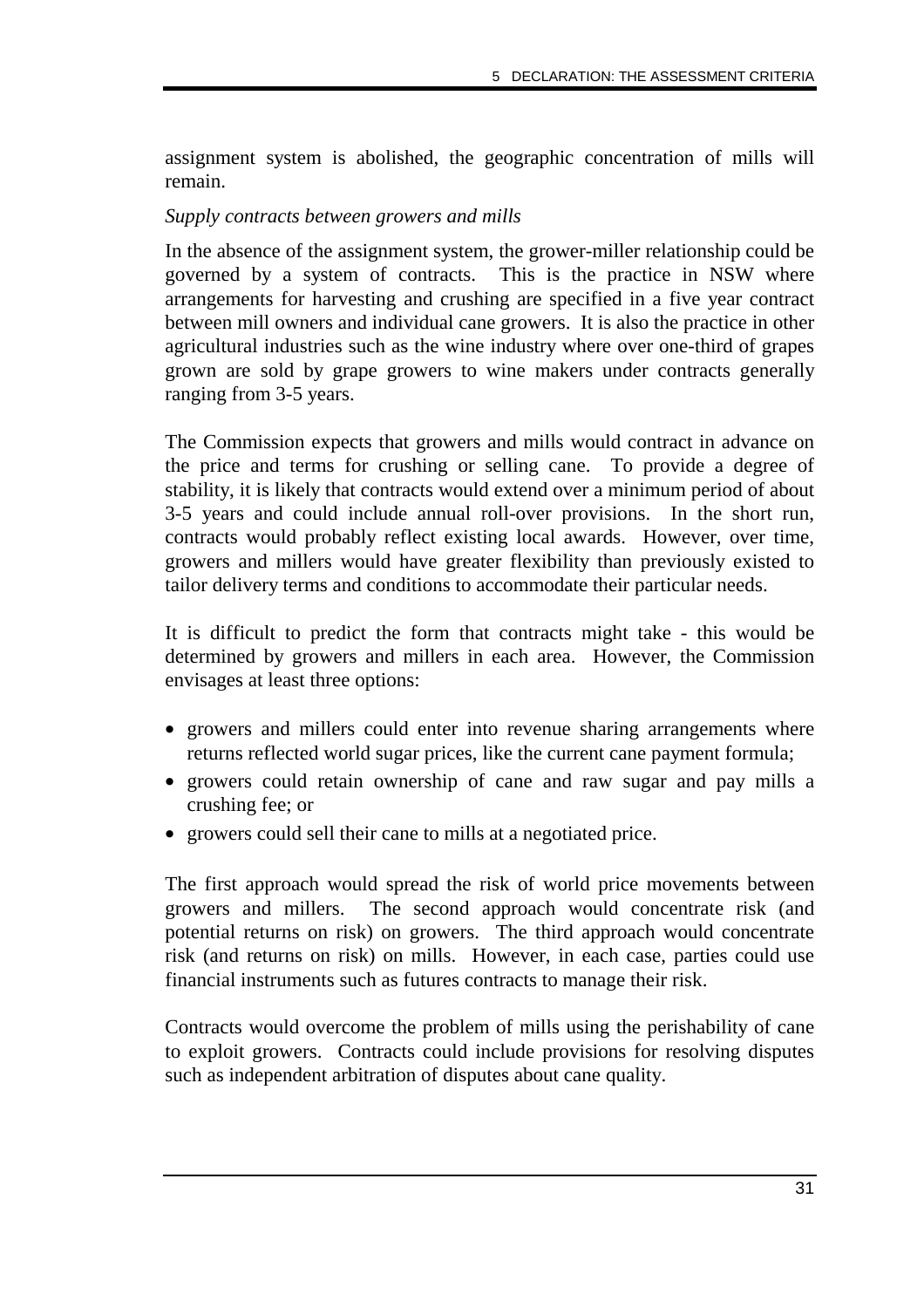### *Boston findings*

The Boston Consulting Group (1996) argued that there is limited scope for competition between mills because of the high costs of transporting cane. It suggested that this would place mills in a strong bargaining position relative to growers, enabling mills to capture all of the profits associated with cane growing and milling.

Boston argued that the high profits potentially earned by mills would not be competed away through competitive entry. It suggested that growers would not have the capital to form co-operative mills and new mills would not enter existing mill areas.

The Commission disagrees with this assessment. In the Commission's view, a number of factors will constrain the economic power of mills in the absence of the assignment system, namely:

- co-operative ownership of mills;
- competition between existing mills for cane; and
- the threat of competition from the entry of new mills.

### *Co-operative ownership of mills*

Forty per cent of Queensland's mills are owned by growers' co-operatives (see Figure 2). In these regions, the economic power of mills is not an issue as the profits of mills are shared among growers. It makes little financial difference to growers whether they receive returns in the form of high prices for cane or high dividends from mill investments.

Ownership of mills by growers' co-operatives is a form of vertical integration. This is a common strategy used throughout industry to overcome the potential problems associated with two highly inter-dependent sectors.

#### *Competition between mills*

Competition between mills for the supply of cane would also prevent mills from exploiting growers. Figure 2 shows that in the Mourilyan, Mackay and Bundaberg regions there are mills of different ownership in close proximity to each other. This makes it feasible for mills to expand output by offering attractive terms to growers currently supplying other mills. As the profitability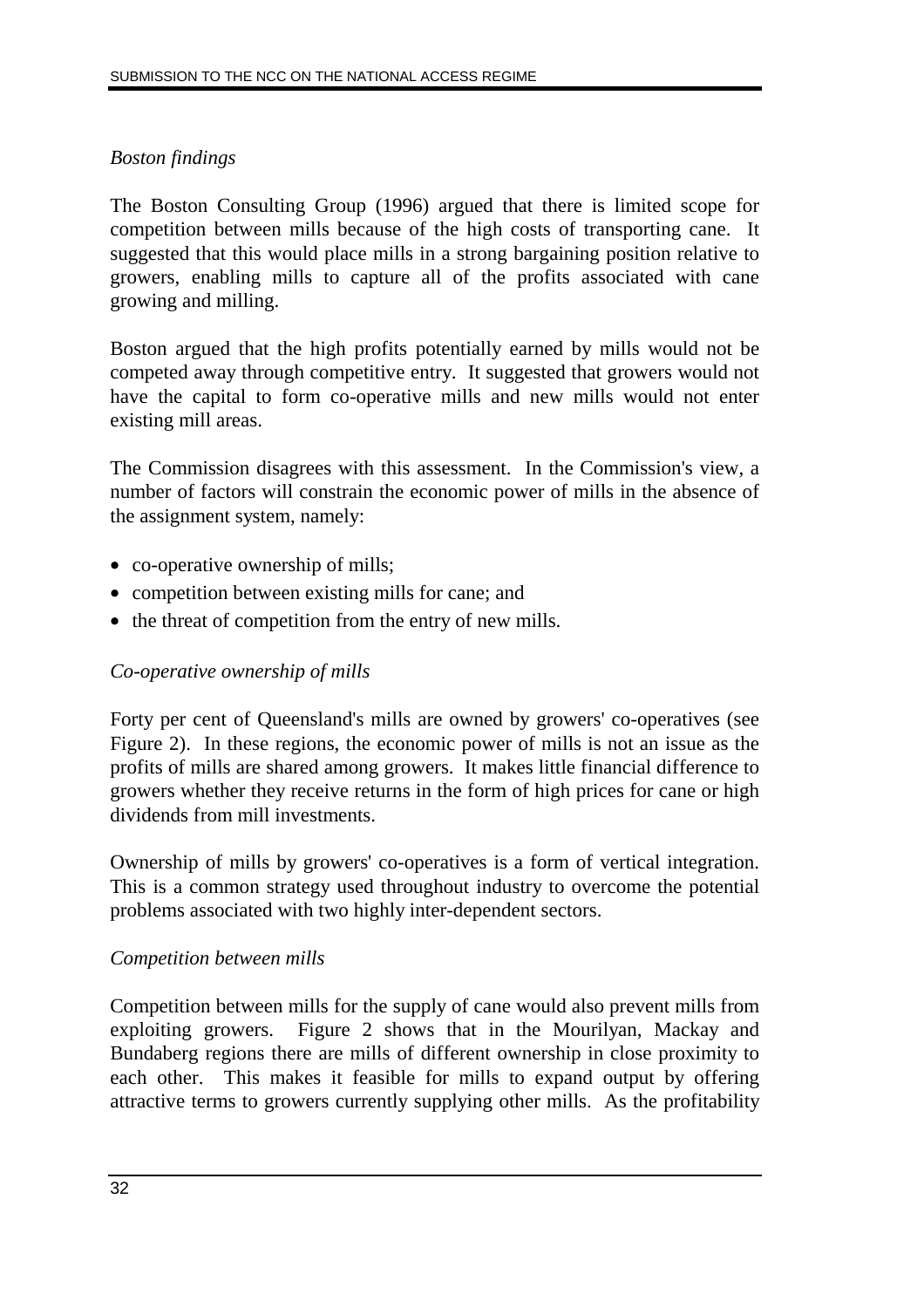of mills is highly sensitive to throughput, this imposes a strong competitive discipline on mills. In evidence to the Commission's 1992 inquiry, CSR argued:

The economics of milling are highly sensitive to the throughput of cane. If growers were to constrain their aggregate production by, say, 10 per cent it would have a calamitous effect on the mills' profitability. We have experienced this effect this year in that the fall in crop alone, which in our mills has been of the order of 25 per cent, has reduced CSR's sugar milling profits by at least 75 per cent (IC 1992, p.229).

Transport costs will provide mills with a degree of 'natural protection' from competition. However, this is likely to be whittled away over time. For example, a mill that was keen to expand might seek access to competitors' train lines to reduce the cost of transporting cane. Such a mill might also construct interconnections to link train systems.

If the Queensland Government were concerned that transport costs were a barrier to competition between mills, it could legislate to establish an access regime for the sugar rail network. This would enhance competition between mills and reduce the scope for the exercise of monopsony power. The Queensland Government has already provided for such an approach in relation to access to oil and gas pipelines, electricity transmission and the state rail network.

#### *Threat of new entry of new mills*

In some regions such as the Burdekin, there is little scope for competition from existing mills because all the mills are owned by the same company. Distance also precludes competition from mills in other regions. However, the Commission considers that even in these areas, there will be little scope for mills to exercise economic power over the longer term because of the threat of new entry. If mills force up crushing charges to inflate profits, they will attract new entry. This will compete crushing charges down to competitive levels.

New entry could be in the form of growers forming a co-operative to establish a new mill or buying their local mill. Precedents for this exist in the sugar industry. For example, in 1978 NSW sugar cane growers formed a co-operative to purchase the three local mills from CSR. The decision of the Mackay Sugar Co-operative Association Ltd to establish a refinery is another example of the willingness of growers to make an investment in other parts of the sugar industry.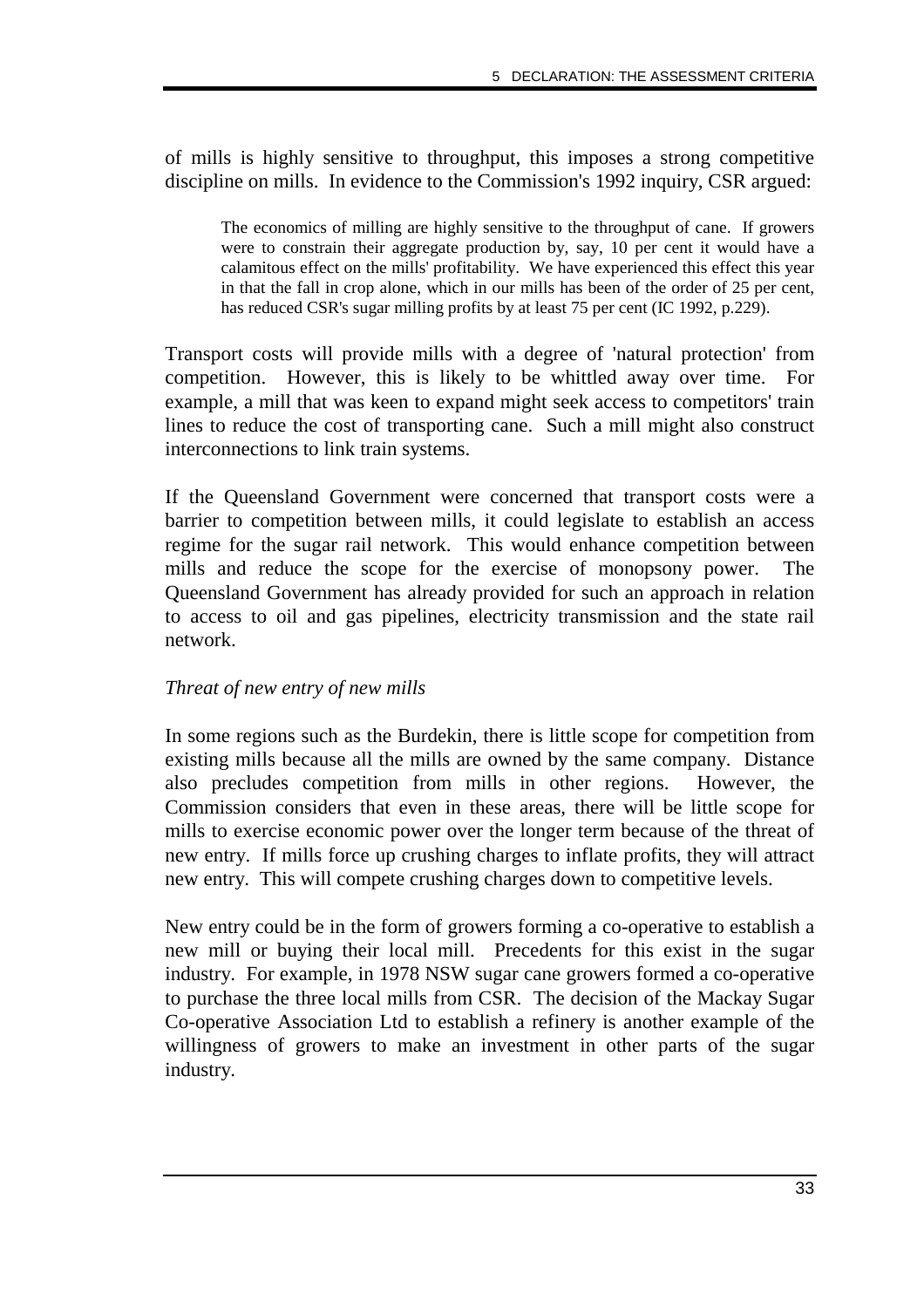New entry could also come from existing millers or new companies wishing to invest in the sugar industry. The offers by Bundaberg Sugar Ltd to take over the South Johnstone and Tully mills indicate that at least one existing miller is keen to increase its stake in the industry.

It is likely that there would be considerable new entry into milling if the assignment system was abolished. This is borne out by the experience of the refining sector where there has been considerable new entry since deregulation (see Box 1). State regulation has insulated mills from competitive pressures to maximise efficiency making them vulnerable to competition from efficient entrants. The substantial growth in the industry and the current shortage of milling capacity also provide opportunities for new entrants.

New entry would also be a more effective way of resolving disputes between growers and millers about the level of crushing capacity. For example, the current dispute in the Burdekin is jeopardising the continued growth of the local economy by placing a halt on industry expansion. One of the reasons for the stand-off is that growers have no benchmark by which to assess CSR's claim that higher returns are necessary for further investment. They also have limited leverage over CSR other than to halt industry expansion.

If the industry were deregulated, the offers of new entrants would provide a benchmark against which to assess CSR's terms. The risk that parties might enter into contracts with competitors would provide an incentive for the speedy resolution of disputes. In this way deregulation would enable market forces to resolve impasses which currently constrain or slow the industry's growth. It would also ensure that growers and local economies were not captive to the demands of their local mill.

The preceding discussion highlights the importance of giving the industry notice prior to abolishing the assignment system. This would give growers, millers and potential entrants time to assess market opportunities and to negotiate long term contracts. In its 1992 report, the Commission recommended that the industry be given three years notice.

### *Other ways of countering the economic power of mills*

The Commission believes that competition will prevent mills from exercising market power, especially in the long term. As discussed above, in many regions mills are owned by growers' co-operatives, and elsewhere there is the potential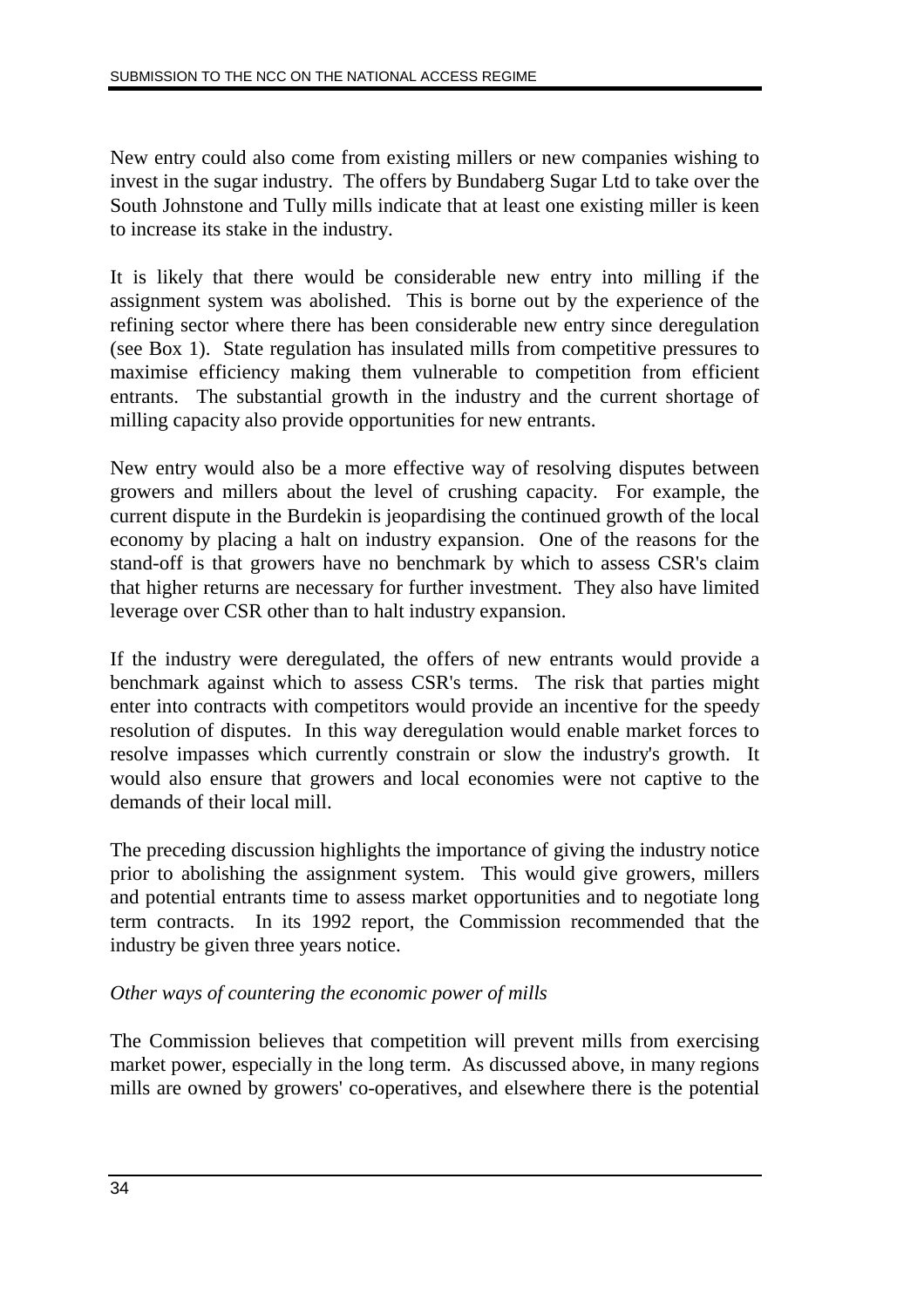for competition between mills or from new entrants once the assignment system is removed.

Even if mills could exercise market power, the Commission considers the problem should be addressed at source rather than through the assignment system. This is the approach being adopted in other deregulating industries, such as electricity, where regulation has created and entrenched market power. The problem with the assignment system is that it perpetuates regional concentration by preventing new entry.

### **5.2 Developments relevant to tariffs**

There has been no change in the Government's policy on the level of the sugar tariff since the Commission's 1992 report. In that time, nothing has occurred to alter the Commission's recommendation that tariffs on sugar should be cut to zero.

Tariffs distort production. This is particularly relevant in relation to the NSW sugar industry which sells all its output on the domestic market. The sugar industry's overall nominal rate of assistance of 5 per cent in 1993-94 masked the much higher level of assistance afforded to the NSW industry. In 1993-94, NSW producers enjoyed a nominal rate of assistance of 19 per cent which was significantly higher than tariffs applying to other parts of Australian industry.

While the overall rate of assistance to the sugar industry is currently relatively low, it fluctuates with world sugar prices. Although this provides sugar producers with greater protection when world prices are low, it reduces the competitiveness of import competing industries that use sugar in production.

In conjunction with statutory marketing, tariffs increase domestic sugar prices. This is tantamount to taxing consumers and downstream manufacturers to increase the income of sugar producers. The size of this tax in 1993-94 was estimated at \$57 million.

In a survey by the Bureau of Industry Economics, only 3 per cent of confectionery firms reported that reforms to sugar statutory marketing arrangements had been positive for their operations (BIE 1996). The main reform was the replacement of the embargo on sugar imports with a tariff. The BIE reported that the result reflected the higher than world market price paid by confectioners for sugar - an important input in confectionery production.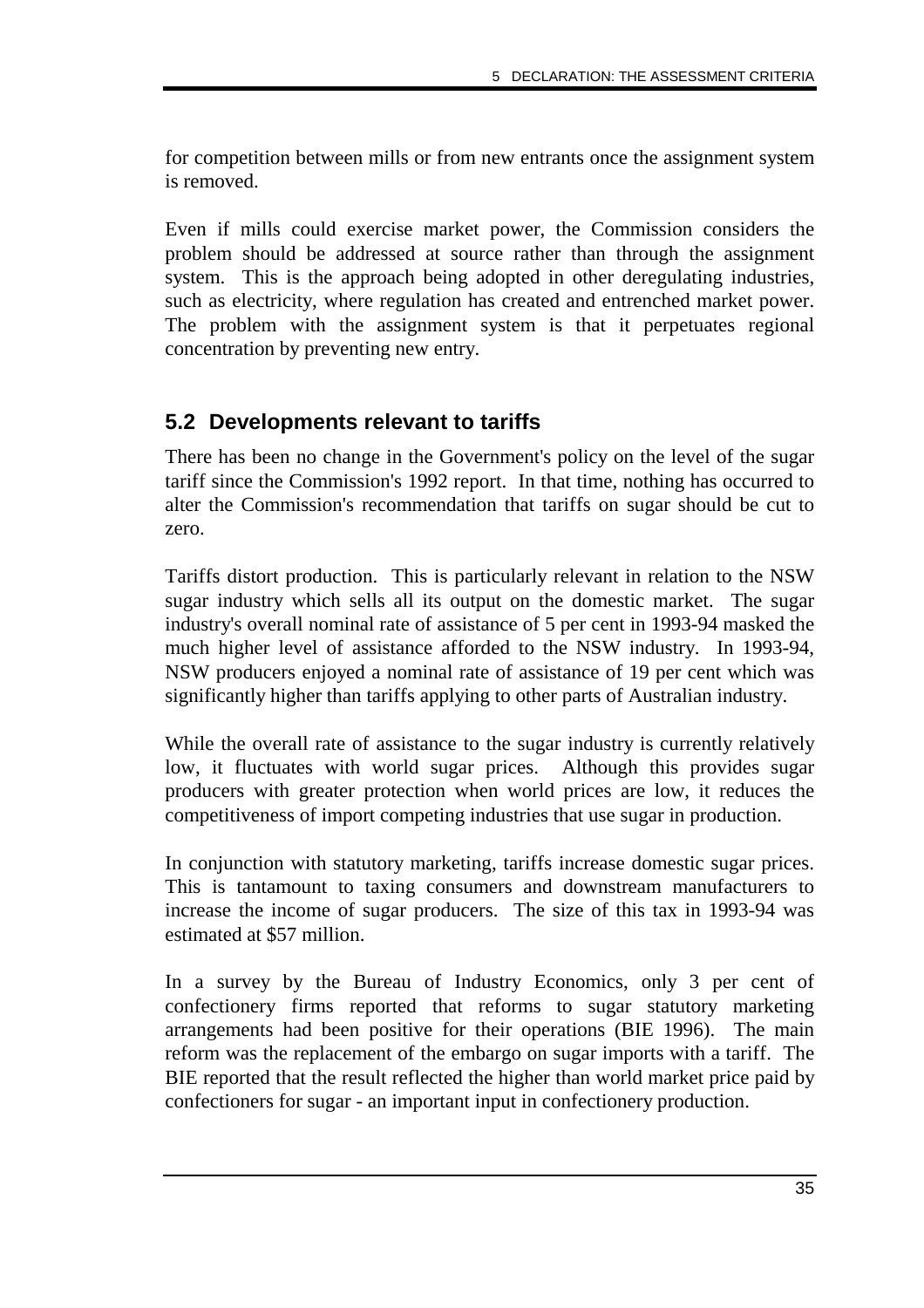The Commission's 1992 report, *Raw Material Pricing for Domestic Use* found that the loss in GDP as a result of tariffs and statutory marketing for sugar was \$0.9 million. The loss was small because demand for refined sugar was virtually insensitive to price changes. Therefore, high domestic sugar prices did not significantly distort resource allocation. However, while the loss in GDP is small, the size of the transfer from consumers and manufacturers to sugar producers is large, as outlined above. It is not clear what the social justification for this tax-transfer is.

In contrast to other industries, a reduction in tariffs in the sugar industry would not lead to higher imports. Rather it would reduce the tax that tariffs impose on Australian consumers of sugar and may lead to the displacement of some output from marginal NSW producers with output from more efficient Queensland producers.

Retention of the tariff may also weaken Australia's position in advocating for the liberalisation of world trade in agriculture. The Department of Foreign Affairs and Trade noted:

... where Australia has already taken unilateral policy action to liberalise markets, it is in a much stronger position to advocate similar reforms by our trading partners (1996 p.1).

### **5.3 Developments relevant to statutory marketing**

### **5.3.1 The Corporation's price setting power**

In evidence to the Commission's 1992 inquiry, the Corporation agreed that it had little influence over world prices. However, the Commission understands that the Corporation now argues that it can take advantage of higher prices in the Asian market, the destination of about three-quarters of Australia's sugar exports, by controlling the allocation of sugar between markets. The purported difference between higher sugar prices in Asia and the rest of the world is referred to as the 'Far East Premium'.

Given the right market circumstances, it would be possible for Australia to take advantage of higher prices in the Asian market (to the extent they exist) and achieve higher average returns for Australian sugar sales. This strategy depends on: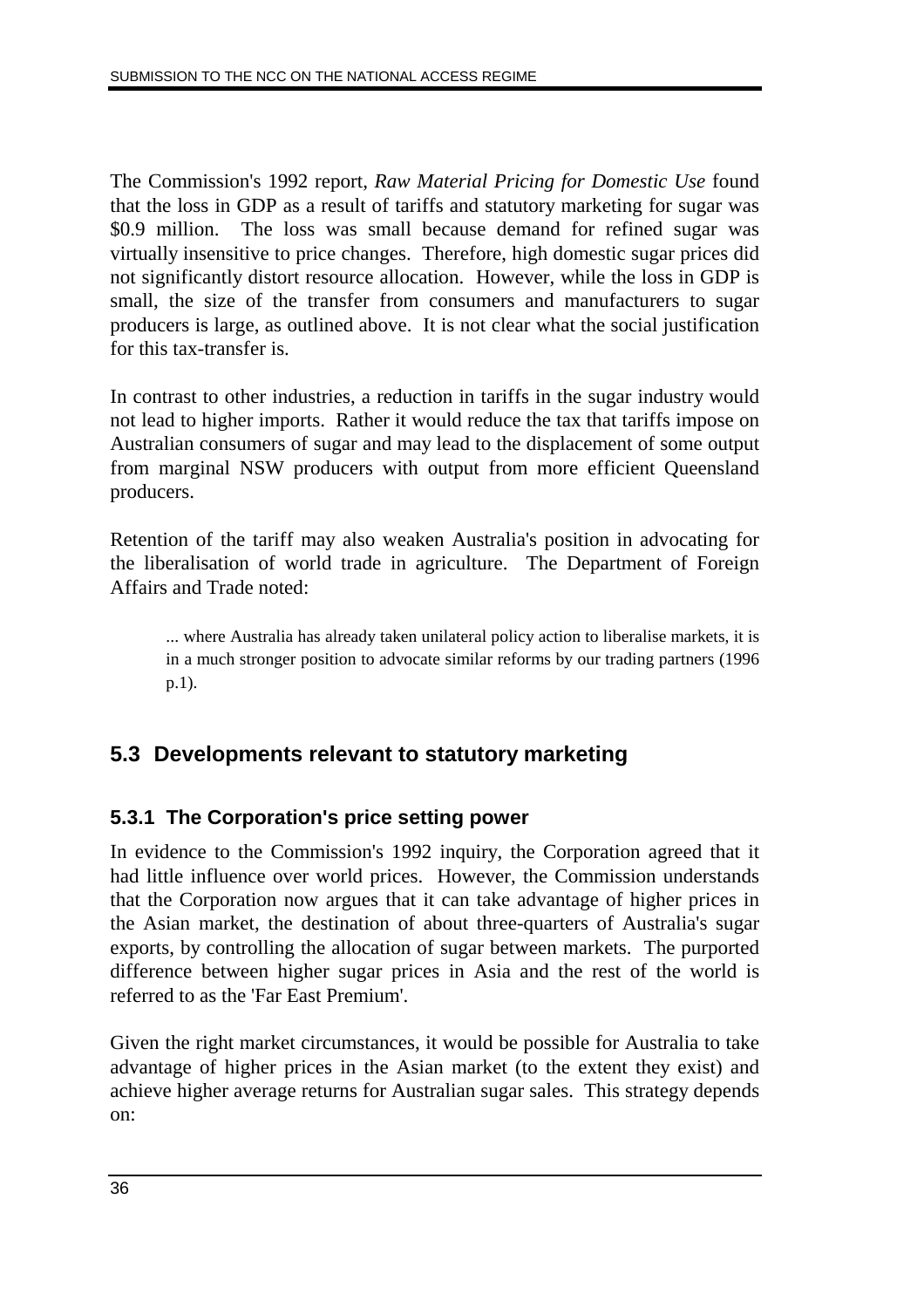- alternative suppliers to the market from outside the region incurring high freight costs to supply the Asian market - this is what lies behind the 'Far East Premium'; and
- Asian demand for sugar (at the world price plus freight) being greater than Asian supply excluding Australia, but less than Asian supply including Australia.

This last condition determines whether controlled marketing is necessary to capture the freight premium. If Asian demand for sugar were greater than Asian supply including Australia, then Australia could extract any 'Far East Premium' even if it had competitive exporting. Competition between millers to supply the market would not compete away the premium.

If Asian demand is less than Asian supply including Australia, then Australia could only capture the freight premium if it restricted supply to the Asian market. This would require some degree of monopoly marketing.

It is an empirical question whether these market conditions exist. The data presented by the Boston Consulting Group (1996) suggest that they do. However, the Commission has concerns about the analysis and data:

- Boston do not adequately explain the role of Thailand, the region's second largest net supplier, which accounts for 29 per cent of Asian net imports and which is also a significant supplier to countries outside of Asia;
- the evidence in support of a 'Far East Premium' is not conclusive; and
- the longer term durability of any 'Far East Premium' should be questioned in light of the incentive it would provide to alternative suppliers.

ABARE data illustrates that Thailand exported 2.3 million tonnes of raw sugar in 1993-94 and 2.6 million tonnes in 1994-95 (ABARE 1996). However, the Boston data states that Thailand only exported 1.9 million tonnes of raw sugar to Asia in 1994 (Boston 1996. If there is a premium in the Asian market, why did Thailand send a significant share of its exports to countries outside Asia?

Boston's report implies that Thai sugar is marketed competitively through 'intermediary traders'. If this is the case, then it is unlikely that Thailand would be deliberately restricting supply into Asia. And if Thailand is restricting exports to Asia, is there an agreement between Australia and Thai exporters to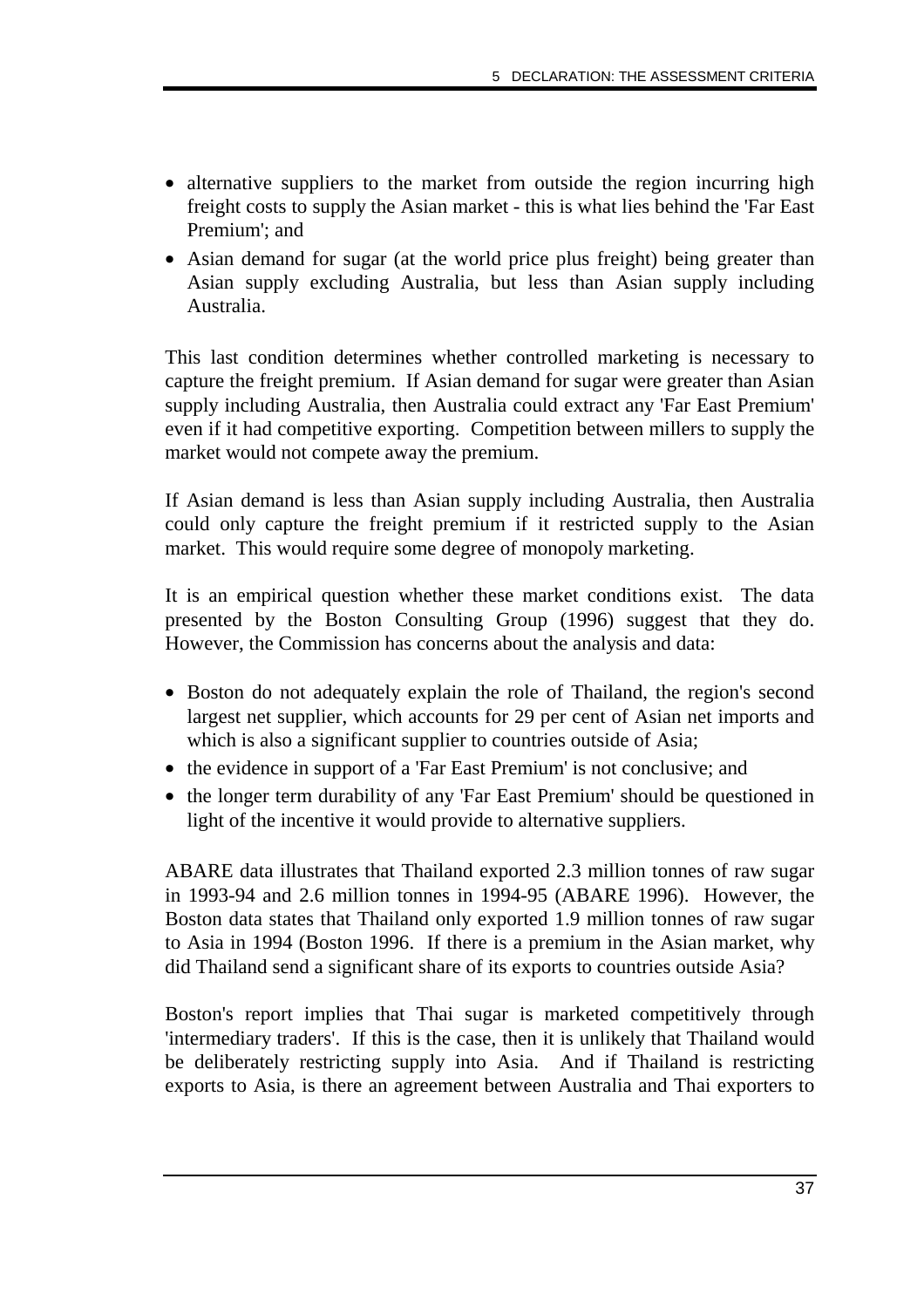share the exports? The Boston report does not adequately explain the marketing practices that would result in Australia capturing the 'Far East Premium'.

Even if a 'Far East Premium' currently exists, the question remains whether Australia should structure its marketing arrangements around it. The existence of a 'Far East Premium' depends on Asian demand and supply conditions and transport costs - all of which change over time. If a premium exists now, there is no guarantee that it will continue to exist in the future. The Corporation's evidence to the Commission's 1992 inquiry indicated that the premium did not exist at that time.

Indeed the very existence of a premium will encourage an increase in production by competitive exporters in the region, reducing Australia's share of the Asian market.

The short term benefit of structuring marketing arrangements to take advantage of a possible price premium needs to be compared with the longer term costs. These costs, which are discussed further in subsequent sections, include:

- precluding competition in marketing which removes incentives to adopt innovative marketing approaches such as product differentiation;
- a less efficient and less dynamic milling sector as a result of protection from competition; and
- possible less efficient operation of infrastructure such as bulk terminals.

These costs undermine the international competitiveness of the Australian sugar industry. This is of serious concern because ultimately the future of the Australian sugar industry depends on its international competitiveness. While statutory marketing may enable the industry to take advantage of a short term price premium, it removes the impetus provided by competition for achieving lasting efficiencies and cost savings - the key to the industry's long term future.

If Queensland's statutory marketing arrangements were dismantled, the Queensland Sugar Corporation could continue to market sugar, although it would do this in competition with other marketers. If it was a competitive and efficient marketer, its future would be assured.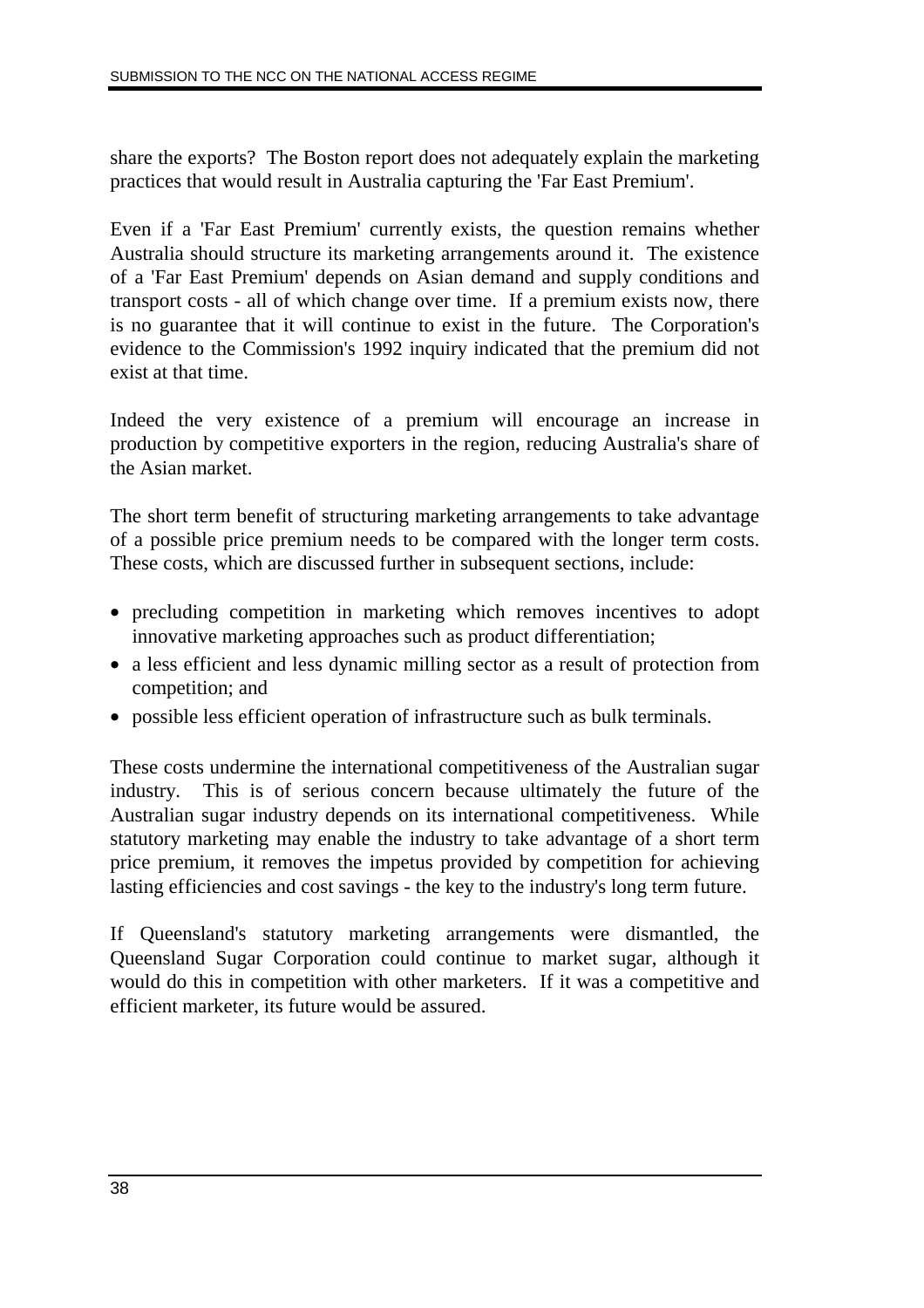### **5.3.2 Economies of scale in marketing**

Statutory marketing is not necessary to realise the cost efficiencies of economies of scale in marketing. If marketing were deregulated, economies of scale would provide an incentive for marketers to seek higher volumes, and competition would provide an incentive for them to pass savings on to mills and growers. For example, if freight costs are lower for high volume marketers, then these marketers will be able to offer a more attractive deal to mills, thereby attracting greater volumes.

It is also likely that international marketers would compete for the business of Australian mills. This would give Australian growers and mills access to even greater marketing economies than they enjoy now, as Australia makes up only 12 per cent of world sugar trade.

### **5.3.3 Effect of statutory marketing on competition and innovation in milling**

In 1995, the BIE surveyed firms in the agri-food industry (including sugar) about the impact of microeconomic reform on factors such as competition. The BIE noted that many microeconomic reform initiatives have been directed at promoting greater competition with the underlying aim of encouraging firms to become more productive.

Overall, almost 75 per cent of respondent firms from 12 agri-food industries indicated that the level of domestic competition they had faced since July 1989 had increased - in most cases substantially. This result was spread fairly evenly across the agri-food industries, with more than 60 per cent of firms in each industry reporting an increase in the level of competition. The exception was the sugar manufacturing industry, where 8 of the 10 respondents, most of whom were millers, reported no change in the level of competition since 1989 (1996).

The BIE found a link between increased competition and dynamic behaviour:

Overall, respondent firms faced with increases in competition were more dynamic and productive than those reporting no change in the level of domestic competition. Firms reporting changes to their operating structure, major investments and substantial sales growth - often involving an emphasis on growing exports - were more likely to have reported an increase in the level of competition facing them in the domestic market. Firms experiencing increases in productivity were also more likely to have experienced increased competitive pressures (BIE 1996, p.xxiii).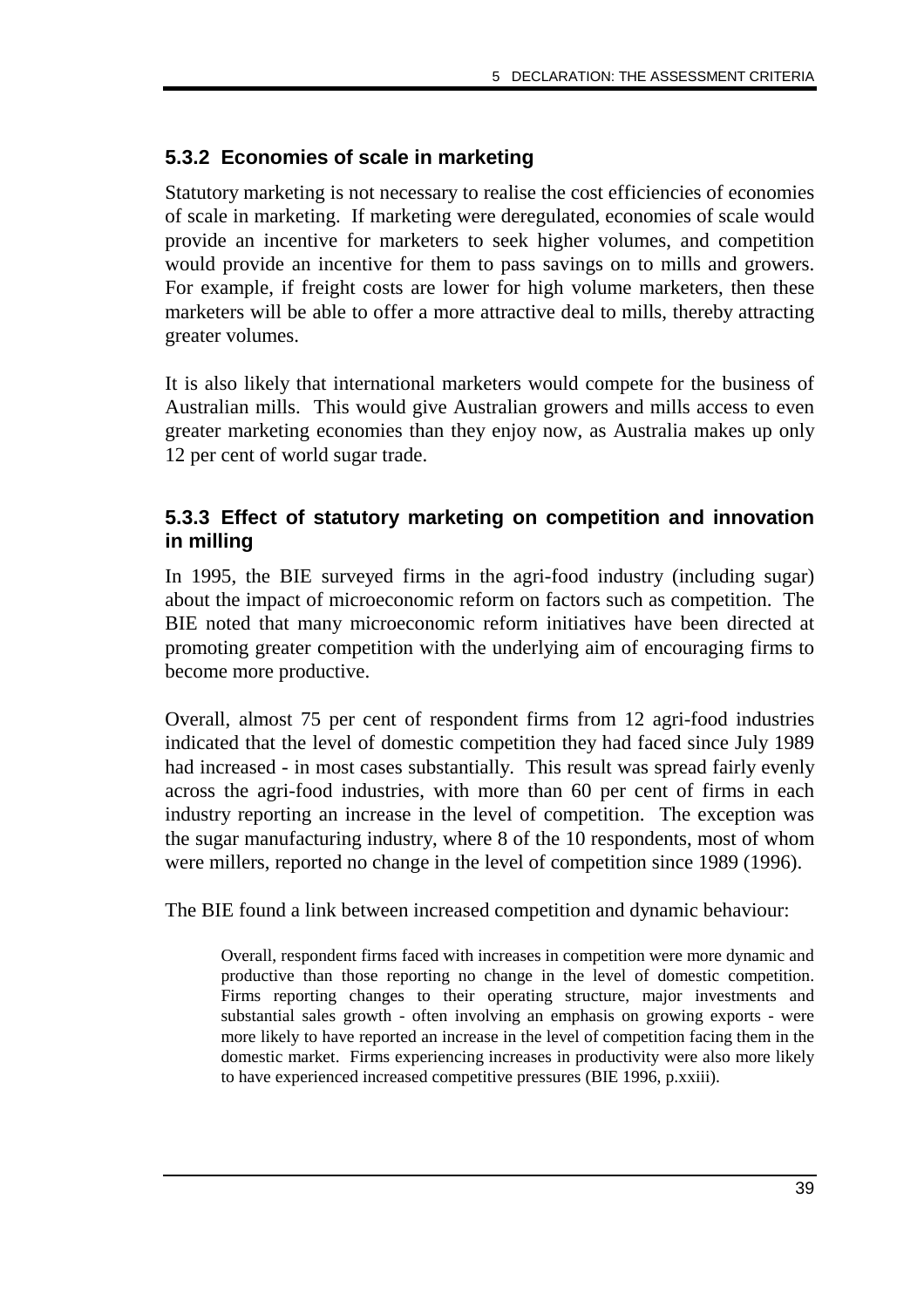The link between competition and dynamic behaviour is borne out by changes in the refining sector. While there have been a large number of changes in the refining industry since deregulation (see  $\langle A \rangle$  HREF="#box1">Box 1 $\langle A \rangle$ ), progress in the milling and cane growing sectors has been less dramatic. No new mill has been established and there has been little change in the scale of cane farming, despite the opportunities to cut costs. This is likely to reflect that while reforms have facilitated industry expansion, they have done little to increase competition in milling and cane growing.

### **Box 1 Destination of Australian raw sugar exports, 1994-95**

Until 1989, the Queensland Sugar Board had a monopoly over the sale of refined sugar in Australia and there was an embargo on imports. Raw sugar was refined on a toll (contract) basis by CSR and Bundaberg Sugar Ltd, with the Queensland Government retaining ownership throughout the refining process.

However, in 1989 refining was deregulated. Raw sugar was sold to domestic refiners and the embargo on sugar imports was replaced with a tariff.

Since deregulation, two new refiners have entered the market. In 1989, the NSW Sugar Milling Co-operative entered into a joint venture to establish a refinery at Harwood. Then in 1993, Mackay Refined Sugars committed \$100 million to the construction of a refinery at Mackay. This development has lifted Australia's refining capacity to 1.2 million tonnes, around 350 000 - 400 000 tonnes in excess of domestic consumption requirements.

The entry of Mackay Refined Sugars has sparked a price cutting war which has driven domestic refined sugar prices below the duty paid import parity price. In response to this competition, CSR has rationalised its refining capacity. It has closed its refinery in Sydney and upgraded its refinery in Melbourne.

CSR's changes indicate that the Corporation's monopoly over refining before 1989 allowed inefficient production of refined sugar. Competition has given CSR the incentive to improve its efficiency.

### **5.3.4 Effect of statutory marketing on innovation**

There are numerous examples throughout the economy which illustrate how companies have used innovative marketing approaches to broaden their customer appeal, to expand their market and to earn premiums on their products. Examples include the way companies:

• differentiate their products to cater for market niches;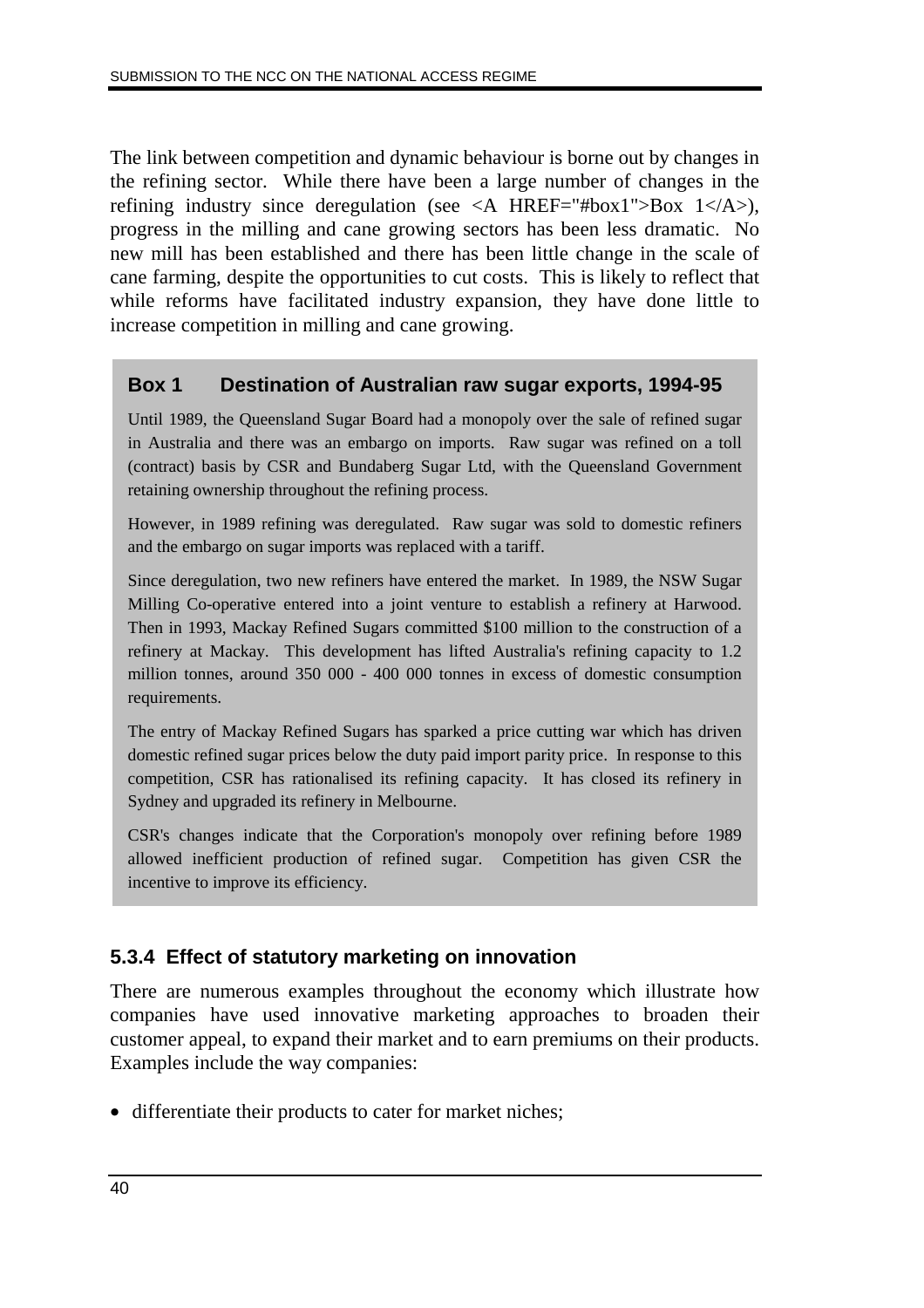- adopt just-in-time production arrangements to improve the quality and responsiveness of their service; and
- customise payment arrangements to best accommodate the client.

However, statutory marketing has removed both the incentive and the opportunity for growers and mills to adopt innovative marketing approaches by preventing them from marketing their own sugar. A current example illustrates how this affects industry development.

Brazil has started marketing a new type of raw sugar called Brazilian crystals. The crystals have a very low impurity level which makes them cheaper to refine than Queensland sugar. They are also more costly to produce. Despite this, the Brazilians are not seeking a price premium for the product (Frawley 1996).

The issue for the Queensland industry is whether to match this competition and market the new product, or whether to continue offering the same range of products. Under the current statutory marketing arrangements, this decision can only be made centrally - by the Queensland Sugar Corporation. There is no scope for individual mills to assess opportunities, invest and take the necessary risks.

This example also illustrates how the statutory marketing arrangements separate those who make the decisions from those who bear their financial consequences. The Corporation cannot be held commercially accountable for its decisions - whether these be decisions about sugar varieties or infrastructure investments. If the Corporation makes an unprofitable decision, the losses will be shared by the whole industry despite members of the industry having little influence over the Corporation's decisions. While this occurs elsewhere in the corporate world - for example, company boards make decisions, the costs of which are borne by shareholders - the difference is that parties choose to be shareholders and can remove directors, whereas Queensland sugar producers have no choice but to bear the costs of the Corporation.

### **5.3.5 Effect of statutory marketing on refining**

Statutory marketing is likely to impede the development of an export oriented refining industry in Australia by:

• inflating the cost of raw sugar to refiners; and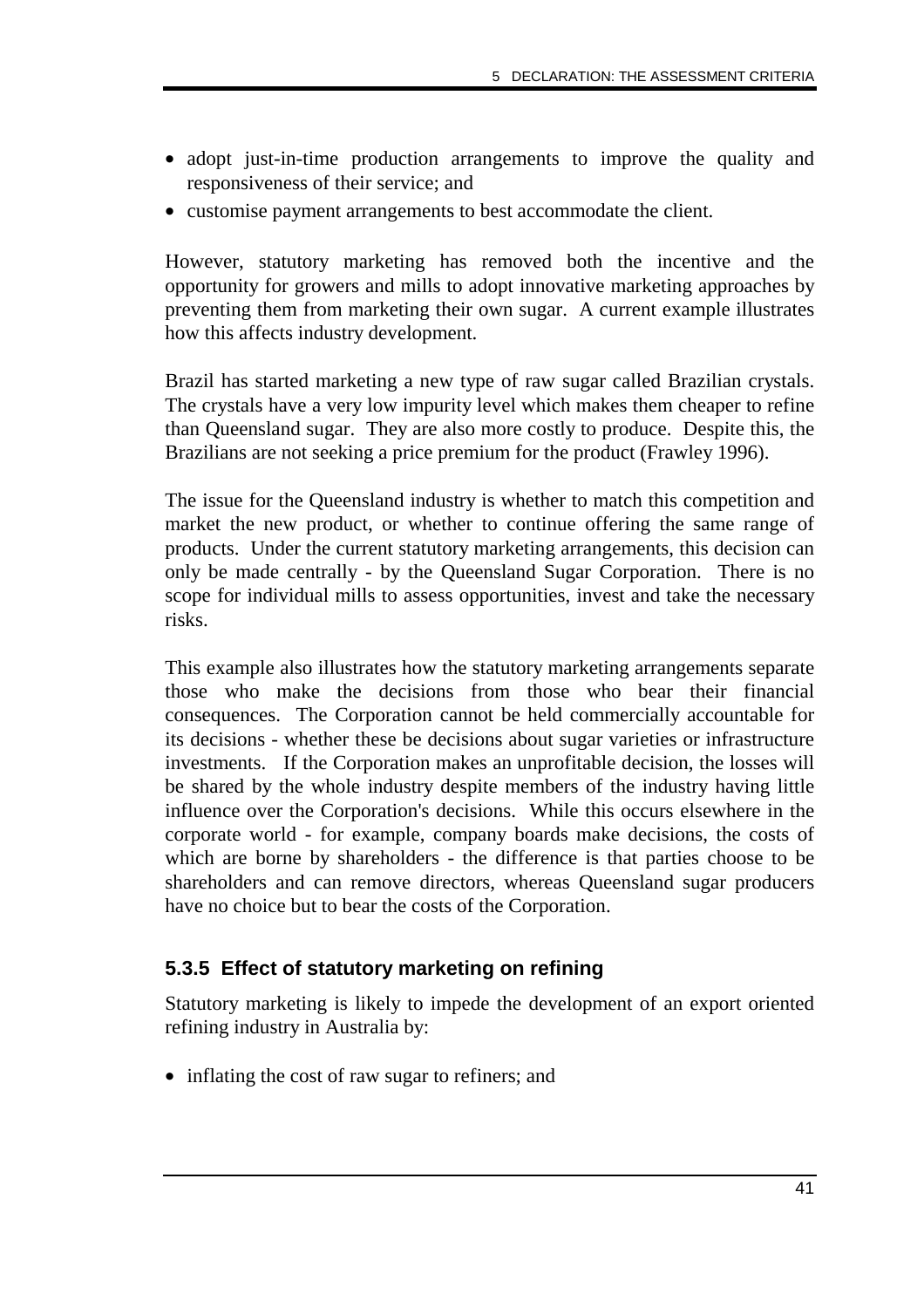• preventing companies from fully integrating their milling and refining operations.

The Corporation's 1994-95 Annual Report states that refiners and manufacturers are rebated for "the tariff component of the domestic price" (p.17). By omission, this suggests that rebates do not cover the transport cost difference between export and import parity prices. If there were competitive marketing of raw sugar, refiners and other users of raw sugar would be able to purchase at export parity, not import parity (net of tariff). If transport costs are not rebated, then statutory marketing is denying Australian refiners of the natural advantage of being located close to raw material supply. This impedes the development of export oriented refining and sugar using industries in Australia.

Even if the rebate fully compensates refiners, unless the Corporation has made contractual commitments to retain this policy for the life of refinery investments, uncertainty about the long term level of rebates could still be inhibiting investment.

Statutory marketing prevents companies from fully integrating their milling and refining operations. For example, refiners cannot use their own ships to transport sugar from their mills to their refineries. If a company wanted to establish a refinery offshore it could not supply its own raw sugar. Instead, it would be required to sell its raw sugar to the Corporation and to buy it back again to supply its refinery. Other countries' trade barriers and the higher costs of transporting refined sugar than raw sugar, may make locating refineries offshore a better export strategy for Australian producers than refining in Australia. However, the compulsory acquisition arrangements preclude companies from taking advantage of these vertical integration opportunities.

### **5.3.6 Bulk sugar terminals**

The Queensland Government's decision to transfer ownership of bulk sugar terminals from port authorities to the Corporation is unlikely to improve the efficiency of bulk terminals significantly. The Corporation has been managing the terminals for many years and has been responsible for new investment.

Simply transferring ownership of the terminals to the Corporation will not achieve the objective of separating equity in bulk terminals, and returns on that equity, from the payment for sugar to mills and growers. Management of the terminals as a group will also forgo the benefits of separate and independent management of terminals. These benefits are: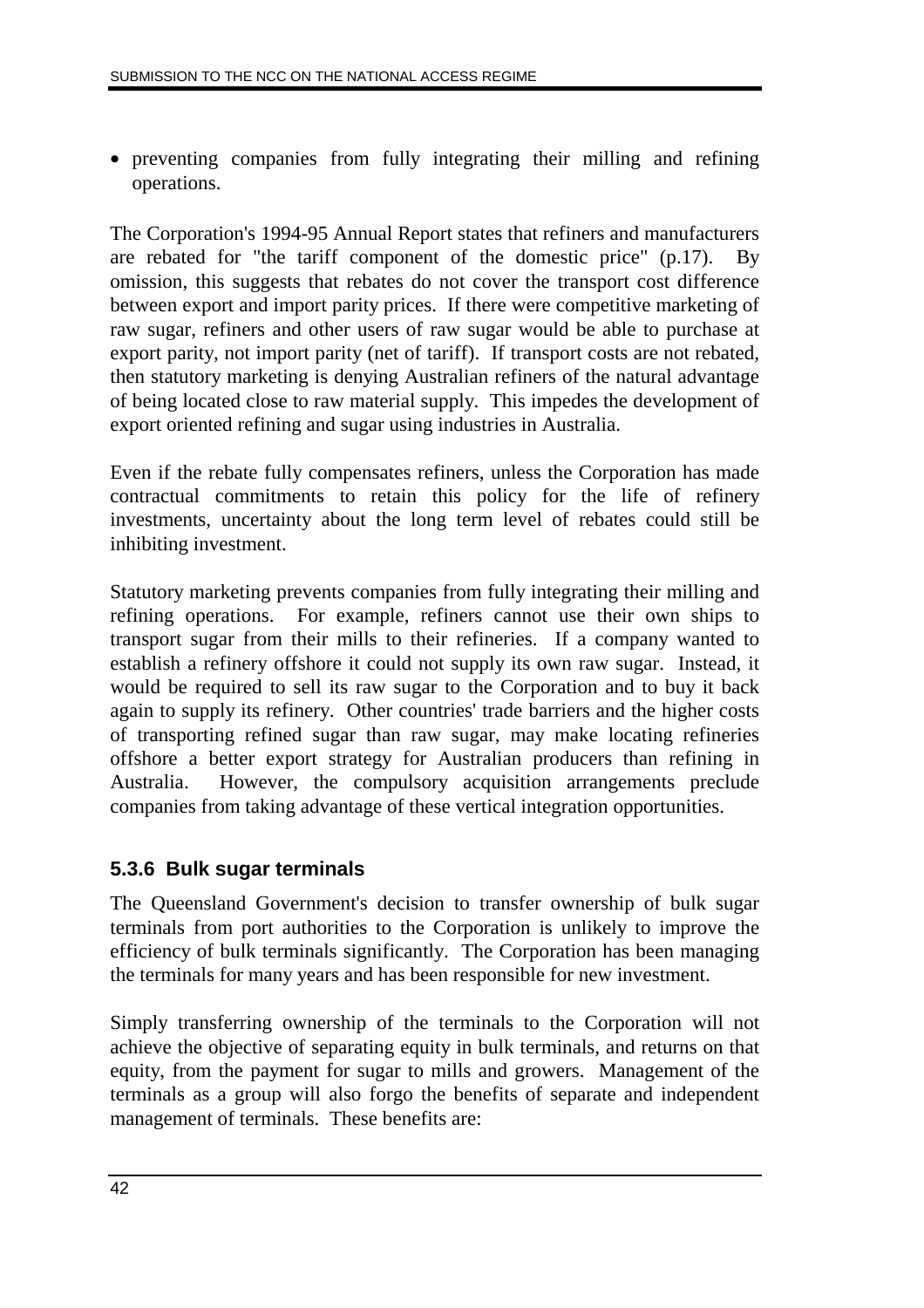- economic efficiency would be enhanced if port charges reflected the actual cost incurred in shipping from each regional port;
- investment decisions would be based on the financial viability of each port and would not be influenced by cross subsidies between ports;
- producers would have an incentive to pressure their port to minimise costs; and
- competition between ports to attract producers from adjacent regions would encourage efficiency.

In 1992, the Commission recommended that the terminals be privatised and that each terminal provide non-discriminatory access to all parties. Since then amendments to the <I>Trade Practices Act 1974</I> have established a legislative framework for third party access to the services of essential facilities, which could include bulk terminals. States are also introducing legislation to establish access regimes. These developments will facilitate implementation of the Commission's 1992 recommendation.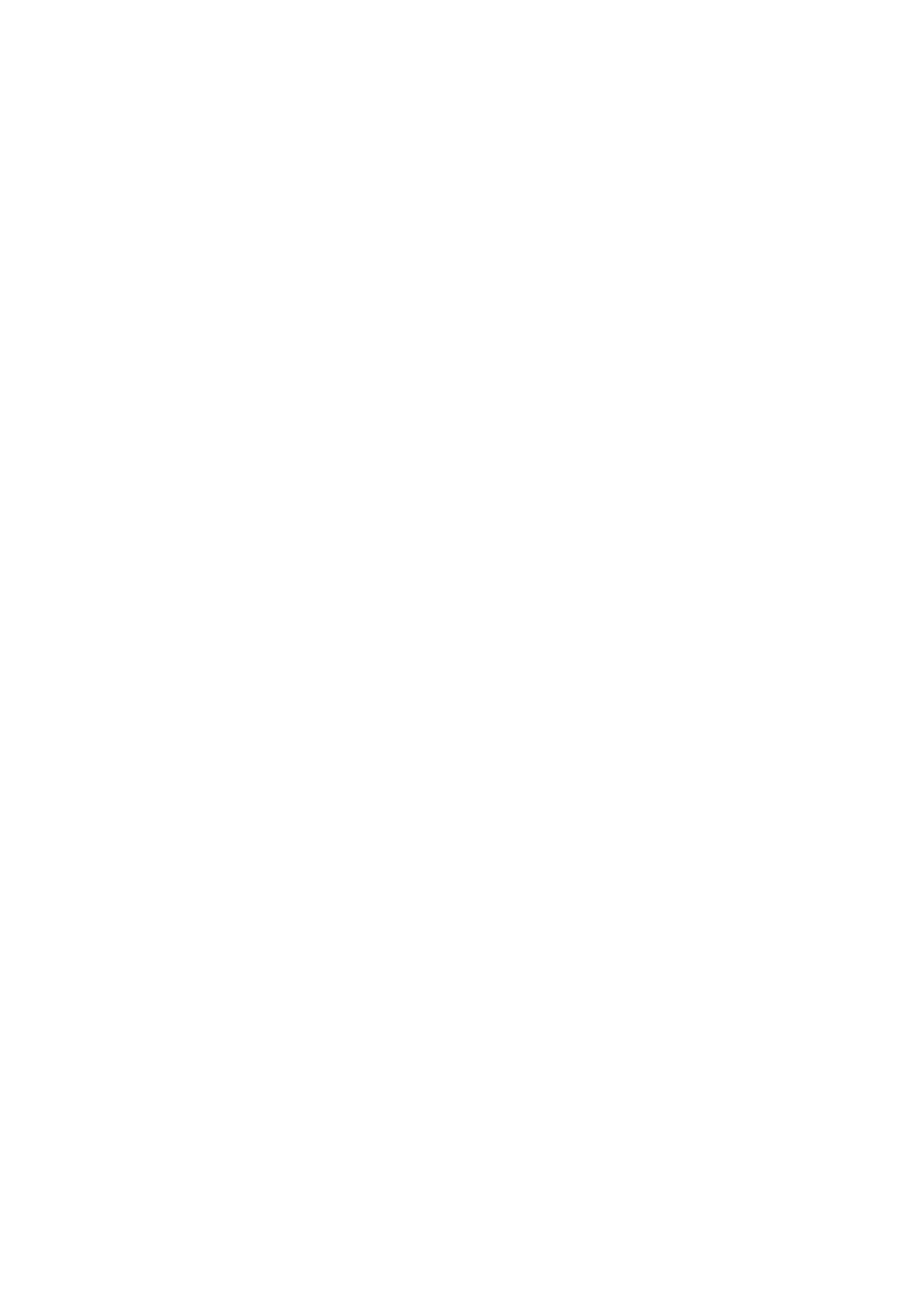# **REFERENCES**

Australian Bureau of Agricultural and Resource Economics (ABARE) 1995, *Australian Commodity Statistics 1995*.

*Australian Sugar Year Book* (various years), Rural Press Queensland Pty Ltd.

Boston Consulting Group 1996, *Report to the Sugar Industry Review Working Party: Analysis of Issues and Identification of Possible Options*, 5 July.

Bureau of Industry Economics 1996, *Agri-food Case Study, Micro Reform - Impacts on Firms*, Report 96-11, May, AGPS, Canberra.

Canegrowers 1996, *Information Handbook* - 1996.

Collie, G. 1996, 'Sugar tonnage set at hit record level', *The Courier Mail*, p.13, 29 May.

Committee of Inquiry into the Winegrape and Wine Industry 1995, *Winegrape and Wine Industry in Australia*, 30 June, AGPS, Canberra.

CSR 1996, *Annual Report for the year ended 31 March 1996*.

Davco 1992, *Submission to the Industry Commission inquiry into the Australian Sugar Industry*, Submission no. 24.

Department of Foreign Affairs and Trade 1996, *Briefing Paper provided to the Productivity Commission Stocktake of progress in microeconomic reform*.

Frawley, Peter T. 1996, *Speech to the ACFA Annual Meeting, 28 March 1996* (unpublished).

Industry Commission 1992, *The Australian Sugar Industry*, Report No. 19, 6 March, AGPS, Canberra.

\_\_\_1992, *Raw Material Pricing for Domestic Use*, Report no. 21, 1 April, AGPS, Canberra.

\_\_\_1995, *Annual Report 1994-95*, AGPS, Canberra.